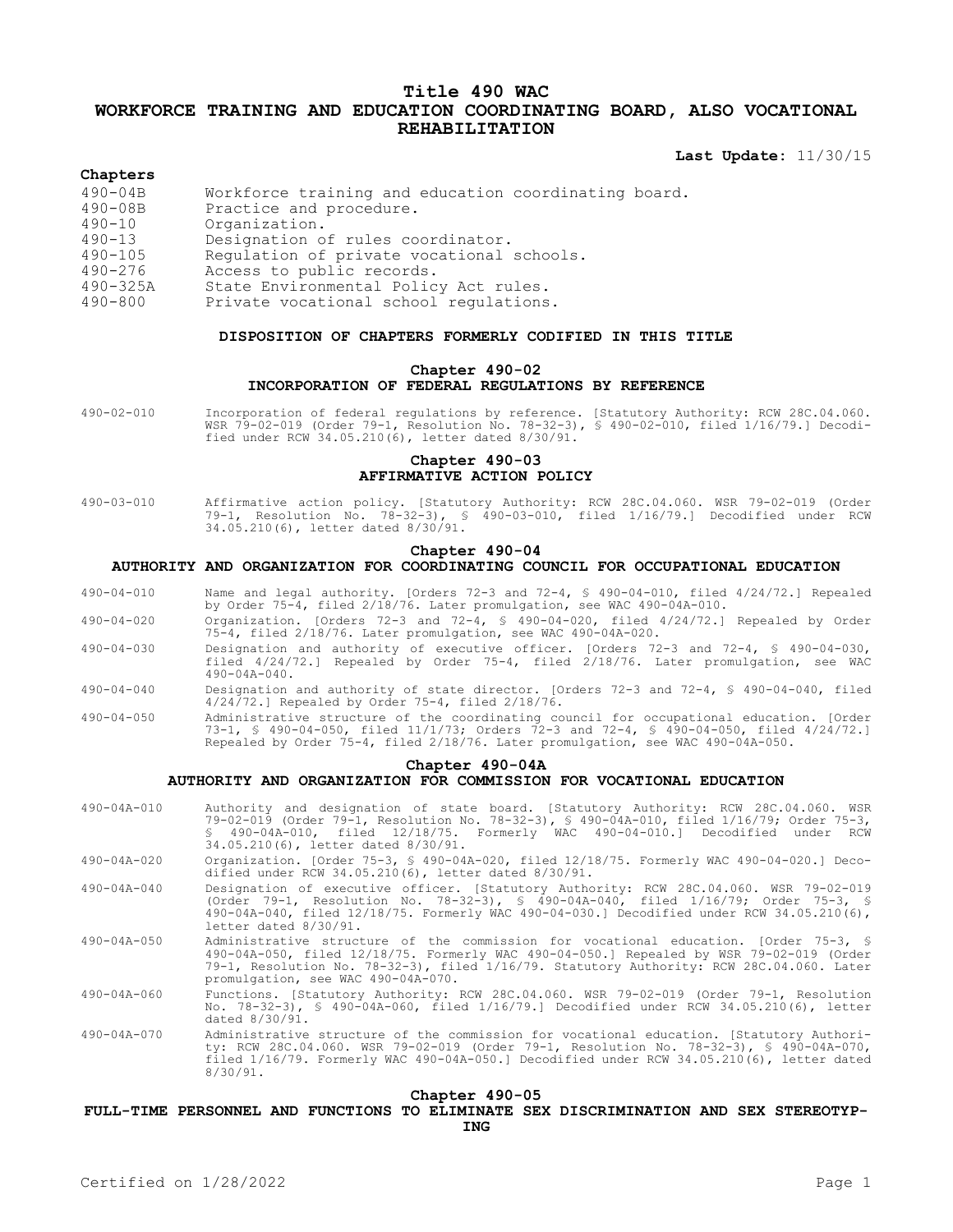- 490-05-001 Full-time personnel and functions to eliminate sex discrimination and sex stereotyping. [Statutory Authority: RCW 28C.04.060. WSR 79-02-019 (Order 79-1, Resolution No. 78-32-3), § 490-05-001, filed 1/16/79.] Decodified under RCW 34.05.210(6), letter dated 8/30/91.
- 490-05-020 Studies to carry out functions. [Statutory Authority: RCW 28C.04.060. WSR 79-02-019 (Order 79-1, Resolution No. 78-32-3), § 490-05-020, filed 1/16/79.] Decodified under RCW 34.05.210(6), letter dated 8/30/91.
- 490-05-030 Special considerations and incentives for the reduction of sex bias and sex stereotyping in vocational education. [Statutory Authority: RCW 28C.04.060. WSR 79-02-019 (Order 79-1, Resolution No. 78-32-3), § 490-05-030, filed 1/16/79.] Decodified under RCW 34.05.210(6), letter dated 8/30/91.

#### **Chapter 490-08 RULES OF PRACTICE AND PROCEDURE**

- 490-08-010 Appeal procedures. [Orders 72-3 and 72-4, § 490-08-010, filed 4/24/72.] Repealed by Order 75-4, filed 2/18/76. Later promulgation, see WAC 490-08A-010.
- 490-08-020 Judicial review provisions. [Orders 72-3 and 72-4, § 490-08-020, filed 4/24/72.] Repealed by Order 75-4, filed 2/18/76. Later promulgation, see WAC 490-08A-020.

## **Chapter 490-08A RULES OF PRACTICE AND PROCEDURE**

- 490-08A-001 Appeal procedures. [Statutory Authority: RCW 28C.04.060. WSR 79-02-019 (Order 79-1, Resolution No. 78-32-3), § 490-08A-001, filed 1/16/79.] Decodified under RCW 34.05.210(6), letter dated 8/30/91.
- 490-08A-010 Appeal procedures. [Statutory Authority: RCW 28C.04.060. WSR 79-02-019 (Order 79-1, Resolution No. 78-32-3), § 490-08A-010, filed 1/16/79; Order 75-3, § 490-08A-010, filed 12/18/75. Formerly WAC 490-08-010.] Decodified under RCW 34.05.210(6), letter dated 8/30/91.
- 490-08A-020 Judicial review provisions. [Order 75-3, § 490-08A-020, filed 12/18/75. Formerly WAC 490-08-020.] Decodified under RCW 34.05.210(6), letter dated 8/30/91.

### **Chapter 490-12 QUALIFICATIONS OF PERSONNEL**

- 490-12-010 Qualifications of teachers of practical nursing. [Rules (part), filed 3/23/60.] Repealed by Order 75-4, filed 2/18/76. Later promulgation, see WAC 490-12A-010.
- 490-12-020 Qualifications of teachers in trade and industrial extension classes—Shop and trade practice teachers. [Rules (part), filed 3/23/60.] Repealed by Order 75-4, filed 2/18/76. Later promulgation, see WAC 490-12A-020.
- 490-12-022 Qualifications of teachers in trade and industrial extension classes—Related technical teachers. [Rules (part), filed 3/23/60.] Repealed by Order 75-4, filed 2/18/76. Later promulgation, see WAC 490-12A-022.
- 490-12-024 Qualifications of teachers in trade and industrial extension classes—Teachers of general continuation classes. [Rules (part), filed 3/23/60.] Repealed by Order 75-4, filed 2/18/76. Later promulgation, see WAC 490-12A-024.
- 490-12-030 Qualifications of teachers of home economics education—Home economics teachers. [Rules (part), filed 3/23/60.] Repealed by Order 75-4, filed 2/18/76. Later promulgation, see WAC 490-12A-030.
- 490-12-032 Qualifications of teachers of home economics education—Teacher for child development laboratory in the home economics program. [Rules (part), filed 3/23/60.] Repealed by Order 75-4, filed 2/18/76. Later promulgation, see WAC 490-12A-032.
- 490-12-034 Qualifications of teachers of home economics education—Related subjects teacher. [Rules (part), filed 3/23/60.] Repealed by Order 75-4, filed 2/18/76. Later promulgation, see WAC 490-12A-034.
- 490-12-036 Qualifications of teachers of home economics education—Qualifications of teachers for out-of-school group. [Rules (part), filed 3/23/60.] Repealed by Order 75-4, filed 2/18/76. Later promulgation, see WAC 490-12A-036.
- 490-12-040 Distributive education—Qualification of teachers and coordinators—Evening extension classes. [Rules (part), filed 3/23/60.] Repealed by Order 75-4, filed 2/18/76. Later promulgation, see WAC 490-12A-040.
- 490-12-042 Distributive education—Qualification of teachers and coordinators—Part-time extension classes. [Rules (part), filed 3/23/60.] Repealed by Order 75-4, filed 2/18/76. Later promulgation, see WAC 490-12A-042.
- 490-12-044 Distributive education—Qualification of teachers and coordinators—Part-time cooperative classes. [Rules (part), filed 3/23/60.] Repealed by Order 75-4, filed 2/18/76. Later promulgation, see WAC 490-12A-044.
- 490-12-046 Distributive education—Qualification of teachers and coordinators—Teachers of related subjects. [Rules (part), filed 3/23/60.] Repealed by Order 75-4, filed 2/18/76. Later promulgation, see WAC 490-12A-046.
- 490-12-050 Qualifications of teachers of agriculture—Regular teacher for all-day, day-unit, young farmer, adult farmer or combinations of the same. [Rules (part), filed 3/23/60.] Repealed by Order 75-4, filed 2/18/76. Later promulgation, see WAC 490-12A-050.
- 490-12-052 Qualifications of teachers of agriculture—Special teachers. [Rules (part), filed 3/23/60.] Repealed by Order 75-4, filed 2/18/76. Later promulgation, see WAC 490-12A-052.

#### **Chapter 490-12A QUALIFICATIONS OF PERSONNEL**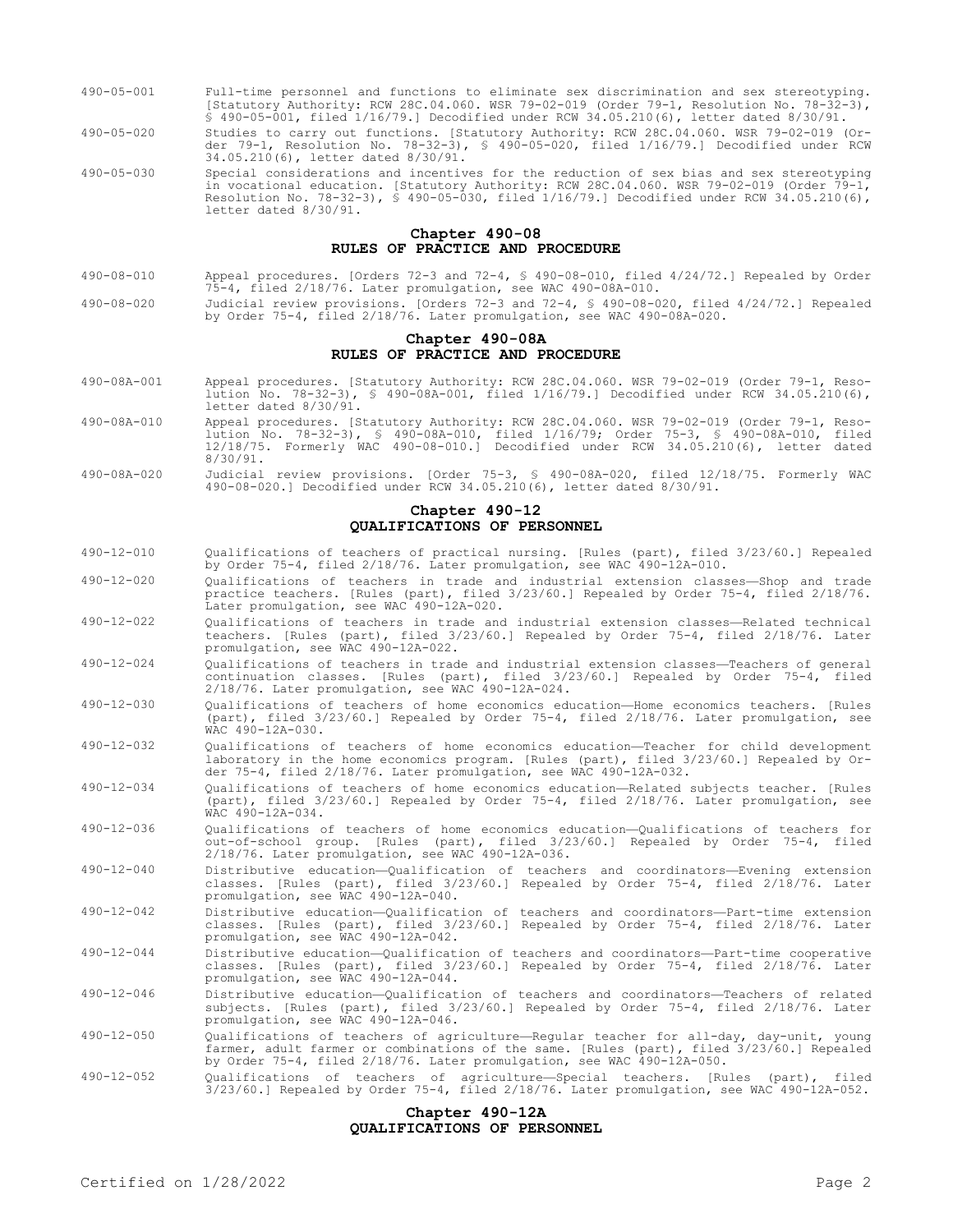- 490-12A-010 Qualifications of teachers of practical nursing. [Order 75-3, § 490-12A-010, filed 12/18/75. Formerly WAC 490-12-010.] Repealed by WSR 79-02-019 (Order 79-1, Resolution No. 78-32-3), filed 1/16/79. Statutory Authority: RCW 28C.04.060.
- 490-12A-020 Qualifications of teachers in trade and industrial extension classes—Shop and trade practice teachers. [Order 75-3, § 490-12A-020, filed 12/18/75. Formerly WAC 490-12-020.] Repealed by WSR 79-02-019 (Order 79-1, Resolution No. 78-32-3), filed 1/16/79. Statutory Authority: RCW 28C.04.060.
- 490-12A-022 Qualifications of teachers in trade and industrial extension classes—Related technical teachers. [Order 75-3, § 490-12A-022, filed 12/18/75. Formerly WAC 490-12-022.] Repealed by WSR 79-02-019 (Order 79-1, Resolution No. 78-32-3), filed 1/16/79. Statutory Authority: RCW 28C.04.060.
- 490-12A-024 Qualifications of teachers in trade and industrial extension classes—Teachers of general continuation classes. [Order 75-3, § 490-12A-024, filed 12/18/75. Formerly WAC 490-12-024.] Repealed by WSR 79-02-019 (Order 79-1, Resolution No. 78-32-3), filed 1/16/79. Statutory Authority: RCW 28C.04.060.
- 490-12A-030 Qualifications of teachers of home economics education—Home economics teachers. [Order 75-3, § 490-12A-030, filed 12/18/75. Formerly WAC 490-12-030.] Repealed by WSR 79-02-019 (Order 79-1, Resolution No. 78-32-3), filed 1/16/79. Statutory Authority: RCW 28C.04.060.
- 490-12A-032 Qualifications of teachers of home economics education—Teacher for child development laboratory in the home economics program. [Order 75-3, § 490-12A-032, filed 12/18/75. Formerly WAC 490-12-032.] Repealed by WSR 79-02-019 (Order 79-1, Resolution No. 78-32-3), filed 1/16/79. Statutory Authority: RCW 28C.04.060.
- 490-12A-034 Qualifications of teachers of home economics education—Related subjects teacher. [Order 75-3, § 490-12A-034, filed 12/18/75. Formerly WAC 490-12-034.] Repealed by WSR 79-02-019 (Order 79-1, Resolution No. 78-32-3), filed 1/16/79. Statutory Authority: RCW 28C.04.060.
- 490-12A-036 Qualifications of teachers of home economics education—Qualifications of teachers for out-of-school group. [Order 75-3, § 490-12A-036, filed 12/18/75. Formerly WAC 490-12-036.] Repealed by WSR 79-02-019 (Order 79-1, Resolution No. 78-32-3), filed 1/16/79. Statutory Authority: RCW 28C.04.060.
- 490-12A-040 Distributive education—Qualification of teachers and coordinators—Evening extension classes. [Order 75-3, § 490-12A-040, filed 12/18/75. Formerly WAC 490-12-040.] Repealed by WSR 79-02-019 (Order 79-1, Resolution No. 78-32-3), filed 1/16/79. Statutory Authority: RCW 28C.04.060.
- 490-12A-042 Distributive education—Qualification of teachers and coordinators—Part-time extension classes. [Order 75-3, § 490-12A-042, filed 12/18/75. Formerly WAC 490-12-042.] Repealed by WSR 79-02-019 (Order 79-1, Resolution No. 78-32-3), filed 1/16/79. Statutory Authority: RCW 28C.04.060.
- 490-12A-044 Distributive education—Qualification of teachers and coordinators—Part-time cooperative classes. [Order 75-3, § 490-12A-044, filed 12/18/75. Formerly WAC 490-12-044.] Repealed by WSR 79-02-019 (Order 79-1, Resolution No. 78-32-3), filed 1/16/79. Statutory Authority: RCW 28C.04.060.
- 490-12A-046 Distributive education—Qualification of teachers and coordinators—Teachers of related subjects. [Order 75-3, § 490-12A-046, filed 12/18/75. Formerly WAC 490-12-046.] Repealed by WSR 79-02-019 (Order 79-1, Resolution No. 78-32-3), filed 1/16/79. Statutory Authority: RCW 28C.04.060.
- 490-12A-050 Qualifications of teachers of agriculture—Regular teacher for all-day, day-unit, young farmer, adult farmer or combinations of the same. [Order 75-3, § 490-12A-050, filed 12/18/75. Formerly WAC 490-12-050.] Repealed by WSR 79-02-019 (Order 79-1, Resolution No. 78-32-3), filed 1/16/79. Statutory Authority: RCW 28C.04.060.
- 490-12A-052 Qualifications of teachers of agriculture—Special teachers. [Order 75-3, § 490-12A-052, filed 12/18/75. Formerly WAC 490-12-052.] Repealed by WSR 79-02-019 (Order 79-1, Resolution No. 78-32-3), filed 1/16/79. Statutory Authority: RCW 28C.04.060.

#### **Chapter 490-15**

## **OCCUPATIONAL TRAINING OF REHABILITATION CLIENTS—APPROVAL OF SCHOOLS**

- 490-15-001 Authorization. [Order 73-2, § 490-15-001, filed 5/3/73.] Repealed by Order 75-4, filed 2/18/76. Later promulgation, see WAC 490-15A-001.
- 490-15-004 Conditions required for approval. [Order 73-2, § 490-15-004, filed 5/3/73.] Repealed by Order 75-4, filed 2/18/76. Later promulgation, see WAC 490-15A-004.
- 490-15-008 Standards required for approval. [Order 73-2, § 490-15-008, filed 5/3/73.] Repealed by Order 75-4, filed 2/18/76. Later promulgation, see WAC 490-15A-008.
- 490-15-012 Procedures for approval. [Order 73-2, § 490-15-012, filed 5/3/73.] Repealed by Order 75-4, filed 2/18/76. Later promulgation, see WAC 490-15A-012.
- 490-15-016 Refund policy. [Order 73-2, § 490-15-016, filed 5/3/73.] Repealed by Order 75-4, filed 2/18/76. Later promulgation, see WAC 490-15A-016.
- 490-15-020 Advertising—Publicizing regulations. [Order 73-2, § 490-15-020, filed 5/3/73.] Repealed by Order 75-4, filed 2/18/76. Later promulgation, see WAC 490-15A-020.
- 490-15-024 Duration of approval—Nontransferability. [Order 73-2, § 490-15-024, filed 5/3/73.] Repealed by Order 75-4, filed 2/18/76. Later promulgation, see WAC 490-15A-024.
- 490-15-028 Reports—Visitation. [Order 73-2, § 490-15-028, filed 5/3/73.] Repealed by Order 75-4, filed 2/18/76. Later promulgation, see WAC 490-15A-028.

#### **Chapter 490-15A**

## **OCCUPATIONAL TRAINING OF REHABILITATION CLIENTS—APPROVAL OF SCHOOLS**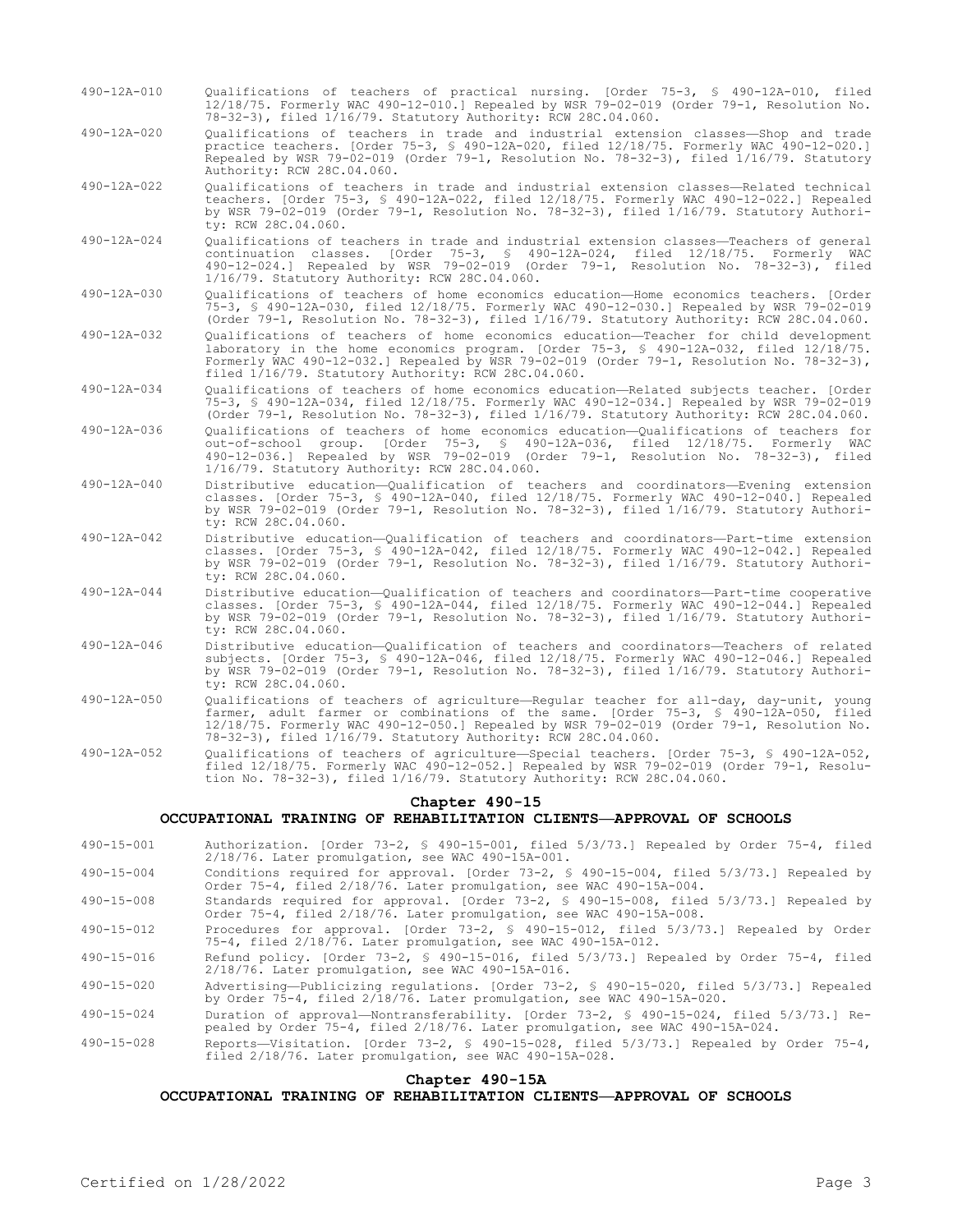- 490-15A-001 Authorization. [Order 75-3, § 490-15A-001, filed 12/18/75. Formerly WAC 490-15-001.] Repealed by WSR 79-02-019 (Order 79-1, Resolution No. 78-32-3), filed 1/16/79. Statutory Authority: RCW 28C.04.060.
- 490-15A-004 Conditions required for approval. [Order 75-3, § 490-15A-004, filed 12/18/75. Formerly WAC 490-15-004.] Repealed by WSR 79-02-019 (Order 79-1, Resolution No. 78-32-3), filed 1/16/79. Statutory Authority: RCW 28C.04.060.

490-15A-008 Standards required for approval. [Order 75-3, § 490-15A-008, filed 12/18/75. Formerly WAC 490-15-008.] Repealed by WSR 79-02-019 (Order 79-1, Resolution No. 78-32-3), filed 1/16/79. Statutory Authority: RCW 28C.04.060.

490-15A-012 Procedures for approval. [Order 75-3, § 490-15A-012, filed 12/18/75. Formerly WAC 490-15-012.] Repealed by WSR 79-02-019 (Order 79-1, Resolution No. 78-32-3), filed 1/16/79. Statutory Authority: RCW 28C.04.060.

- 490-15A-016 Refund policy. [Order 75-3, § 490-15A-016, filed 12/18/75. Formerly WAC 490-15-016.] Repealed by WSR 79-02-019 (Order 79-1, Resolution No. 78-32-3), filed 1/16/79. Statutory Authority: RCW 28C.04.060.
- 490-15A-020 Advertising—Publicizing regulations. [Order 75-3, § 490-15A-020, filed 12/18/75. Formerly WAC 490-15-020.] Repealed by WSR 79-02-019 (Order 79-1, Resolution No. 78-32-3), filed 1/16/79. Statutory Authority: RCW 28C.04.060.
- 490-15A-024 Duration of approval—Nontransferability. [Order 75-3, § 490-15A-024, filed 12/18/75. Formerly WAC 490-15-024.] Repealed by WSR 79-02-019 (Order 79-1, Resolution No. 78-32-3), filed 1/16/79. Statutory Authority: RCW 28C.04.060.
- 490-15A-028 Reports—Visitation. [Order 75-3, § 490-15A-028, filed 12/18/75. Formerly WAC 490-15-028.] Repealed by WSR 79-02-019 (Order 79-1, Resolution No. 78-32-3), filed 1/16/79. Statutory Authority: RCW 28C.04.060.

#### **Chapter 490-16**

## **OCCUPATIONAL TRAINING OF VETERANS—APPROVAL OF SCHOOLS**

- 490-16-001 Authorization. [Rules (part), filed 8/12/66.] Repealed by Order 75-4, filed 2/18/76. Later promulgation, see WAC 490-16A-001.
- 490-16-005 Importance of approval. [Rules (part), filed 8/12/66.] Repealed by Order 75-4, filed 2/18/76. Later promulgation, see WAC 490-16A-005.
- 490-16-008 Conditions required for approval. [Rules (part), filed 8/12/66.] Repealed by Order 75-4, filed 2/18/76. Later promulgation, see WAC 490-16A-008.
- 490-16-010 Applicability of standards. [Rules (part), filed 8/12/66.] Repealed by Order 75-4, filed 2/18/76. Later promulgation, see WAC 490-16A-010.
- 490-16-015 General standards—Prior operation. [Rules (part), filed 8/12/66.] Repealed by Order 75-4, filed 2/18/76. Later promulgation, see WAC 490-16A-015.

490-16-020 General standards—Minimum number of nonveteran students required. [Rules (part), filed 8/12/66.] Repealed by Order 75-4, filed 2/18/76. Later promulgation, see WAC 490-16A-020. 490-16-025 General standards—Prior accreditation or licensing. [Rules (part), filed 8/12/66.] Re-

pealed by Order 75-4, filed 2/18/76. Later promulgation, see WAC 490-16A-025. 490-16-030 General standards—Accredited and nonaccredited courses. [Rules (part), filed 8/12/66.]

Repealed by Order 75-4, filed 2/18/76. Later promulgation, see WAC 490-16A-030. 490-16-035 General standards—Approval by state board. [Rules (part), filed 8/12/66.] Repealed by

- Order 75-4, filed 2/18/76. Later promulgation, see WAC 490-16A-035.
- 490-16-040 General standards—Business organization and ethics. [Rules (part), filed 8/12/66.] Repealed by Order 75-4, filed 2/18/76. Later promulgation, see WAC 490-16A-040.
- 490-16-045 General standards—Admission requirements. [Rules (part), filed 8/12/66.] Repealed by Order 75-4, filed 2/18/76. Later promulgation, see WAC 490-16A-045.
- 490-16-050 General standards—Qualifications of instructors. [Rules (part), filed 8/12/66.] Repealed by Order 75-4, filed 2/18/76. Later promulgation, see WAC 490-16A-050.
- 490-16-055 General standards—Number of teachers and student load. [Rules (part), filed 8/12/66.] Repealed by Order 75-4, filed 2/18/76. Later promulgation, see WAC 490-16A-055.

490-16-060 General standards—Instructional content. [Rules (part), filed 8/12/66.] Repealed by Order 75-4, filed 2/18/76. Later promulgation, see WAC 490-16A-060.

490-16-065 General standards—Facilities. [Rules (part), filed 8/12/66.] Repealed by Order 75-4, filed 2/18/76. Later promulgation, see WAC 490-16A-065.

490-16-070 General standards—Equipment. [Rules (part), filed 8/12/66.] Repealed by Order 75-4, filed 2/18/76. Later promulgation, see WAC 490-16A-070.

490-16-080 Regulations—Advertising and/or publicizing. [Rules (part), filed 8/12/66.] Repealed by Order 75-4, filed 2/18/76. Later promulgation, see WAC 490-16A-080.

490-16-085 Regulations—Length of time of approval. [Rules (part), filed 8/12/66.] Repealed by Order 75-4, filed 2/18/76. Later promulgation, see WAC 490-16A-085.

490-16-090 Regulations—Limited and specific nature of approval. [Rules (part), filed 8/12/66.] Repealed by Order 75-4, filed 2/18/76. Later promulgation, see WAC 490-16A-090.

490-16-095 Regulations—Change of location or ownership. [Rules (part), filed 8/12/66.] Repealed by Order 75-4, filed 2/18/76. Later promulgation, see WAC 490-16A-095.

490-16-100 Regulations—Approvals are not precedents. [Rules (part), filed 8/12/66.] Repealed by Order 75-4, filed 2/18/76. Later promulgation, see WAC 490-16A-100.

490-16-105 Regulations—Reports. [Rules (part), filed 8/12/66.] Repealed by Order 75-4, filed 2/18/76. Later promulgation, see WAC 490-16A-105.

490-16-110 Regulations—Visitations. [Rules (part), filed 8/12/66.] Repealed by Order 75-4, filed 2/18/76. Later promulgation, see WAC 490-16A-110.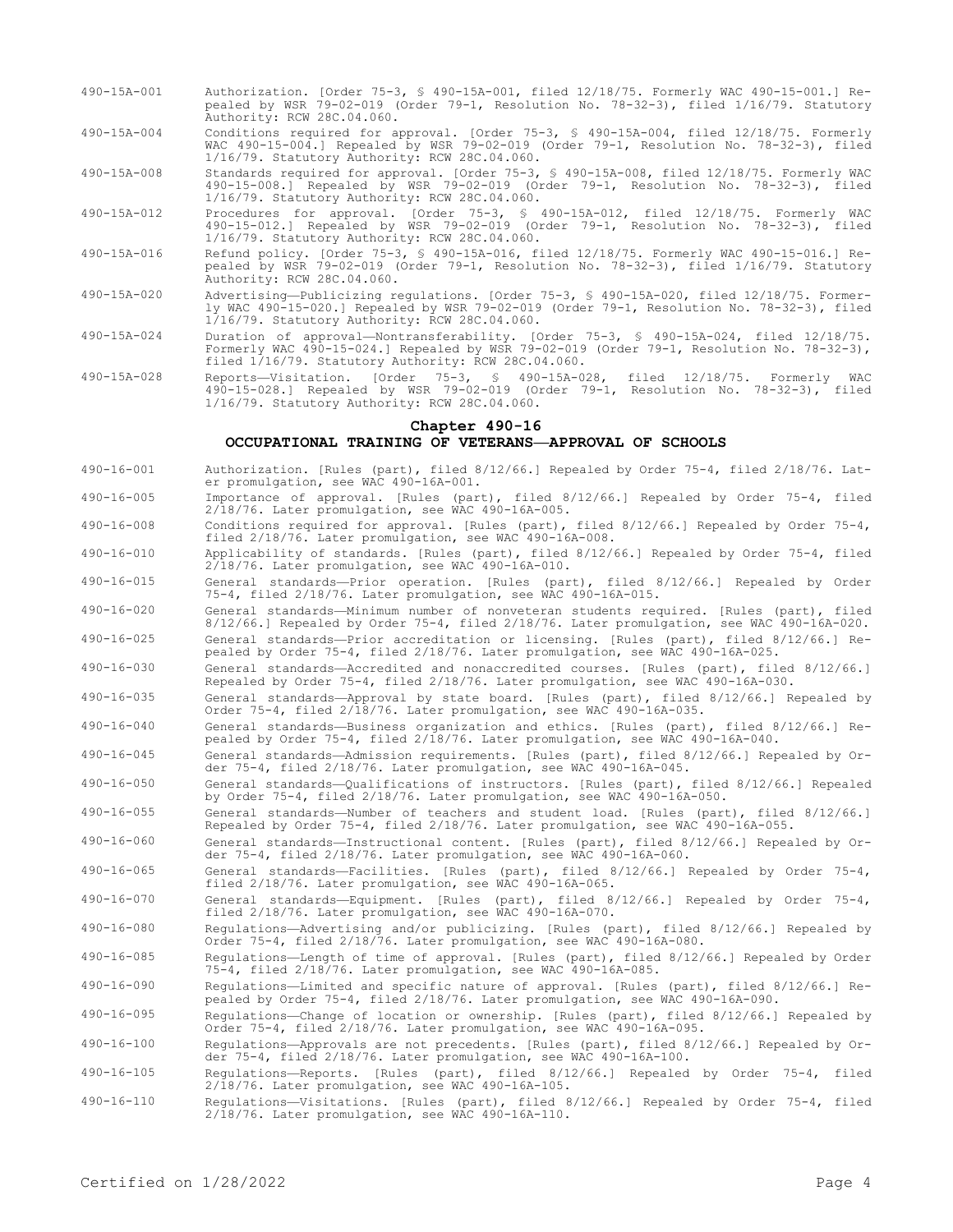- 490-16-115 Regulations—Misrepresentation. [Rules (part), filed 8/12/66.] Repealed by Order 75-4, filed 2/18/76. Later promulgation, see WAC 490-16A-115.
- 490-16-120 Regulations—Supporting evidence. [Rules (part), filed 8/12/66.] Repealed by Order 75-4, filed 2/18/76. Later promulgation, see WAC 490-16A-120.
- 490-16-130 Regulations—Procedures. [Rules (part), filed 8/12/66.] Repealed by Order 75-4, filed 2/18/76. Later promulgation, see WAC 490-16A-130.

#### **Chapter 490-16A OCCUPATIONAL TRAINING OF VETERANS—APPROVAL OF SCHOOLS**

- 490-16A-001 Authorization. [Order 75-3, § 490-16A-001, filed 12/18/75. Formerly WAC 490-16-001.] Decodified under RCW 34.05.210(6), letter dated 8/30/91. 490-16A-005 Importance of approval. [Order 75-3, § 490-16A-005, filed 12/18/75. Formerly WAC
- 490-16-005.] Decodified under RCW 34.05.210(6), letter dated 8/30/91. 490-16A-008 Conditions required for approval. [Order 75-3, § 490-16A-008, filed 12/18/75. Formerly
- WAC 490-16-008.] Decodified under RCW 34.05.210(6), letter dated 8/30/91.
- 490-16A-010 Applicability of standards. [Order 75-3, § 490-16A-010, filed 12/18/75. Formerly WAC 490-16-010.] Decodified under RCW 34.05.210(6), letter dated 8/30/91.
- 490-16A-015 General standards—Prior operation. [Order 75-3, § 490-16A-015, filed 12/18/75. Formerly WAC 490-16-015.] Decodified under RCW 34.05.210(6), letter dated 8/30/91.
- 490-16A-020 General standards—Minimum number of nonveteran students required. [Order 75-3, § 490-16A-020, filed 12/18/75. Formerly WAC 490-16-020.] Decodified under RCW 34.05.210(6), letter dated 8/30/91.
- 490-16A-025 General standards—Prior accreditation or licensing. [Order 75-3, § 490-16A-025, filed 12/18/75. Formerly WAC 490-16-025.] Decodified under RCW 34.05.210(6), letter dated 8/30/91.
- 490-16A-030 General standards—Accredited and nonaccredited courses. [Order 75-3, § 490-16A-030, filed 12/18/75. Formerly WAC 490-16-030.] Decodified under RCW 34.05.210(6), letter dated 8/30/91.
- 490-16A-035 General standards—Approval by state board. [Order 75-3, § 490-16A-035, filed 12/18/75. Formerly WAC 490-16-035.] Decodified under RCW 34.05.210(6), letter dated 8/30/91.
- 490-16A-040 General standards—Business organization and ethics. [Order 75-3, § 490-16A-040, filed 12/18/75. Formerly WAC 490-16-040.] Decodified under RCW 34.05.210(6), letter dated 8/30/91.
- 490-16A-045 General standards—Admission requirements. [Order 75-3, § 490-16A-045, filed 12/18/75. Formerly WAC 490-16-045.] Decodified under RCW 34.05.210(6), letter dated 8/30/91.
- 490-16A-050 General standards—Qualifications of instructors. [Order 75-3, § 490-16A-050, filed 12/18/75. Formerly WAC 490-16-050.] Decodified under RCW 34.05.210(6), letter dated 8/30/91.
- 490-16A-055 General standards—Qualifications of instructors—Number of teachers and student load. [Order 75-3, § 490-16A-055, filed 12/18/75. Formerly WAC 490-16-055.] Decodified under RCW 34.05.210(6), letter dated 8/30/91.
- 490-16A-060 General standards—Instructional content. [Order 75-3, § 490-16A-060, filed 12/18/75. Formerly WAC 490-16-060.] Decodified under RCW 34.05.210(6), letter dated 8/30/91.
- 490-16A-065 General standards—Facilities. [Order 75-3, § 490-16A-065, filed 12/18/75. Formerly WAC 490-16-065.] Decodified under RCW 34.05.210(6), letter dated 8/30/91.
- 490-16A-070 General standards—Equipment. [Order 75-3, § 490-16A-070, filed 12/18/75. Formerly WAC 490-16-070.] Decodified under RCW 34.05.210(6), letter dated 8/30/91.
- 490-16A-080 Regulations—Advertising and/or publicizing. [Order 75-3, § 490-16A-080, filed 12/18/75. Formerly WAC 490-16-080.] Decodified under RCW 34.05.210(6), letter dated 8/30/91.
- 490-16A-085 Regulations—Length of time of approval. [Order 75-3, § 490-16A-085, filed 12/18/75. Formerly WAC 490-16-085.] Decodified under RCW 34.05.210(6), letter dated 8/30/91.
- 490-16A-090 Regulations—Limited and specific nature of approval. [Order 75-3, § 490-16A-090, filed 12/18/75. Formerly WAC 490-16-090.] Decodified under RCW 34.05.210(6), letter dated 8/30/91.
- 490-16A-095 Regulations—Change of location or ownership. [Order 75-3, § 490-16A-095, filed 12/18/75. Formerly WAC 490-16-095.] Decodified under RCW 34.05.210(6), letter dated 8/30/91.
- 490-16A-100 Regulations—Approvals are not precedents. [Order 75-3, § 490-16A-100, filed 12/18/75. Formerly WAC 490-16-100.] Decodified under RCW 34.05.210(6), letter dated 8/30/91.
- 490-16A-105 Regulations—Reports. [Order 75-3, § 490-16A-105, filed 12/18/75. Formerly WAC 490-16-105.] Decodified under RCW 34.05.210(6), letter dated 8/30/91.
- 490-16A-110 Regulations—Visitations. [Order 75-3, § 490-16A-110, filed 12/18/75. Formerly WAC 490-16-110.] Decodified under RCW 34.05.210(6), letter dated 8/30/91.
- 490-16A-115 Regulations—Misrepresentation. [Order 75-3, § 490-16A-115, filed 12/18/75. Formerly WAC 490-16-115.] Decodified under RCW 34.05.210(6), letter dated 8/30/91.
- 490-16A-120 Regulations—Supporting evidence. [Order 75-3, § 490-16A-120, filed 12/18/75. Formerly WAC 490-16-120.] Decodified under RCW 34.05.210(6), letter dated 8/30/91.
- 490-16A-130 Regulations—Procedures. [Order 75-3, § 490-16A-130, filed 12/18/75. Formerly WAC 490-16-130.] Decodified under RCW 34.05.210(6), letter dated 8/30/91.

## **Chapter 490-20 VOCATIONAL REHABILITATION**

490-20-010 Standards for personnel providing services—General policies. [Regulation 17.1, filed 4/3/64; Regulation 17.1, filed 6/21/63.] Repealed by Order 72-3, filed 4/24/72.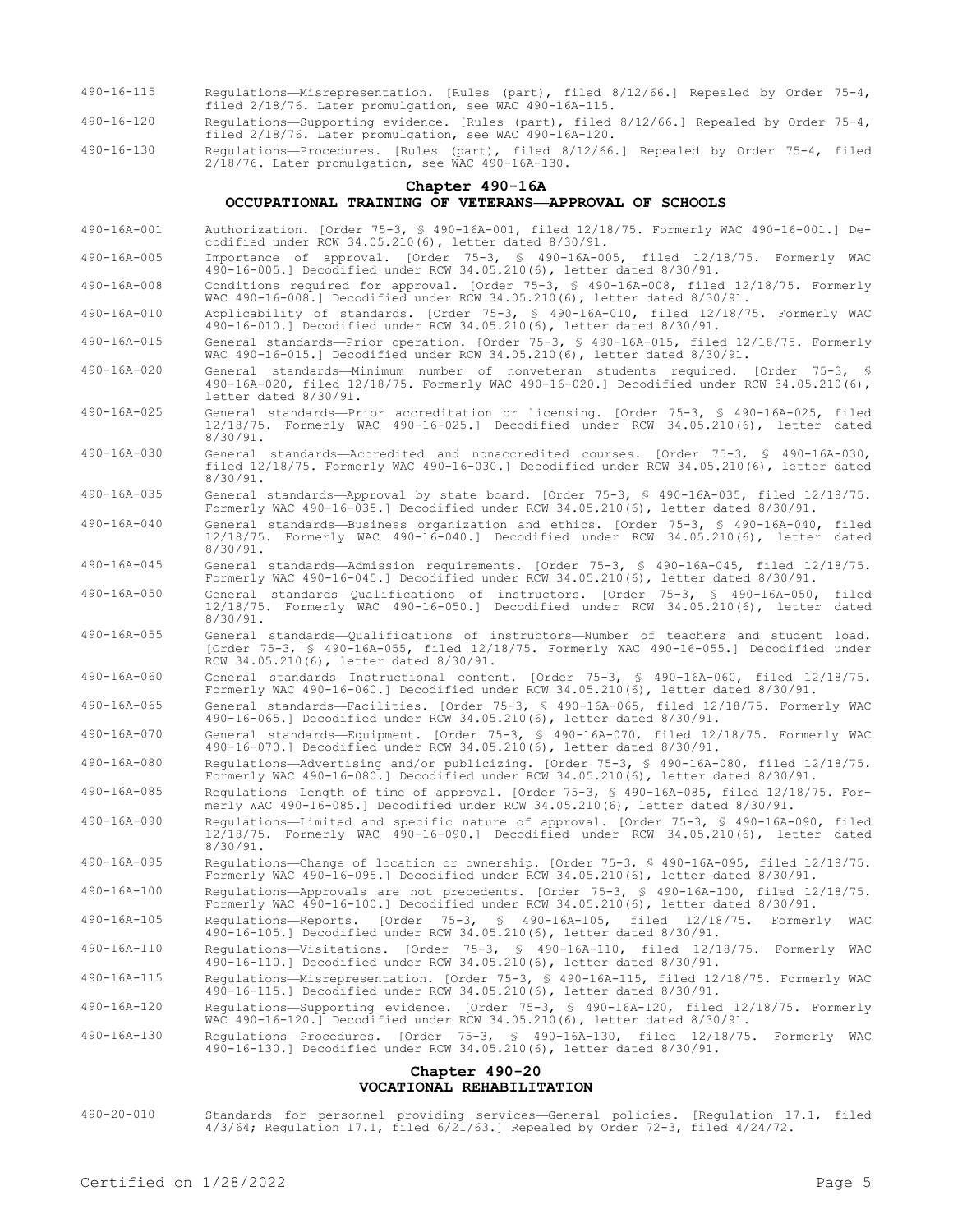- 490-20-015 Standards for personnel providing services—Medical diagnosis and treatment. [Regulation 17.2 (part), filed 4/3/64; Regulation 17.2 (part), filed 6/21/63.] Repealed by Order 72-3, filed 4/24/72.
- 490-20-020 Standards for personnel providing services—Dental diagnosis and treatment. [Regulation 17.2 (part), filed 4/3/64; Regulation 17.2 (part), filed 6/21/63.] Repealed by Order 72-3, filed 4/24/72.
- 490-20-025 Standards for personnel providing services—Other personnel. [Regulation 17.2 (part), filed 4/3/64; Regulation 17.2 (part), filed 6/21/63.] Repealed by Order 72-3, filed 4/24/72.
- 490-20-030 Standards for personnel providing services—Maintenance of standards. [Regulation 17.3, filed 4/3/64; Regulation 17.3, filed 6/21/63.] Repealed by Order 72-3, filed 4/24/72. filed 4/3/64; Regulation 17.3, filed 6/21/63.] Repealed by Order 72-3, filed 4/24/72.
- 490-20-035 Standards for personnel providing services—Guides for agency personnel. [Regulation 17.4, filed 4/3/64; Regulation 17.4, filed 6/21/63.] Repealed by Order 72-3, filed 4/24/72.
- 490-20-100 Nondisabled service of the division of vocational rehabilitation—General provisions. [Regulation 1, filed 6/21/63; Regulation 1, filed 3/24/60.] Repealed by Order 72-3, filed 4/24/72.
- 490-20-110 Nondisabled service of the division of vocational rehabilitation—Administrative organization. [Regulation 2, filed 6/21/63.] Repealed by Order 72-3, filed 4/24/72.
- 490-20-120 Nondisabled service of the division of vocational rehabilitation—Scope of agency program —Objectives and services. [Rule 6, filed 6/21/63; Rule 4, filed 3/24/60.] Repealed by Order 72-3, filed 4/24/72.
- 490-20-130 Nondisabled service of the division of vocational rehabilitation—Case referral and acceptance. [Regulation 7, filed 6/21/63; Regulation 3, filed 3/24/60.] Repealed by Order 72-3, filed 4/24/72.
- 490-20-140 Nondisabled service of the division of vocational rehabilitation—Eligibility for services. [Regulation 8, filed 6/21/63; Section 2, filed 3/24/60.] Repealed by Order 72-3, filed 4/24/72.
- 490-20-150 Nondisabled service of the division of vocational rehabilitation—Economic need. [Regulation 13, filed 6/21/63.] Repealed by Order 72-3, filed 4/24/72.
- 490-20-160 Nondisabled service of the division of vocational rehabilitation—Confidential information. [Regulation 15, filed 6/21/63; Regulation 6, filed 3/24/60.] Repealed by Order 72-3, filed 4/24/72.
- 490-20-170 Nondisabled service of the division of vocational rehabilitation—Services provided. [Regulation 20, filed 6/21/63; Section 4, filed 3/24/60.] Repealed by Order 72-3, filed 4/24/72.

## **Chapter 490-24**

## **PROVISION FOR PUBLIC HEARINGS, PUBLIC MEETINGS AND PUBLIC INFORMATION**

- 490-24-010 Public hearings procedures. [Orders 72-3 and 72-4, § 490-24-010, filed 4/24/72.] Repealed by Order 75-4, filed 2/18/76. Later promulgation, see WAC 490-24A-010.
- 490-24-020 Public meeting procedures. [Orders 72-3 and 72-4, § 490-24-020, filed 4/24/72.] Repealed by Order 75-4, filed 2/18/76. Later promulgation, see WAC 490-24A-020.
- 490-24-030 Public information procedures. [Order 73-1, § 490-24-030, filed 11/1/73; Orders 72-3 and 72-4, § 490-24-030, filed 4/24/72.] Repealed by Order 75-4, filed 2/18/76. Later promulgation, see WAC 490-24A-030.

#### **Chapter 490-24A**

#### **PROVISION FOR PUBLIC HEARINGS, PUBLIC MEETINGS AND PUBLIC INFORMATION**

- 490-24A-010 Public hearings procedures. [Order 75-3, § 490-24A-010, filed 12/18/75. Formerly WAC 490-24-010.] Decodified under RCW 34.05.210(6), letter dated 8/30/91.
- 490-24A-020 Public meeting procedures. [Order 75-3, § 490-24A-020, filed 12/18/75. Formerly WAC 490-24-020.] Decodified under RCW 34.05.210(6), letter dated 8/30/91.
- 490-24A-030 Public information procedures. [Order 75-3, § 490-24A-030, filed 12/18/75. Formerly WAC 490-24-030.] Decodified under RCW 34.05.210(6), letter dated 8/30/91.

#### **Chapter 490-25**

# **RULES AND REGULATIONS RELATING TO PUBLIC RECORDS OF THE COORDINATING COUNCIL FOR OC-CUPATIONAL EDUCATION**

- 490-25-010 Purpose. [Order 73-1, § 490-25-010, filed 5/3/73.] Repealed by Order 75-4, filed 2/18/76. Later promulgation, see WAC 490-25A-010.
- 490-25-015 Definitions. [Order 73-1, § 490-25-015, filed 5/3/73.] Repealed by Order 75-4, filed 2/18/76. Later promulgation, see WAC 490-25A-015.

490-25-020 Description of central and field organization of CCOE. [Order 73-1, § 490-25-020, filed 5/3/73.] Repealed by Order 75-4, filed 2/18/76. Later promulgation, see WAC 490-25A-020.

490-25-025 Public records available. [Order 73-1, § 490-25-025, filed 5/3/73.] Repealed by Order 75-4, filed 2/18/76. Later promulgation, see WAC 490-25A-025.

490-25-030 Requests for public records. [Order 73-1, § 490-25-030, filed 5/3/73.] Repealed by Order 75-4, filed 2/18/76. Later promulgation, see WAC 490-25A-030.

490-25-035 Copying. [Order 73-1, § 490-25-035, filed 5/3/73.] Repealed by Order 75-4, filed 2/18/76. Later promulgation, see WAC 490-25A-035.

490-25-040 Exemptions. [Order 73-1, § 490-25-040, filed 5/3/73.] Repealed by Order 75-4, filed 2/18/76. Later promulgation, see WAC 490-25A-040.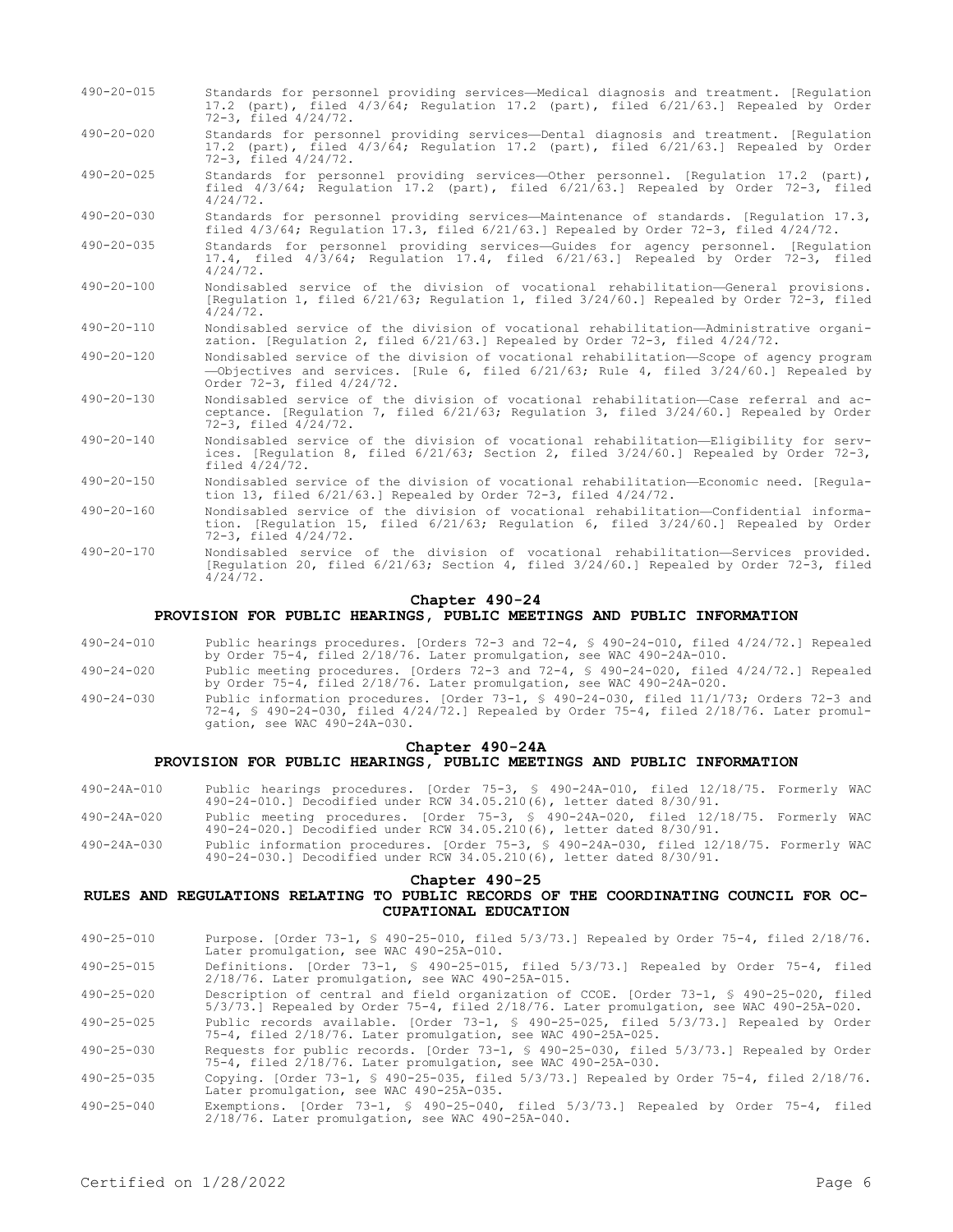- 490-25-045 Review of denials of public records requests. [Order 73-1, § 490-25-045, filed 5/3/73.] Repealed by Order 75-4, filed 2/18/76. Later promulgation, see WAC 490-25A-045.
- 490-25-050 Protection of public records. [Order 73-1, § 490-25-050, filed 5/3/73.] Repealed by Order 75-4, filed 2/18/76. Later promulgation, see WAC 490-25A-050.
- 490-25-055 Records index. [Order 73-1, § 490-25-055, filed 5/3/73.] Repealed by Order 75-4, filed 2/18/76. Later promulgation, see WAC 490-25A-055.
- 490-25-060 Adoption of form—Appendix A. [Order 73-1, § 490-25-060, filed 5/3/73.] Repealed by Order 75-4, filed 2/18/76. Later promulgation, see WAC 490-25A-060.

**Chapter 490-25A**

# **RULES AND REGULATIONS RELATING TO PUBLIC RECORDS OF THE COMMISSION FOR VOCATIONAL EDUCATION**

490-25A-010 Purpose. [Order 75-3, § 490-25A-010, filed 12/18/75. Formerly WAC 490-25-010.] Decodified under RCW 34.05.210(6), letter dated 8/30/91.

490-25A-015 Definitions. [Order 75-3, § 490-25A-015, filed 12/18/75. Formerly WAC 490-25-015.] Decodified under RCW 34.05.210(6), letter dated 8/30/91.

- 490-25A-020 Description of central and field organization of CVE. [Order 75-3, § 490-25A-020, filed 12/18/75. Formerly WAC 490-25-020.] Decodified under RCW 34.05.210(6), letter dated 8/30/91.
- 490-25A-025 Public records available. [Order 75-3, § 490-25A-025, filed 12/18/75. Formerly WAC 490-25-025.] Decodified under RCW 34.05.210(6), letter dated 8/30/91.
- 490-25A-030 Requests for public records. [Order 75-3, § 490-25A-030, filed 12/18/75. Formerly WAC 490-25-030.] Decodified under RCW 34.05.210(6), letter dated 8/30/91.
- 490-25A-035 Copying. [Order 75-3, § 490-25A-035, filed 12/18/75. Formerly WAC 490-25-035.] Decodified under RCW 34.05.210(6), letter dated 8/30/91.
- 490-25A-040 Exemptions. [Order 75-3, § 490-25A-040, filed 12/18/75. Formerly WAC 490-25-040.] Decodified under RCW 34.05.210(6), letter dated 8/30/91.
- 490-25A-045 Review of denials of public records requests. [Order 75-3, § 490-25A-045, filed 12/18/75. Formerly WAC 490-25-045.] Decodified under RCW 34.05.210(6), letter dated 8/30/91.
- 490-25A-050 Protection of public records. [Order 75-3, § 490-25A-050, filed 12/18/75. Formerly WAC 490-25-050.] Decodified under RCW 34.05.210(6), letter dated 8/30/91.
- 490-25A-055 Records index. [Order 75-3, § 490-25A-055, filed 12/18/75. Formerly WAC 490-25-055.] Decodified under RCW 34.05.210(6), letter dated 8/30/91.
- 490-25A-060 Adoption of form—Appendix A. [Order 75-3, § 490-25A-060 and Appendix A, filed 12/18/75. Formerly WAC 490-25-060 and Appendix A.] Decodified under RCW 34.05.210(6), letter dated 8/30/91.

# **Chapter 490-28 MINIMUM QUALIFICATIONS OF PERSONNEL**

- 490-28-010 Minimum qualifications of personnel. [Order 73-1, § 490-28-010, filed 11/1/73; Orders 72-3 and 72-4, § 490-28-010, filed 4/24/72.] Repealed by Order 75-4, filed 2/18/76. Later promulgation, see WAC 490-28A-010.
- 490-28-011 Appeal procedures. [Order 73-1, § 490-28-011, filed 11/1/73.] Repealed by Order 75-4, filed 2/18/76. Later promulgation, see WAC 490-28A-011.
- 490-28-012 Minimum standards for local vocational administrative personnel. [Order 73-1, § 490-28-012, filed 11/1/73.] Repealed by Order 75-4, filed 2/18/76. Later promulgation, see WAC 490-28A-012.
- 490-28-013 Minimum standards of state agency personnel. [Order 73-1, § 490-28-013, filed 11/1/73.] Repealed by Order 75-4, filed 2/18/76. Later promulgation, see WAC 490-28A-013.
- 490-28-020 Compliance with WAC 490-28-010 by operating agencies. [Order 73-1, § 490-28-020, filed 11/1/73; Orders 72-3 and 72-4, § 490-28-020, filed 4/24/72.] Repealed by Order 75-4, filed 2/18/76. Later promulgation, see WAC 490-28A-020.
- 490-28-030 Professional improvement. [Order 73-1, § 490-28-030, filed 11/1/73; Orders 72-3 and 72-4, § 490-28-030, filed 4/24/72.] Repealed by Order 75-4, filed 2/18/76. Later promulgation, see WAC 490-28A-030.
- 490-28-040 Review and modification of personnel qualification standards. [Order 73-1, § 490-28-040, filed 11/1/73.] Repealed by Order 75-4, filed 2/18/76. Later promulgation, see WAC 490-28A-040.
- 490-28-050 Program evaluation. [Order 73-1, § 490-28-050, filed 11/1/73.] Repealed by Order 75-4, filed 2/18/76. Later promulgation, see WAC 490-28A-050.
- 490-28-060 Review and evaluation of personnel preparation and development. [Order 73-1, § 490-28-060, filed 11/1/73.] Repealed by Order 75-4, filed 2/18/76. Later promulgation, see WAC 490-28A-060.

## **Chapter 490-28A MINIMUM QUALIFICATIONS OF PERSONNEL**

- 490-28A-001 Minimum qualifications of vocational education personnel. [Statutory Authority: RCW 28C.04.060. WSR 79-02-019 (Order 79-1, Resolution No. 78-32-3), § 490-28A-001, filed 1/16/79.] Decodified under RCW 34.05.210(6), letter dated 8/30/91.
- 490-28A-002 Minimum standards for full-time teaching personnel. [Statutory Authority: RCW 28C.04.060. WSR 79-02-019 (Order 79-1, Resolution No. 78-32-3), § 490-28A-002, filed 1/16/79.] Decodified under RCW 34.05.210(6), letter dated 8/30/91.
- 490-28A-003 Minimum standards for trainers of vocational education personnel. [Statutory Authority: RCW 28C.04.060. WSR 83-10-003 (Order 83-1, Resolution No. 82-54-12/3), § 490-28A-003, filed 4/21/83.] Decodified under RCW 34.05.210(6), letter dated 8/30/91.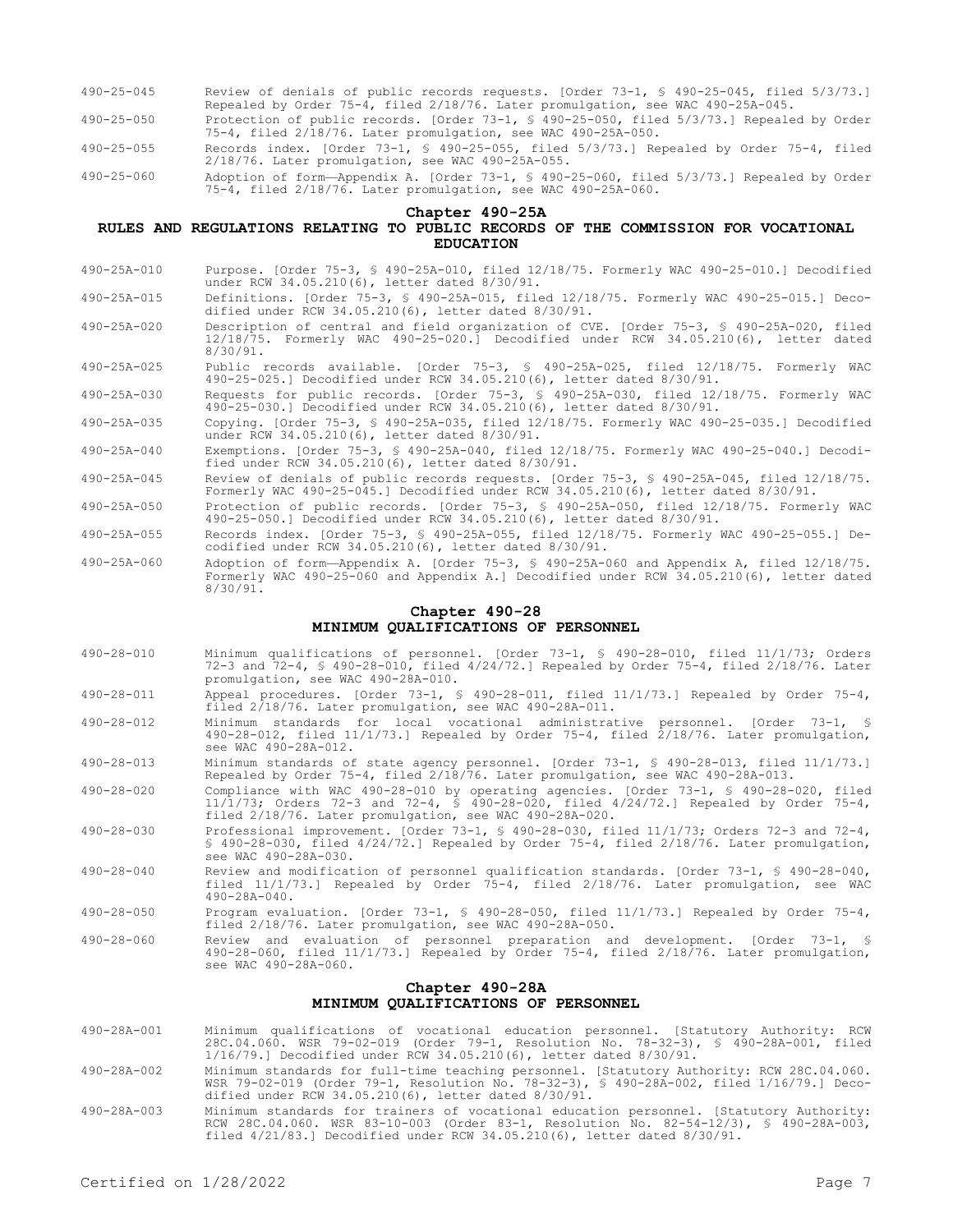- 490-28A-010 Minimum qualifications of personnel. [Order 75-3, § 490-28A-010, filed 12/18/75. Formerly WAC 490-28-010.] Repealed by WSR 79-02-019 (Order 79-1, Resolution No. 78-32-3), filed 1/16/79. Statutory Authority: RCW 28C.04.060.
- 490-28A-011 Appeal procedures. [Order 75-3, § 490-28A-011, filed 12/18/75. Formerly WAC 490-28-011.] Repealed by WSR 79-02-019 (Order 79-1, Resolution No. 78-32-3), filed 1/16/79. Statutory Authority: RCW 28C.04.060.

490-28A-012 Minimum standards for local vocational administrative personnel. [Statutory Authority: RCW 28C.04.060. WSR 79-02-019 (Order 79-1, Resolution No. 78-32-3), § 490-28A-012, filed 1/16/79; Order 75-3, § 490-28A-012, filed 12/18/75. Formerly WAC 490-28-012.] Decodified under RCW 34.05.210(6), letter dated 8/30/91.

- 490-28A-013 Minimum standards of state agency personnel. [Statutory Authority: RCW 28C.04.060. WSR 81-09-072 (Order 81-1, Resolution No. 81-45-2), § 490-28A-013, filed 4/22/81; WSR 79-02-019 (Order 79-1, Resolution No. 78-32-3), § 490-28A-013, filed 1/16/79; Order 75-3, § 490-28A-013, filed 12/18/75. Formerly WAC 490-28-013.] Decodified under RCW 34.05.210(6), letter dated 8/30/91.
- 490-28A-014 Safety and occupational health practices standards. [Statutory Authority: RCW 28C.04.060. WSR 79-02-019 (Order 79-1, Resolution No. 78-32-3), § 490-28A-014, filed 1/16/79.] Decodified under RCW 34.05.210(6), letter dated 8/30/91.
- 490-28A-020 Compliance with WAC 490-28A-010 by operating agencies. [Order 75-3, § 490-28A-020, filed 12/18/75. Formerly WAC 490-28-020.] Decodified under RCW 34.05.210(6), letter dated 8/30/91.
- 490-28A-030 Professional improvement. [Order 75-3, § 490-28A-030, filed 12/18/75. Formerly WAC 490-28-030.] Repealed by WSR 79-02-019 (Order 79-1, Resolution No. 78-32-3), filed 1/16/79. Statutory Authority: RCW 28C.04.060.
- 490-28A-040 Review and modification of personnel qualification standards. [Order 75-3, § 490-28A-040, filed 12/18/75. Formerly WAC 490-28-040.] Repealed by WSR 79-02-019 (Order 79-1, Resolution No. 78-32-3), filed 1/16/79. Statutory Authority: RCW 28C.04.060.
- 490-28A-050 Program evaluation. [Order 75-3, § 490-28A-050, filed 12/18/75. Formerly WAC 490-28-050.] Repealed by WSR 79-02-019 (Order 79-1, Resolution No. 78-32-3), filed 1/16/79. Statutory Authority: RCW 28C.04.060.
- 490-28A-060 Review and evaluation of personnel preparation and development. [Order 75-3, § 490-28A-060, filed 12/18/75. Formerly WAC 490-28-060.] Repealed by WSR 79-02-019 (Order 79-1, Resolution No. 78-32-3), filed 1/16/79. Statutory Authority: RCW 28C.04.060.

# **Chapter 490-29 VOCATIONAL EDUCATION PERSONNEL TRAINING**

- 490-29-001 Vocational education personnel training. [Statutory Authority: RCW 28C.04.060. WSR 79-02-019 (Order 79-1, Resolution No. 78-32-3), § 490-29-001, filed 1/16/79.] Decodified under RCW 34.05.210(6), letter dated 8/30/91.
- 490-29-002 Responsibility for vocational education personnel training. [Statutory Authority: RCW 28C.04.060. WSR 79-02-019 (Order 79-1, Resolution No. 78-32-3), § 490-29-002, filed 1/16/79.] Decodified under RCW 34.05.210(6), letter dated 8/30/91.

## **Chapter 490-30 STATE PLAN ADOPTED PURSUANT TO FEDERAL LAW**

[Sections 1 through 26, 6/27/69.] Repealed by Order 72-3, filed 4/24/72.

## **Chapter 490-31 APPRENTICESHIP PROGRAMS**

- 490-31-001 Apprenticeship programs. [Statutory Authority: RCW 28C.04.060. WSR 79-02-019 (Order 79-1, Resolution No. 78-32-3), § 490-31-001, filed 1/16/79.] Decodified under RCW 34.05.210(6), letter dated 8/30/91.
- 490-31-010 Vocational related instruction for apprentices. [Statutory Authority: RCW 28C.04.060. WSR 79-02-019 (Order 79-1, Resolution No. 78-32-3), § 490-31-010, filed 1/16/79.] Decodified under RCW 34.05.210(6), letter dated 8/30/91.

#### **Chapter 490-32**

# **DEFINITIONS FOR TERMS COMMONLY USED IN VOCATIONAL EDUCATION ACTIVITIES**

490-32-010 Definitions for terms commonly used in vocational education activities. [Orders 72-3 and 72-4, § 490-32-010, filed 4/24/72.] Repealed by Order 75-4, filed 2/18/76. Later promulgation, see WAC 490-32A-010.

# **Chapter 490-32A**

#### **DEFINITIONS FOR TERMS COMMONLY USED IN VOCATIONAL EDUCATION ACTIVITIES**

- 490-32A-001 Definitions for terms commonly used in vocational education activities. [Statutory Authority: RCW 28C.04.060. WSR 79-02-019 (Order 79-1, Resolution No. 78-32-3), § 490-32A-001, filed 1/16/79.] Decodified under RCW 34.05.210(6), letter dated 8/30/91.
- 490-32A-010 Definitions for terms. [Statutory Authority: RCW 28C.04.060. WSR 79-02-019 (Order 79-1, Resolution No. 78-32-3), § 490-32A-010, filed 1/16/79; Order 75-3, § 490-32A-010, filed 12/18/75. Formerly WAC 490-32-010.] Decodified under RCW 34.05.210(6), letter dated 8/30/91.

## **Chapter 490-33 CO-OP EDUCATION**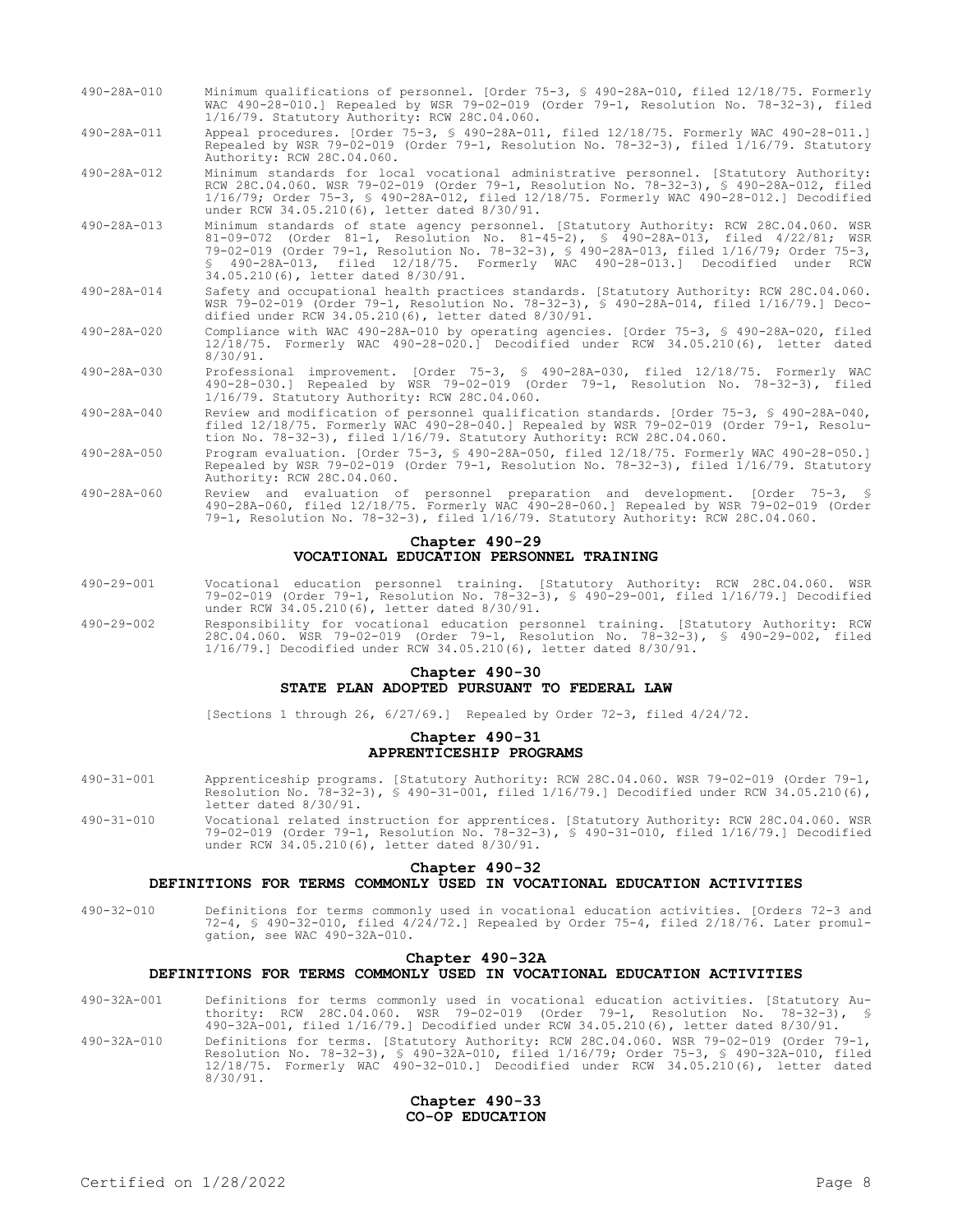- 490-33-001 Cooperative education. [Statutory Authority: RCW 28C.04.060. WSR 79-02-019 (Order 79-1, Resolution No. 78-32-3), § 490-33-001, filed 1/16/79.] Decodified under RCW 34.05.210(6), letter dated 8/30/91.
- 490-33-010 Assurances. [Statutory Authority: RCW 28C.04.060. WSR 79-02-019 (Order 79-1, Resolution No. 78-32-3), § 490-33-010, filed 1/16/79.] Decodified under RCW 34.05.210(6), letter dated 8/30/91.

### **Chapter 490-34 PROGRAM EVALUATION AND COMPLIANCE AUDITING**

- 490-34-001 Program evaluation and compliance auditing. [Statutory Authority: RCW 28C.04.060. WSR 79-02-019 (Order 79-1, Resolution No. 78-32-3), § 490-34-001, filed 1/16/79.] Decodified under RCW 34.05.210(6), letter dated 8/30/91.
- 490-34-010 Evaluation schedule. [Statutory Authority: RCW 28C.04.060. WSR 79-02-019 (Order 79-1, Resolution No. 78-32-3), § 490-34-010, filed 1/16/79.] Decodified under RCW 34.05.210(6), letter dated 8/30/91.
- 490-34-020 Compliance audit. [Statutory Authority: RCW 28C.04.060. WSR 79-02-019 (Order 79-1, Resolution No. 78-32-3), § 490-34-020, filed 1/16/79.] Decodified under RCW 34.05.210(6), letter dated 8/30/91.

### **Chapter 490-36**

## **CONDITIONS FOR APPROVAL OF LOCAL EDUCATIONAL AGENCY PROGRAMS**

490-36-010 Requirement for conformance to standards. [Orders 72-3 and 72-4, § 490-36-010, filed 4/24/72.] Repealed by Order 75-4, filed 2/18/76. Later promulgation, see WAC 490-36A-010. 490-36-020 Advisory committees. [Orders 72-3 and 72-4, § 490-36-020, filed 4/24/72.] Repealed by Order 75-4, filed 2/18/76. Later promulgation, see WAC 490-36A-020.

# **Chapter 490-36A**

#### **CONDITIONS FOR APPROVAL OF LOCAL EDUCATIONAL AGENCY PROGRAMS**

- 490-36A-001 Advisory councils and committees. [Statutory Authority: RCW 28C.04.060. WSR 79-02-019 (Order 79-1, Resolution No. 78-32-3), § 490-36A-001, filed 1/16/79.] Decodified under RCW 34.05.210(6), letter dated 8/30/91.
- 490-36A-010 Requirement for conformance to standards. [Order 75-3, § 490-36A-010, filed 12/18/75. Formerly WAC 490-36-010.] Decodified under RCW 34.05.210(6), letter dated 8/30/91.
- 490-36A-020 Local advisory councils. [Statutory Authority: RCW 28C.04.060. WSR 79-02-019 (Order 79-1, Resolution No. 78-32-3), § 490-36A-020, filed 1/16/79; Order 75-3, § 490-36A-020, filed 12/18/75. Formerly WAC 490-36-020.] Decodified under RCW 34.05.210(6), letter dated 8/30/91.
- 490-36A-030 Local program/craft advisory committees. [Statutory Authority: RCW 28C.04.060. WSR 81-09-073 (Order 81-2, Resolution No. 81-45-6), § 490-36A-030, filed 4/22/81; WSR 79-02-019 (Order 79-1, Resolution No. 78-32-3), § 490-36A-030, filed 1/16/79.] Decodified under RCW 34.05.210(6), letter dated 8/30/91.
- 490-36A-040 Local annual applications. [Statutory Authority: RCW 28C.04.060. WSR 83-10-003 (Order 83-1, Resolution No. 82-54-12/3), § 490-36A-040, filed 4/21/83.] Decodified under RCW 34.05.210(6), letter dated 8/30/91.

## **Chapter 490-37 ADJUDICATION AND REVIEW RULES AND PROCEDURES**

- 490-37-010 Purpose. [Order 76-1, § 490-37-010, filed 7/1/76.] Decodified under RCW 34.05.210(6), letter dated 8/30/91.
- 490-37-020 Scope. [Order 76-1, § 490-37-020, filed 7/1/76.] Decodified under RCW 34.05.210(6), letter dated 8/30/91.
- 490-37-030 Standing. [Order 76-1, § 490-37-030, filed 7/1/76.] Decodified under RCW 34.05.210(6), letter dated 8/30/91.
- 490-37-031 Questions involving programs beyond districts—Conditions precedent. [Order 77-3, § 490-37-031, filed 11/29/77.] Decodified under RCW 34.05.210(6), letter dated 8/30/91.
- 490-37-032 Decisions on new or expanded programs—Factors to be considered. [Order 77-3, § 490-37-032, filed 11/29/77.] Decodified under RCW 34.05.210(6), letter dated 8/30/91.
- 490-37-040 Program standards issues. [Order 76-1, § 490-37-040, filed 7/1/76.] Decodified under RCW 34.05.210(6), letter dated 8/30/91.

490-37-050 Definitions. [Order 76-1, § 490-37-050, filed 7/1/76.] Decodified under RCW 34.05.210(6), letter dated 8/30/91.

490-37-060 Responsibilities and conditions. [Order 76-1, § 490-37-060, filed 7/1/76.] Decodified under RCW 34.05.210(6), letter dated 8/30/91.

490-37-070 Notice of dispute—Prehearing procedures. [Order 76-1, § 490-37-070, filed 7/1/76.] Decodified under RCW 34.05.210(6), letter dated 8/30/91.

490-37-080 Review inquiry—Prehearing procedures. [Order 76-1, § 490-37-080, filed 7/1/76.] Decodified under RCW 34.05.210(6), letter dated 8/30/91.

490-37-090 Hearing officer selection. [Order 76-1, § 490-37-090, filed 7/1/76.] Decodified under RCW 34.05.210(6), letter dated 8/30/91.

490-37-100 General provisions governing hearings. [Order 76-1, § 490-37-100, filed 7/1/76.] Decodified under RCW 34.05.210(6), letter dated 8/30/91.

490-37-110 Special review inquiry. [Order 76-1, § 490-37-110, filed 7/1/76.] Decodified under RCW 34.05.210(6), letter dated 8/30/91.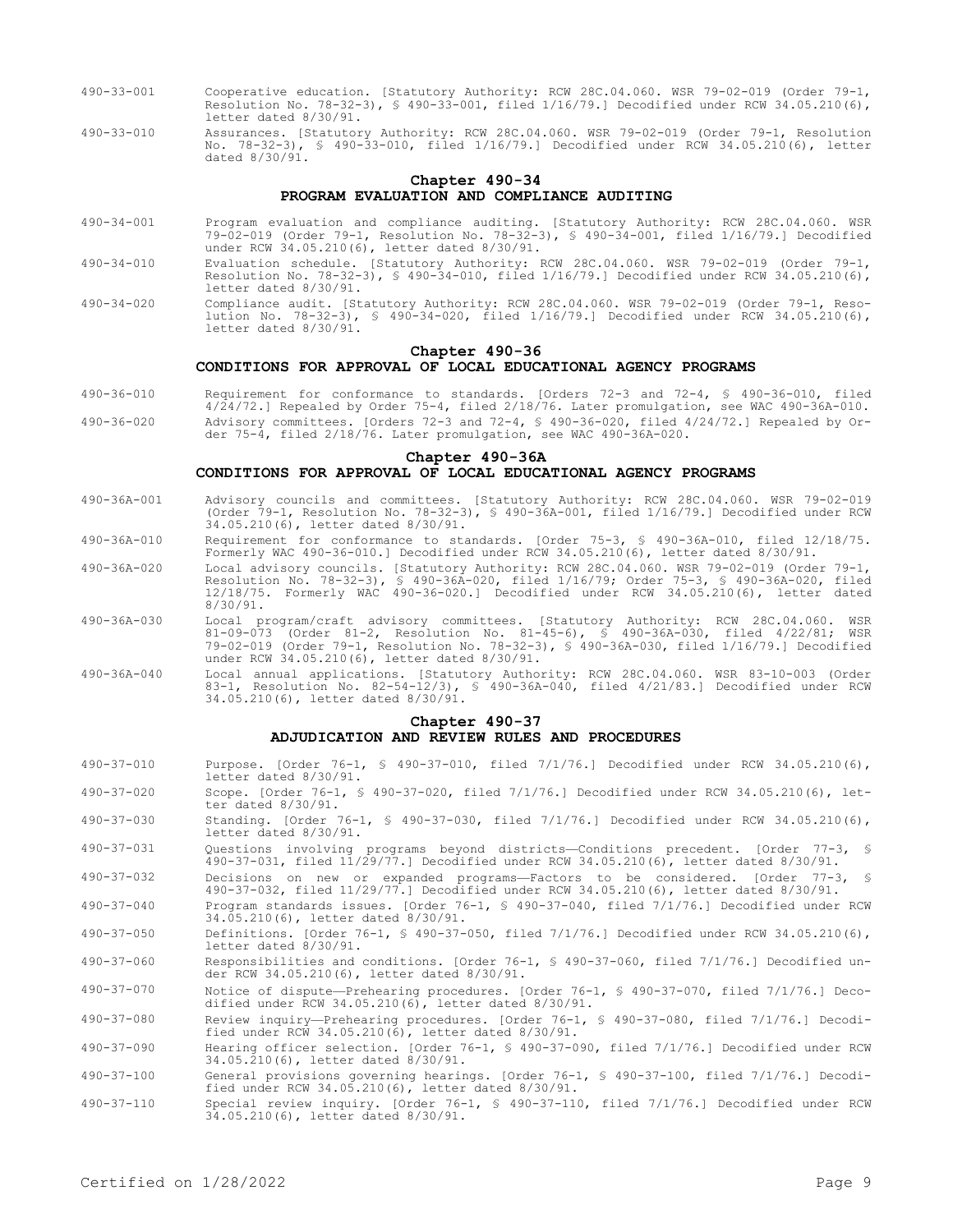- 490-37-120 Decision-making process. [Order 76-1, § 490-37-120, filed 7/1/76.] Decodified under RCW 34.05.210(6), letter dated 8/30/91.
- 490-37-130 Decision-making criteria. [Order 76-1, § 490-37-130, filed 7/1/76.] Decodified under RCW 34.05.210(6), letter dated 8/30/91.
- 490-37-140 Compliance auditing. [Order 76-1, § 490-37-140, filed 7/1/76.] Decodified under RCW 34.05.210(6), letter dated 8/30/91.

#### **Chapter 490-38**

#### **SERVICE AREAS OF THE VOCATIONAL-TECHNICAL INSTITUTES AND OUTSIDE PROGRAMS**

490-38-010 Purpose. [Order 77-1, § 490-38-010, filed 9/28/77.] Repealed by WSR 80-05-062 (Order 80-1, Resolution No. 80-40-4), filed 4/22/80. Statutory Authority: Chapter 28C.04 RCW. 490-38-020 Authority. [Order 77-1, § 490-38-020, filed 9/28/77.] Repealed by WSR 80-05-062 (Order 80-1, Resolution No. 80-40-4), filed 4/22/80. Statutory Authority: Chapter 28C.04 RCW. 490-38-030 Definitions. [Statutory Authority: RCW 28C.04.020(6) and 28C.04.150. WSR 78-02-058 (Order 78-1), § 490-38-030, filed 1/20/78; Order 77-1, § 490-38-030, filed 9/28/77.] Repealed by WSR 80-05-062 (Order 80-1, Resolution No. 80-40-4), filed 4/22/80. Statutory Authority: Chapter 28C.04 RCW. 490-38-040 Vocational-technical institute service areas defined. [Order 77-1, § 490-38-040, filed 9/28/77.] Repealed by WSR 80-05-062 (Order 80-1, Resolution No. 80-40-4), filed 4/22/80. Statutory Authority: Chapter 28C.04 RCW. 490-38-050 Operation of programs beyond district boundaries. [Order 77-2, § 490-38-050, filed 11/29/77; Order 77-1, § 490-38-050, filed 9/28/77.] Repealed by WSR 80-05-062 (Order 80-1, Resolution No. 80-40-4), filed 4/22/80. Statutory Authority: Chapter 28C.04 RCW. 490-38-051 Ongoing courses—Authority to complete. [Order 77-1, § 490-38-051, filed 9/28/77.] Repealed by WSR 80-05-062 (Order 80-1, Resolution No. 80-40-4), filed 4/22/80. Statutory Authority: Chapter 28C.04 RCW. 490-38-060 Operation of vocational education programs outside of districts—Authorized by the commission. [Order 77-2, § 490-38-060, filed 11/29/77; Order 77-1, § 490-38-060, filed 9/28/77.] Repealed by WSR 80-05-062 (Order 80-1, Resolution No. 80-40-4), filed 4/22/80. Statutory Authority: Chapter 28C.04 RCW. 490-38-070 Notice of intent—Content—Form. [Order 77-1, § 490-38-070, filed 9/28/77.] Repealed by WSR 80-05-062 (Order 80-1, Resolution No. 80-40-4), filed 4/22/80. Statutory Authority: Chapter 28C.04 RCW. 490-38-080 Program approval—Factors to be considered. [Order 77-1, § 490-38-080, filed 9/28/77.] Repealed by WSR 80-05-062 (Order 80-1, Resolution No. 80-40-4), filed 4/22/80. Statutory Authority: Chapter 28C.04 RCW. 490-38-090 Purpose. [Statutory Authority: Chapter 28C.04 RCW. WSR 80-05-062 (Order 80-1, Resolution No. 80-40-4), § 490-38-090, filed 4/22/80.] Decodified under RCW 34.05.210(6), letter dated 8/30/91. 490-38-100 Authority. [Statutory Authority: Chapter 28C.04 RCW. WSR 80-05-062 (Order 80-1, Resolution No. 80-40-4), § 490-38-100, filed 4/22/80.] Decodified under RCW 34.05.210(6), letter dated 8/30/91. 490-38-110 Definitions. [Statutory Authority: Chapter 28C.04 RCW. WSR 80-05-062 (Order 80-1, Resolution No. 80-40-4), § 490-38-110, filed 4/22/80.] Decodified under RCW 34.05.210(6), letter dated 8/30/91. 490-38-120 Vocational-technical institute service areas defined. [Statutory Authority: Chapter 28C.04 RCW. WSR 80-05-062 (Order 80-1, Resolution No. 80-40-4), § 490-38-120, filed 4/22/80.] Decodified under RCW 34.05.210(6), letter dated 8/30/91. 490-38-130 Operation of programs beyond district boundaries. [Statutory Authority: Chapter 28C.04 RCW. WSR 80-05-062 (Order 80-1, Resolution No. 80-40-4), § 490-38-130, filed 4/22/80.] Decodified under RCW 34.05.210(6), letter dated 8/30/91. 490-38-131 Ongoing courses—Authority to complete. [Statutory Authority: Chapter 28C.04 RCW. WSR 80-05-062 (Order 80-1, Resolution No. 80-40-4), § 490-38-131, filed 4/22/80.] Decodified under RCW 34.05.210(6), letter dated 8/30/91. 490-38-140 Operation of vocational education programs outside of districts—Authorized by the commission. [Statutory Authority: Chapter 28C.04 RCW. WSR 80-05-062 (Order 80-1, Resolution No. 80-40-4), § 490-38-140, filed 4/22/80.] Decodified under RCW 34.05.210(6), letter dated 8/30/91. 490-38-150 Notice of intent—Content—Form. [Statutory Authority: Chapter 28C.04 RCW. WSR 80-05-062 (Order 80-1, Resolution No. 80-40-4), § 490-38-150, filed 4/22/80.] Decodified under RCW 34.05.210(6), letter dated 8/30/91. 490-38-160 Program approval—Factors to be considered. [Statutory Authority: Chapter 28C.04 RCW. WSR 80-05-062 (Order 80-1, Resolution No. 80-40-4), § 490-38-160, filed 4/22/80.] Decodified under RCW 34.05.210(6), letter dated 8/30/91. **Chapter 490-40**

# **PROCEDURES FOR VOCATIONAL EDUCATION PROGRAM DEVELOPMENT AND SERVICES UNDER CONTRACTS AND AGREEMENTS**

- 490-40-010 Vocational education program development contracts and agreements. [Orders 72-3 and 72-4, § 490-40-010, filed 4/24/72.] Repealed by Order 75-4, filed 2/18/76. Later promulgation, see WAC 490-40A-010.
- 490-40-020 Agreements with other state agencies. [Orders 72-3 and 72-4, § 490-40-020, filed 4/24/72.] Repealed by Order 75-4, filed 2/18/76. Later promulgation, see WAC 490-40A-020.
- 490-40-030 Programs, services and activities undertaken by local educational agencies. [Order 73-1, § 490-40-030, filed 11/1/73; Orders 72-3 and 72-4, § 490-40-030, filed 4/24/72.] Repealed by Order 75-4, filed 2/18/76. Later promulgation, see WAC 490-40A-030.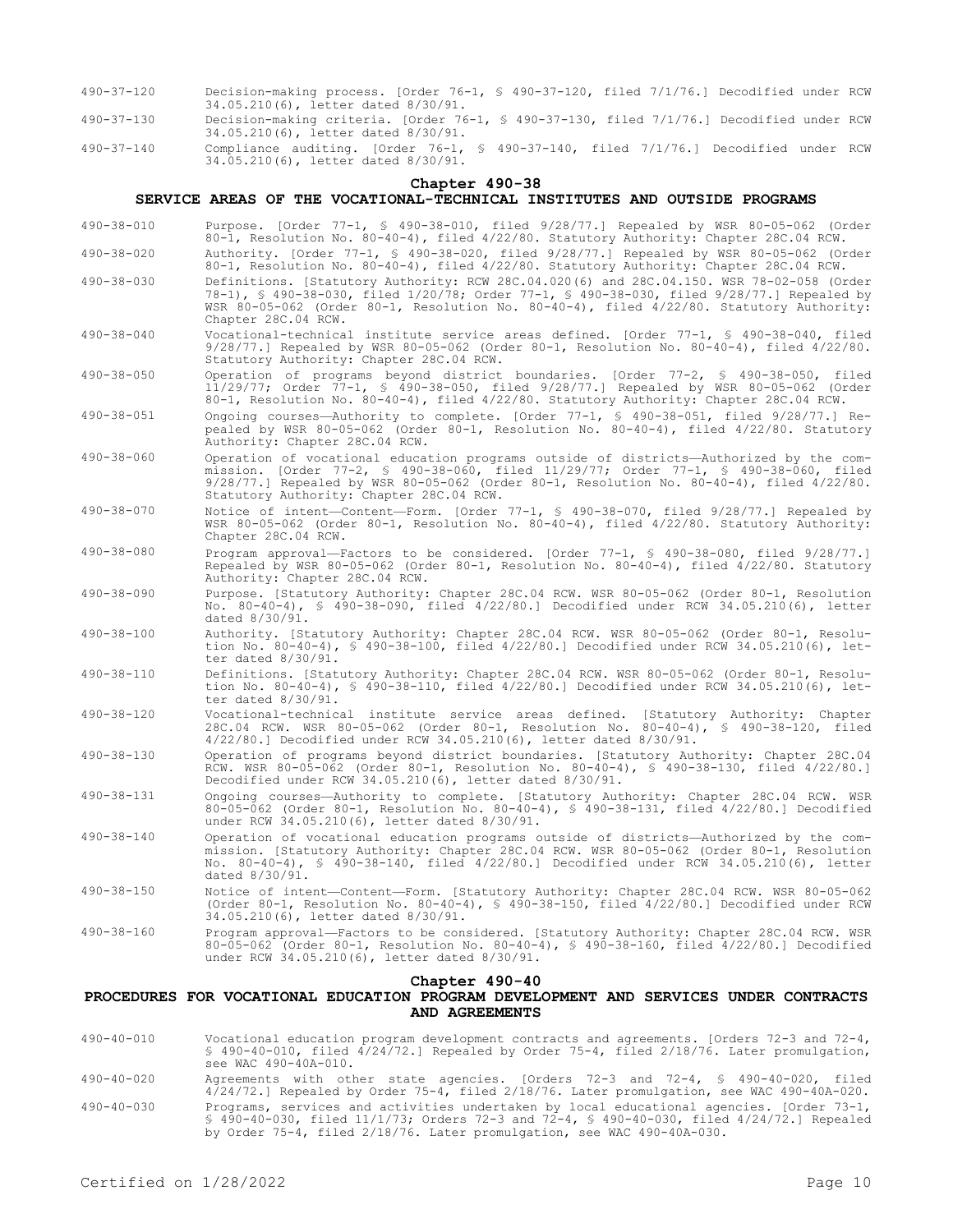- 490-40-040 Agreements regarding handicapped and disadvantaged persons. [Orders 72-3 and 72-4, § 490-40-040, filed 4/24/72.] Repealed by Order 75-4, filed 2/18/76. Later promulgation, see WAC 490-40A-040.
- 490-40-050 Economically depressed areas of high unemployment areas. [Orders 72-3 and 72-4, § 490-40-050, filed 4/24/72.] Repealed by Order 75-4, filed 2/18/76. Later promulgation, see WAC 490-40A-050.
- 490-40-060 Areas of high youth unemployment or school dropouts. [Order 73-1, § 490-40-060, filed 11/1/73; Orders 72-3 and 72-4, § 490-40-060, filed 4/24/72.] Repealed by Order 75-4, filed 2/18/76. Later promulgation, see WAC 490-40A-060.
- 490-40-070 Agreements with private post-secondary vocational training institutions. [Order 73-1, § 490-40-070, filed 11/1/73; Orders 72-3 and 72-4, § 490-40-070, filed 4/24/72.] Repealed by Order 75-4, filed 2/18/76. Later promulgation, see WAC 490-40A-070.
- 490-40-080 Programs, services and activities undertaken by the coordinating council for occupational education. [Order 73-1, § 490-40-080, filed 11/1/73; Orders 72-3 and 72-4, § 490-40-080, filed 4/24/72.] Repealed by Order 75-4, filed 2/18/76. Later promulgation, see WAC 490-40A-080.
- 490-40-090 Agreements with the department of employment security, state of Washington. [Order 73-1, § 490-40-090, filed 11/1/73; Orders 72-3 and 72-4, § 490-40-090, filed 4/24/72.] Repealed by Order 75-4, filed 2/18/76. Later promulgation, see WAC 490-40A-090.
- 490-40-100 Agreements with other states. [Order 73-1, § 490-40-100, filed 11/1/73; Orders 72-3 and 72-4, § 490-40-100, filed 4/24/72.] Repealed by Order 75-4, filed 2/18/76. Later promulgation, see WAC 490-40A-100.
- 490-40-110 Compliance with federal reporting requirements. [Orders 72-3 and 72-4, § 490-40-110, filed 4/24/72.] Repealed by Order 75-4, filed 2/18/76. Later promulgation, see WAC 490-40A-110.

#### **Chapter 490-40A**

#### **PROCEDURES FOR VOCATIONAL EDUCATION PROGRAM DEVELOPMENT AND SERVICES UNDER CONTRACTS AND AGREEMENTS**

- 490-40A-010 Vocational education contracts and agreements. [Statutory Authority: RCW 28C.04.060. WSR 79-02-019 (Order 79-1, Resolution No. 78-32-3), § 490-40A-010, filed 1/16/79; Order 75-3, § 490-40A-010, filed 12/18/75. Formerly WAC 490-40-010.] Decodified under RCW 34.05.210(6), letter dated 8/30/91.
- 490-40A-020 Agreements with other state agencies. [Statutory Authority: RCW 28C.04.060. WSR 79-02-019 (Order 79-1, Resolution No. 78-32-3), § 490-40A-020, filed 1/16/79; Order 75-3, § 490-40A-020, filed 12/18/75. Formerly WAC 490-40-020.] Decodified under RCW 34.05.210(6), letter dated 8/30/91.
- 490-40A-030 Programs, services and activities undertaken by local educational agencies. [Order 75-3, § 490-40A-030, filed 12/18/75. Formerly WAC 490-40-030.] Repealed by WSR 79-02-019 (Order 79-1, Resolution No. 78-32-3), filed 1/16/79. Statutory Authority: RCW 28C.04.060.
- 490-40A-040 Agreements regarding handicapped and disadvantaged persons. [Statutory Authority: RCW 28C.04.060. WSR 79-02-019 (Order 79-1, Resolution No. 78-32-3), § 490-40A-040, filed 1/16/79; Order 75-3, § 490-40A-040, filed 12/18/75. Formerly WAC 490-40-040.] Decodified under RCW 34.05.210(6), letter dated 8/30/91.
- 490-40A-050 Economically depressed areas or high unemployment areas. [Order 75-3, § 490-40A-050, filed 12/18/75. Formerly WAC 490-40-050.] Repealed by WSR 79-02-019 (Order 79-1, Resolution No. 78-32-3), filed 1/16/79. Statutory Authority: RCW 28C.04.060.
- 490-40A-060 Areas of high youth unemployment or school dropouts. [Order 75-3, § 490-40A-060, filed 12/18/75. Formerly WAC 490-40-060.] Repealed by WSR 79-02-019 (Order 79-1, Resolution No. 78-32-3), filed 1/16/79. Statutory Authority: RCW 28C.04.060.
- 490-40A-070 Agreements with private postsecondary vocational training institutions. [Order 75-3, § 490-40A-070, filed 12/18/75. Formerly WAC 490-40-070.] Repealed by WSR 79-02-019 (Order 79-1, Resolution No. 78-32-3), filed 1/16/79. Statutory Authority: RCW 28C.04.060.
- 490-40A-080 Programs, services and activities undertaken by the Commission for Vocational Education. [Order 75-3, § 490-40A-080, filed 12/18/75. Formerly WAC 490-40-080.] Repealed by WSR 79-02-019 (Order 79-1, Resolution No. 78-32-3), filed 1/16/79. Statutory Authority: RCW 28C.04.060.
- 490-40A-090 Agreements with the department of employment security, state of Washington. [Order 75-3, § 490-40A-090, filed 12/18/75. Formerly WAC 490-40-090.] Repealed by WSR 79-02-019 (Order 79-1, Resolution No. 78-32-3), filed 1/16/79. Statutory Authority: RCW 28C.04.060.
- 490-40A-100 Agreements with other states. [Order 75-3, § 490-40A-100, filed 12/18/75. Formerly WAC 490-40-100.] Repealed by WSR 79-02-019 (Order 79-1, Resolution No. 78-32-3), filed 1/16/79. Statutory Authority: RCW 28C.04.060.
- 490-40A-110 Compliance with federal reporting requirements. [Order 75-3, § 490-40A-110, filed 12/18/75. Formerly WAC 490-40-110.] Repealed by WSR 79-02-019 (Order 79-1, Resolution No. 78-32-3), filed 1/16/79. Statutory Authority: RCW 28C.04.060.

# **Chapter 490-44 ALLOCATION OF FUNDS**

- 490-44-010 Allocation of funds among educational agencies. [Orders 72-3 and 72-4, § 490-44-010, filed 4/24/72.] Repealed by Order 75-4, filed 2/18/76. Later promulgation, see WAC 490-44A-010.
- 490-44-020 Allocation of funds to local educational agencies for programs, services and activities— Content of local applications. [Order 73-1, § 490-44-020, filed 11/1/73; Orders 72-3 and 72-4, § 490-44-020, filed 4/24/72.] Repealed by Order 75-4, filed 2/18/76. Later promulgation, see WAC 490-44A-020.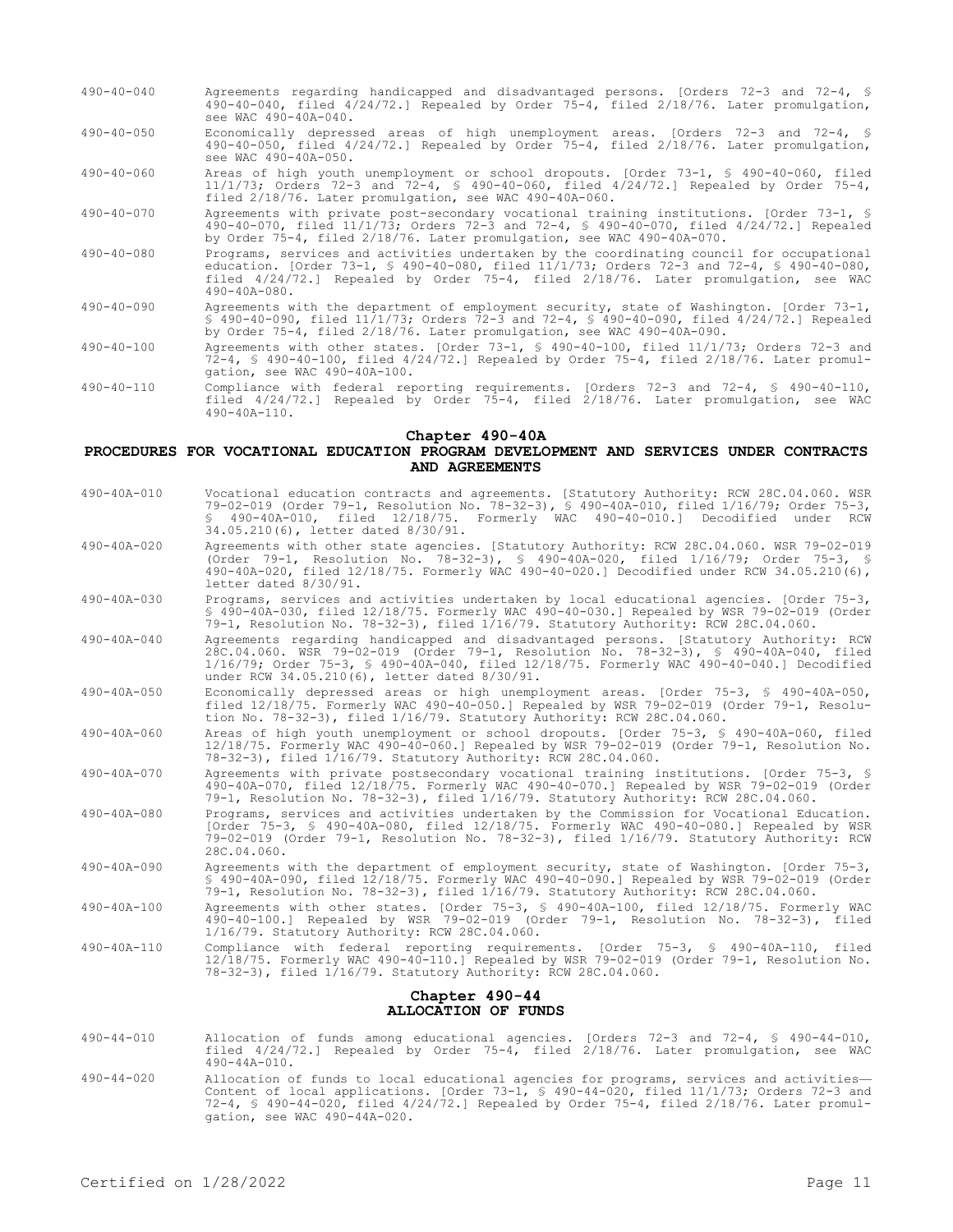| $490 - 44 - 030$ | Construction requirements. [Orders 72-3 and 72-4, § 490-44-030, filed 4/24/72.] Repealed<br>by Order 75-4, filed 2/18/76. Later promulgation, see WAC 490-44A-030.                                                                                      |
|------------------|---------------------------------------------------------------------------------------------------------------------------------------------------------------------------------------------------------------------------------------------------------|
| $490 - 44 - 040$ | Procedures for processing local applications for construction. [Order 73-1, § 490-44-040,<br>filed $11/1/73$ ; Orders 72-3 and 72-4, § 490-44-040, filed $4/24/72$ . Repealed by Order<br>75-4, filed 2/18/76. Later promulgation, see WAC 490-44A-040. |
| $490 - 44 - 050$ | Maintenance of effort. [Orders 72-3 and 72-4, $\frac{1}{2}$ 490-44-050, filed 4/24/72.] Repealed by<br>Order 75-4, filed 2/18/76. Later promulgation, see WAC 490-44A-050.                                                                              |
| $490 - 44 - 060$ | Overall state matching. [Orders 72-3 and 72-4, $\frac{1}{2}$ 490-44-060, filed 4/24/72.] Repealed by<br>Order 75-4, filed 2/18/76. Later promulgation, see WAC 490-44A-060.                                                                             |
| $490 - 44 - 070$ | Reasonable tax effort. [Orders 72-3 and 72-4, $\frac{1}{2}$ 490-44-070, filed 4/24/72.] Repealed by<br>Order 75-4, filed 2/18/76. Later promulgation, see WAC 490-44A-070.                                                                              |
| $490 - 44 - 080$ | Criteria for determining relative priority of local applications. [Order 73-1, §<br>490-44-080, filed 11/1/73; Orders 72-3 and 72-4, § 490-44-080, filed 4/24/72.] Repealed<br>by Order 75-4, filed 2/18/76. Later promulgation, see WAC 390-44A-080.   |

#### **Chapter 490-44A ALLOCATION OF FUNDS**

- 490-44A-010 Allocation of funds among educational agencies. [Order 75-3, § 490-44A-010, filed 12/18/75. Formerly WAC 490-44-010.] Repealed by WSR 79-02-019 (Order 79-1, Resolution No. 78-32-3), filed 1/16/79. Statutory Authority: RCW 28C.04.060.
- 490-44A-020 Allocation of funds to local educational agencies for programs, services and activities— Content of local applications. [Order 75-3, § 490-44A-020, filed 12/18/75. Formerly WAC 490-44-020.] Repealed by WSR 79-02-019 (Order 79-1, Resolution No. 78-32-3), filed 1/16/79. Statutory Authority: RCW 28C.04.060.
- 490-44A-030 Construction requirements. [Order 75-3, § 490-44A-030, filed 12/18/75. Formerly WAC 490-44-030.] Repealed by WSR 79-02-019 (Order 79-1, Resolution No. 78-32-3), filed 1/16/79. Statutory Authority: RCW 28C.04.060.
- 490-44A-040 Procedures for processing local applications for construction. [Order 75-3, § 490-44A-040, filed 12/18/75. Formerly WAC 490-44-040.] Repealed by WSR 79-02-019 (Order 79-1, Resolution No. 78-32-3), filed 1/16/79. Statutory Authority: RCW 28C.04.060.
- 490-44A-050 Maintenance of effort. [Order 75-3, § 490-44A-050, filed 12/18/75. Formerly WAC 490-44-050.] Repealed by WSR 79-02-019 (Order 79-1, Resolution No. 78-32-3), filed 1/16/79. Statutory Authority: RCW 28C.04.060.
- 490-44A-060 Overall state matching. [Order 75-3, § 490-44A-060, filed 12/18/75. Formerly WAC 490-44-060.] Repealed by WSR 79-02-019 (Order 79-1, Resolution No. 78-32-3), filed 1/16/79. Statutory Authority: RCW 28C.04.060.
- 490-44A-070 Reasonable tax effort. [Order 75-3, § 490-44A-070, filed 12/18/75. Formerly WAC 490-44-070.] Repealed by WSR 79-02-019 (Order 79-1, Resolution No. 78-32-3), filed 1/16/79. Statutory Authority: RCW 28C.04.060.
- 490-44A-080 Criteria for determining relative priority of local applications. [Order 75-3, § 490-44A-080, filed 12/18/75. Formerly WAC 490-44-080.] Repealed by WSR 79-02-019 (Order 79-1, Resolution No. 78-32-3), filed 1/16/79. Statutory Authority: RCW 28C.04.060.

# **Chapter 490-48 VOCATIONAL YOUTH ORGANIZATIONS**

490-48-010 Vocational student organizations. [Order 73-1, § 490-48-010, filed 11/1/73; Orders 72-3 and 72-4, § 490-48-010, filed 4/24/72.] Repealed by Order 75-4, filed 2/18/76. Later promulgation, see WAC 490-48A-010.

# **Chapter 490-48A VOCATIONAL YOUTH ORGANIZATIONS**

490-48A-010 Vocational student organizations. [Statutory Authority: RCW 28C.04.060. WSR 79-02-019 (Order 79-1, Resolution No. 78-32-3), § 490-48A-010, filed 1/16/79; Order 75-3, § 490-48A-010, filed 12/18/75. Formerly WAC 490-48-010.] Decodified under RCW 34.05.210(6), letter dated 8/30/91.

#### **Chapter 490-52 EVALUATION AND RESEARCH**

- 490-52-010 State research coordinating unit. [Order 73-1, § 490-52-010, filed 11/1/73; Orders 72-3 and 72-4, § 490-52-010, filed 4/24/72.] Repealed by Order 75-4, filed 2/18/76. Later promulgation, see WAC 490-52A-010.
- 490-52-020 Effective use of results of program and experience. [Orders 72-3 and 72-4, § 490-52-020, filed 4/24/72.] Repealed by Order 75-4, filed 2/18/76. Later promulgation, see WAC 490-52A-020.
- 490-52-030 Research grant application procedures. [Orders 72-3 and 72-4, § 490-52-030, filed 4/24/72.] Repealed by Order 75-4, filed 2/18/76. Later promulgation, see WAC 490-52A-030.

#### **Chapter 490-52A EVALUATION AND RESEARCH**

- 490-52A-010 State research coordinating unit. [Order 75-3, § 490-52A-010, filed 12/18/75. Formerly WAC 490-52-010.] Repealed by WSR 79-02-019 (Order 79-1, Resolution No. 78-32-3), filed 1/16/79. Statutory Authority: RCW 28C.04.060.
- 490-52A-020 Effective use of results of program and experience. [Order 75-3, § 490-52A-020, filed 12/18/75. Formerly WAC 490-52-020.] Repealed by WSR 79-02-019 (Order 79-1, Resolution No. 78-32-3), filed 1/16/79. Statutory Authority: RCW 28C.04.060.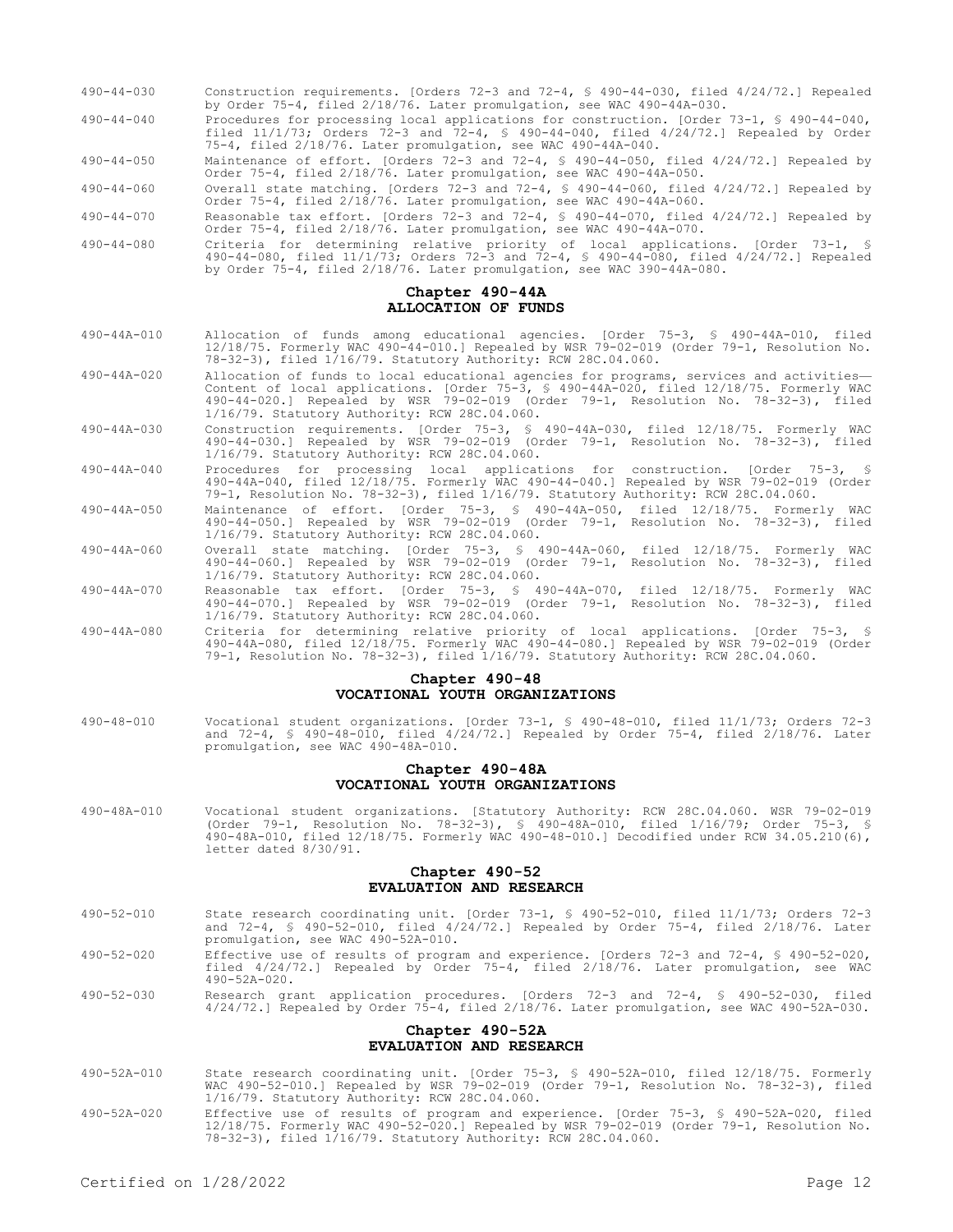490-52A-030 Research grant application procedures. [Order 75-3, § 490-52A-030, filed 12/18/75. Formerly WAC 490-52-030.] Repealed by WSR 79-02-019 (Order 79-1, Resolution No. 78-32-3), filed 1/16/79. Statutory Authority: RCW 28C.04.060.

## **Chapter 490-53 PROGRAM IMPROVEMENT**

- 490-53-001 Program improvement. [Statutory Authority: RCW 28C.04.060. WSR 79-02-019 (Order 79-1, Resolution No. 78-32-3), § 490-53-001, filed 1/16/79.] Decodified under RCW 34.05.210(6), letter dated 8/30/91.
- 490-53-010 Research coordinating unit. [Statutory Authority: RCW 28C.04.060. WSR 79-02-019 (Order 79-1, Resolution No. 78-32-3), § 490-53-010, filed 1/16/79.] Decodified under RCW 34.05.210(6), letter dated 8/30/91.

#### **Chapter 490-56 EXEMPLARY PROGRAMS AND PROJECTS**

- 490-56-010 Federal funding of state plan. [Orders 72-3 and 72-4, § 490-56-010, filed 4/24/72.] Repealed by Order 75-4, filed 2/18/76. Later promulgation, see WAC 490-56A-010.
- 490-56-020 Application procedures. [Orders 72-3 and 72-4, § 490-56-020, filed 4/24/72.] Repealed by Order 75-4, filed 2/18/76. Later promulgation, see WAC 490-56A-020.
- 490-56-030 Program or project requirements. [Orders 72-3 and 72-4, § 490-56-030, filed 4/24/72.] Repealed by Order 75-4, filed 2/18/76. Later promulgation, see WAC 490-56A-030.

## **Chapter 490-56A EXEMPLARY PROGRAMS AND PROJECTS**

- 490-56A-010 Federal funding of state plan. [Order 75-3, § 490-56A-010, filed 12/18/75. Formerly WAC 490-56-010.] Repealed by WSR 79-02-019 (Order 79-1, Resolution No. 78-32-3), filed 1/16/79. Statutory Authority: RCW 28C.04.060.
- 490-56A-020 Application procedures. [Order 75-3, § 490-56A-020, filed 12/18/75. Formerly WAC 490-56-020.] Repealed by WSR 79-02-019 (Order 79-1, Resolution No. 78-32-3), filed 1/16/79. Statutory Authority: RCW 28C.04.060.
- 490-56A-030 Program or project requirements. [Order 75-3, § 490-56A-030, filed 12/18/75. Formerly WAC 490-56-030.] Repealed by WSR 79-02-019 (Order 79-1, Resolution No. 78-32-3), filed 1/16/79. Statutory Authority: RCW 28C.04.060.

# **Chapter 490-60 HOME AND FAMILY LIFE EDUCATION**

- 490-60-010 Consumer and homemaking education. [Orders 72-3 and 72-4, § 490-60-010, filed 4/24/72.] Repealed by Order 75-4, filed 2/18/76. Later promulgation, see WAC 490-60A-010.
- 490-60-020 Establishing and operating programs. [Order 74-2, § 490-60-020, filed 9/18/74; Order 73-1, § 490-60-020 (part), filed 11/1/73; Orders 72-3 and 72-4, § 490-60-020, filed 4/24/72.] Repealed by Order 75-4, filed 2/18/76. Later promulgation, see WAC 490-60A-020.

# **Chapter 490-60A HOME AND FAMILY LIFE EDUCATION**

- 490-60A-010 Consumer and homemaking education. [Statutory Authority: RCW 28C.04.060. WSR 79-02-019 (Order 79-1, Resolution No. 78-32-3), § 490-60A-010, filed 1/16/79; Order 75-3, § 490-60A-010, filed 12/18/75. Formerly WAC 490-60-010.] Decodified under RCW 34.05.210(6), letter dated 8/30/91.
- 490-60A-020 Establishing and operating programs. [Order 75-3, § 490-60A-020, filed 12/18/75. Formerly WAC 490-60-020.] Decodified under RCW 34.05.210(6), letter dated 8/30/91.

# **Chapter 490-64 COOPERATIVE VOCATIONAL EDUCATION PROGRAMS**

- 490-64-010 Cooperative vocational education programs. [Orders 72-3 and 72-4, § 490-64-010, filed 4/24/72.] Repealed by Order 75-4, filed 2/18/76. Later promulgation, see WAC 490-64A-010. 490-64-020 Procedures for approval of cooperative vocational education programs. [Order 73-1, §
- 490-64-020, filed 11/1/73; Orders 72-3 and 72-4, § 490-64-020, filed 4/24/72.] Repealed by Order 75-4, filed 2/18/76. Later promulgation, see WAC 490-64A-020. 490-64-030 Additional costs. [Order 73-1, § 490-64-030, filed 11/1/73; Orders 72-3 and 72-4, §
- 490-64-030, filed 4/24/72.] Repealed by Order 75-4, filed 2/18/76. Later promulgation, see WAC 490-64A-030.
- 490-64-040 Participation of students in nonprofit private schools. [Order 73-1, § 490-64-040, filed 11/1/73; Orders 72-3 and 72-4, § 490-64-040, filed 4/24/72.] Repealed by Order 75-4, filed 2/18/76. Later promulgation, see WAC 490-64A-040.
- 490-64-050 Noncommingling of funds. [Order 73-1, § 490-64-050, filed 11/1/73; Orders 72-3 and 72-4, § 490-64-050, filed 4/24/72.] Repealed by Order 75-4, filed 2/18/76. Later promulgation, see WAC 490-64A-050.
- 490-64-060 Local evaluation and follow-up procedures. [Order 73-1, § 490-64-060, filed 11/1/73; Orders 72-3 and 72-4, § 490-64-060, filed 4/24/72.] Repealed by Order 75-4, filed 2/18/76. Later promulgation, see WAC 490-64A-060.
- 490-64-070 Ancillary services and activities. [Order 73-1, § 490-64-070, filed 11/1/73; Orders 72-3 and 72-4, § 490-64-070, filed 4/24/72.] Repealed by Order 75-4, filed 2/18/76. Later promulgation, see WAC 490-64A-070.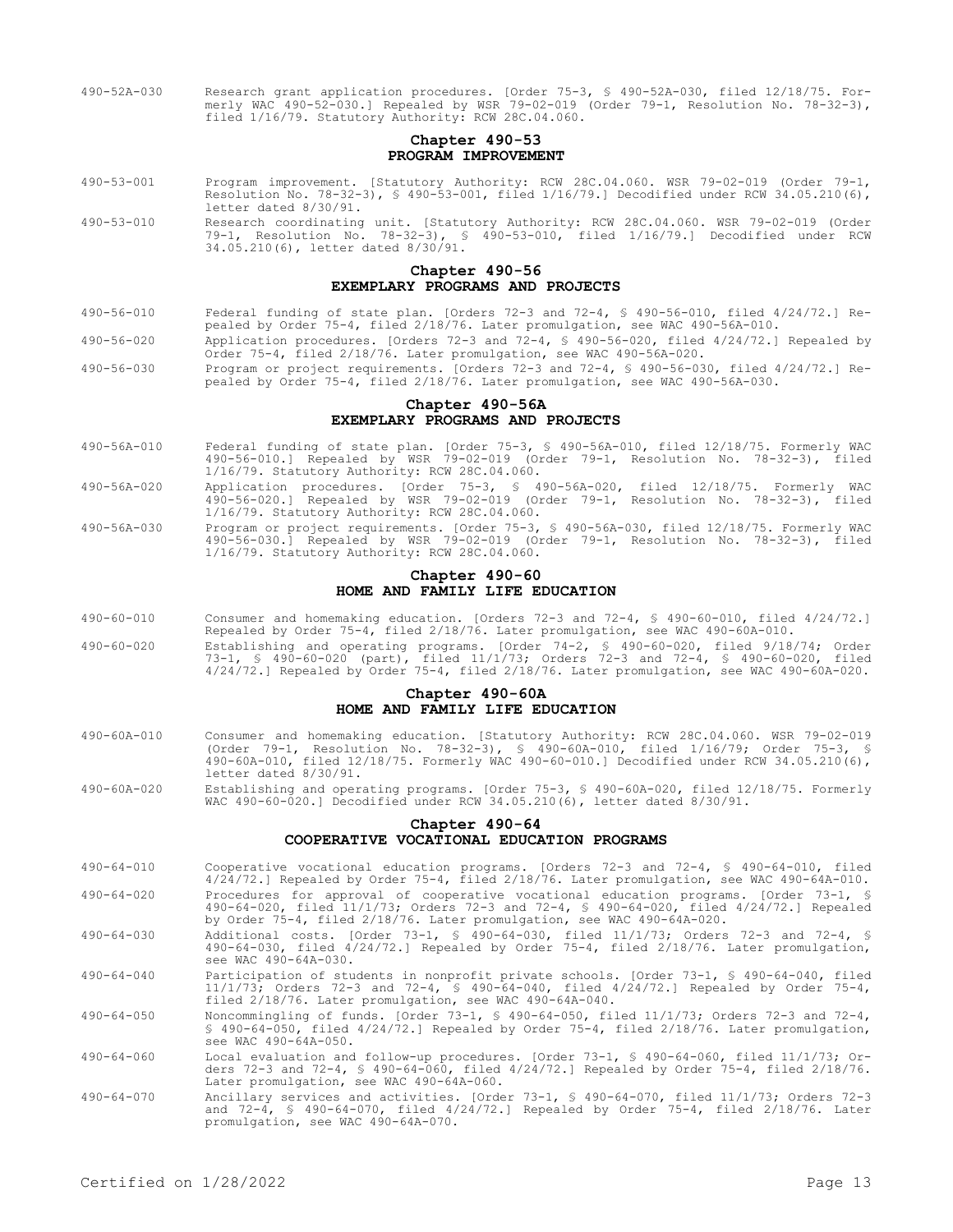## **Chapter 490-64A COOPERATIVE VOCATIONAL EDUCATION PROGRAMS**

- 490-64A-010 Cooperative vocational education programs. [Order 75-3, § 490-64A-010, filed 12/18/75. Formerly WAC 490-64-010.] Repealed by WSR 79-02-019 (Order 79-1, Resolution No. 78-32-3), filed 1/16/79. Statutory Authority: RCW 28C.04.060.
- 490-64A-020 Procedures for approval of cooperative vocational education programs. [Order 75-3, § 490-64A-020, filed 12/18/75. Formerly WAC 490-64-020.] Repealed by WSR 79-02-019 (Order 79-1, Resolution No. 78-32-3), filed 1/16/79. Statutory Authority: RCW 28C.04.060.
- 490-64A-030 Additional costs. [Order 75-3, § 490-64A-030, filed 12/18/75. Formerly WAC 490-64-030.] Repealed by WSR 79-02-019 (Order 79-1, Resolution No. 78-32-3), filed 1/16/79. Statutory Authority: RCW 28C.04.060.
- 490-64A-040 Participation of students in nonprofit private schools. [Order 75-3, § 490-64A-040, filed 12/18/75. Formerly WAC 490-64-040.] Repealed by WSR 79-02-019 (Order 79-1, Resolution No. 78-32-3), filed 1/16/79. Statutory Authority: RCW 28C.04.060.
- 490-64A-050 Noncommingling of funds. [Order 75-3, § 490-64A-050, filed 12/18/75. Formerly WAC 490-64-050.] Repealed by WSR 79-02-019 (Order 79-1, Resolution No. 78-32-3), filed 1/16/79. Statutory Authority: RCW 28C.04.060.
- 490-64A-060 Local evaluation and follow-up procedures. [Order 75-3, § 490-64A-060, filed 12/18/75. Formerly WAC 490-64-060.] Repealed by WSR 79-02-019 (Order 79-1, Resolution No. 78-32-3), filed 1/16/79. Statutory Authority: RCW 28C.04.060.
- 490-64A-070 Ancillary services and activities. [Order 75-3, § 490-64A-070, filed 12/18/75. Formerly WAC 490-64-070.] Repealed by WSR 79-02-019 (Order 79-1, Resolution No. 78-32-3), filed 1/16/79. Statutory Authority: RCW 28C.04.060.

# **Chapter 490-68 WORK-STUDY PROGRAMS**

- 490-68-010 Work-study programs. [Order 73-1, § 490-68-010, filed 11/1/73; Orders 72-3 and 72-4, § 490-68-010, filed 4/24/72.] Repealed by Order 75-4, filed 2/18/76. Later promulgation, see WAC 490-68A-010.
- 490-68-020 Approval of work-study programs. [Order 73-1, § 490-68-020, filed 11/1/73; Orders 72-3 and 72-4, § 490-68-020, filed 4/24/72.] Repealed by Order 75-4, filed 2/18/76. Later promulgation, see WAC 490-68A-020.
- 490-68-030 Requirements for work-study program. [Order 73-1, § 490-68-030, filed 11/1/73; Orders 72-3 and 72-4, § 490-68-030, filed 4/24/72.] Repealed by Order 75-4, filed 2/18/76. Later promulgation, see WAC 490-68A-030.
- 490-68-040 Use of funds for state plan development and administration. [Order 73-1, § 490-68-040, filed 11/1/73; Orders 72-3 and 72-4, § 490-68-040, filed 4/24/72.] Repealed by Order 75-4, filed 2/18/76. Later promulgation, see WAC 490-68A-040.

#### **Chapter 490-68A WORK-STUDY PROGRAMS**

- 490-68A-010 Work-study programs. [Order 75-3, § 490-68A-010, filed 12/18/75. Formerly WAC 490-68-010.] Repealed by WSR 79-02-019 (Order 79-1, Resolution No. 78-32-3), filed 1/16/79. Statutory Authority: RCW 28C.04.060.
- 490-68A-020 Approval of work-study programs. [Order 75-3, § 490-68A-020, filed 12/18/75. Formerly WAC 490-68-020.] Repealed by WSR 79-02-019 (Order 79-1, Resolution No. 78-32-3), filed 1/16/79. Statutory Authority: RCW 28C.04.060.
- 490-68A-030 Requirements for work-study program. [Order 75-3, § 490-68A-030, filed 12/18/75. Formerly WAC 490-68-030.] Repealed by WSR 79-02-019 (Order 79-1, Resolution No. 78-32-3), filed 1/16/79. Statutory Authority: RCW 28C.04.060.
- 490-68A-040 Use of funds for state plan development and administration. [Order 75-3, § 490-68A-040, filed 12/18/75. Formerly WAC 490-68-040.] Repealed by WSR 79-02-019 (Order 79-1, Resolution No. 78-32-3), filed 1/16/79. Statutory Authority: RCW 28C.04.060.

## **Chapter 490-72 RESIDENTIAL VOCATIONAL EDUCATION SCHOOLS**

- 490-72-010 Residential vocational education schools. [Orders 72-3 and 72-4, § 490-72-010, filed 4/24/72.] Repealed by Order 75-4, filed 2/18/76. Later promulgation, see WAC 490-72A-010. 490-72-020 Procedures for establishing residential facilities. [Orders 72-3 and 72-4, § 490-72-020, filed 4/24/72.] Repealed by Order 75-4, filed 2/18/76. Later promulgation, see WAC
- 490-72-030 Requirements for construction and operation. [Orders 72-3 and 72-4, § 490-72-030, filed 4/24/72.] Repealed by Order 75-4, filed 2/18/76. Later promulgation, see WAC 490-72A-030. 490-72-040 Notification to commissioner. [Orders 72-3 and 72-4, § 490-72-040, filed 4/24/72.] Repealed by Order 75-4, filed 2/18/76. Later promulgation, see WAC 490-72A-040.

# **Chapter 490-72A RESIDENTIAL VOCATIONAL EDUCATION SCHOOLS**

- 490-72A-010 Residential vocational education schools. [Order 75-3, § 490-72A-010, filed 12/18/75. Formerly WAC 490-72-010.] Repealed by WSR 79-02-019 (Order 79-1, Resolution No. 78-32-3), filed 1/16/79. Statutory Authority: RCW 28C.04.060.
- 490-72A-020 Procedures for establishing residential facilities. [Order 75-3, § 490-72A-020, filed 12/18/75. Formerly WAC 490-72-020.] Repealed by WSR 79-02-019 (Order 79-1, Resolution No. 78-32-3), filed 1/16/79. Statutory Authority: RCW 28C.04.060.

490-72A-020.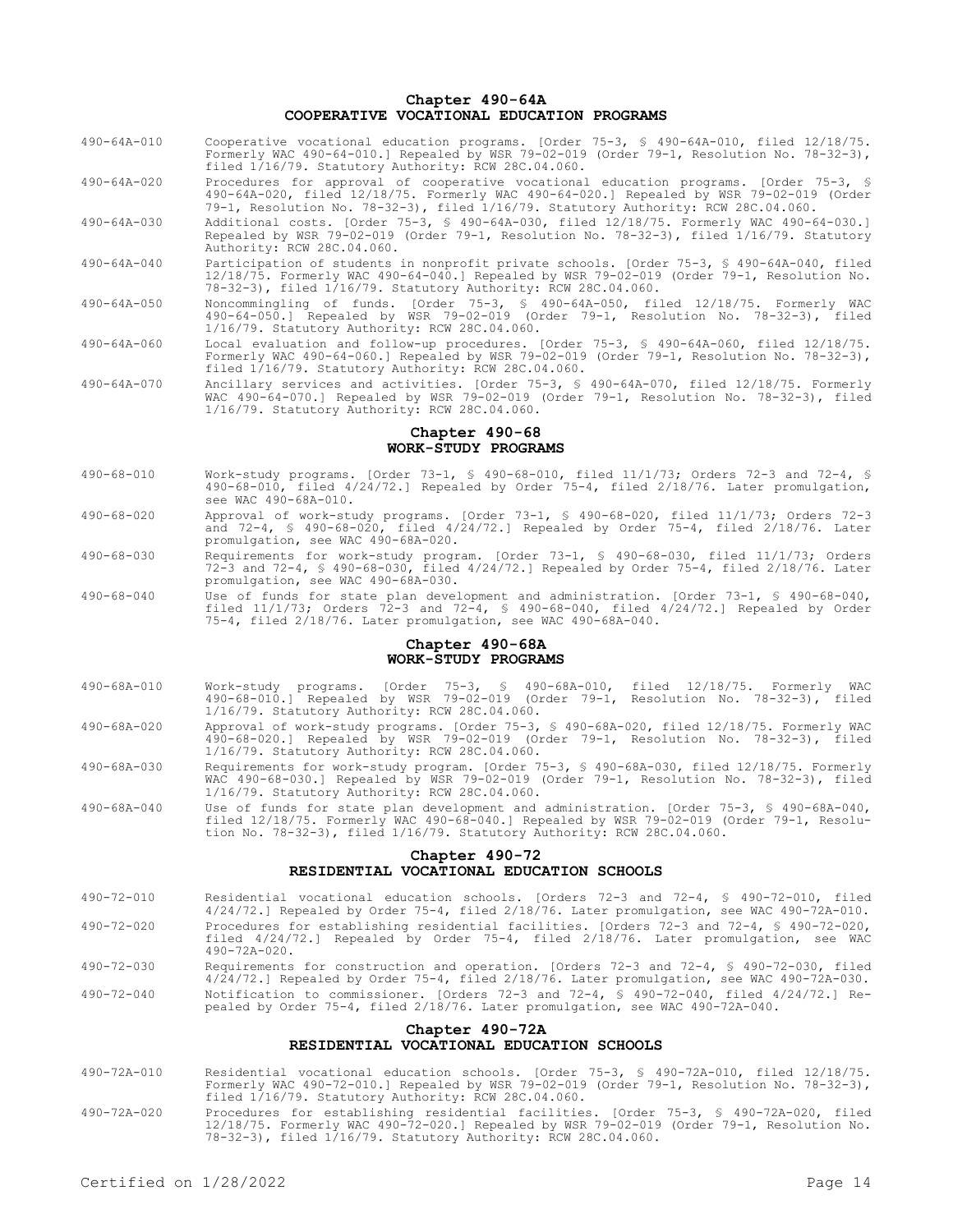- 490-72A-030 Requirements for construction and operation. [Order 75-3, § 490-72A-030, filed 12/18/75. Formerly WAC 490-72-030.] Repealed by WSR 79-02-019 (Order 79-1, Resolution No. 78-32-3), filed 1/16/79. Statutory Authority: RCW 28C.04.060.
- 490-72A-040 Notification to commissioner. [Order 75-3, § 490-72A-040, filed 12/18/75. Formerly WAC 490-72-040.] Repealed by WSR 79-02-019 (Order 79-1, Resolution No. 78-32-3), filed 1/16/79. Statutory Authority: RCW 28C.04.060.

# **Chapter 490-76 FISCAL CONTROL AND FUND ACCOUNTING PROCEDURES**

- 490-76-010 Custody of federal funds. [Orders 72-3 and 72-4, § 490-76-010, filed 4/24/72.] Repealed by Order 75-4, filed 2/18/76. Later promulgation, see WAC 490-76A-010.
- 490-76-020 Expenditure of federal funds. [Orders 72-3 and 72-4, § 490-76-020, filed 4/24/72.] Repealed by Order 75-4, filed 2/18/76. Later promulgation, see WAC 490-76A-020.
- 490-76-030 Allotment availability. [Orders 72-3 and 72-4, § 490-76-030, filed 4/24/72.] Repealed by Order 75-4, filed 2/18/76. Later promulgation, see WAC 490-76A-030.
- 490-76-040 Programs and services. [Order 73-1, § 490-76-040, filed 11/1/73; Orders 72-3 and 72-4, § 490-76-040, filed 4/24/72.] Repealed by Order 75-4, filed 2/18/76. Later promulgation, see WAC 490-76A-040.
- 490-76-050 Construction costs contracts. [Orders 72-3 and 72-4, § 490-76-050, filed 4/24/72.] Repealed by Order 75-4, filed 2/18/76. Later promulgation, see WAC 490-76A-050.
- 490-76-060 Fiscal records. [Order 73-1, § 490-76-060, filed 11/1/73; Orders 72-3 and 72-4, § 490-76-060, filed 4/24/72.] Repealed by Order 75-4, filed 2/18/76. Later promulgation, see WAC 490-76A-060.

#### **Chapter 490-76A FISCAL CONTROL AND FUND ACCOUNTING PROCEDURES**

- 490-76A-010 Custody of federal funds. [Statutory Authority: RCW 28C.04.060. WSR 79-02-019 (Order 79-1, Resolution 78-32-3), § 490-76A-010, filed 1/16/79; Order 75-3, § 490-76A-010, filed 12/18/75. Formerly WAC 490-76-010.] Decodified under RCW 34.05.210(6), letter dated 8/30/91.
- 490-76A-020 Expenditure of federal funds. [Statutory Authority: RCW 28C.04.060. WSR 79-02-019 (Order 79-1, Resolution 78-32-3), § 490-76A-020, filed 1/16/79; Order 75-3, § 490-76A-020, filed 12/18/75. Formerly WAC 490-76-020.] Decodified under RCW 34.05.210(6), letter dated 8/30/91.
- 490-76A-030 Allotment availability. [Order 75-3, § 490-76A-030, filed 12/18/75. Formerly WAC 490-76-030.] Decodified under RCW 34.05.210(6), letter dated 8/30/91.
- 490-76A-040 Programs and services. [Order 75-3, § 490-76A-040, filed 12/18/75. Formerly WAC 490-76-040.] Decodified under RCW 34.05.210(6), letter dated 8/30/91.
- 490-76A-050 Construction costs contracts. [Order 75-3, § 490-76A-050, filed 12/18/75. Formerly WAC 490-76-050.] Decodified under RCW 34.05.210(6), letter dated 8/30/91.
- 490-76A-060 Fiscal records. [Order 75-3, § 490-76A-060, filed 12/18/75. Formerly WAC 490-76-060.] Decodified under RCW 34.05.210(6), letter dated 8/30/91.

# **Chapter 490-100 PRIVATE VOCATIONAL SCHOOL REGULATIONS**

490-100-010 Authority. [Statutory Authority: Chapter 28C.10 RCW. WSR 91-08-029, § 490-100-010, filed 3/29/91, effective 3/29/91; WSR 91-01-056, recodified as § 490-100-010, filed 12/13/90, effective 12/13/90; WSR 87-02-019 (Resolution No. 86-81-3), § 490-800-010, filed 12/31/86. Statutory Authority: RCW 28C.10.010 through 28C.10.220. WSR 86-15-075 (Order 86-78-3, Resolution No. 86-78-3), § 490-800-010, filed 7/23/86.] Repealed by WSR 98-22-033, filed 10/29/98, effective 11/29/98. Statutory Authority: RCW 28C.10.040(2). 490-100-012 Duties of the agency. [Statutory Authority: Chapter 28C.10 RCW. WSR 91-01-056, recodified as § 490-100-012, filed 12/13/90, effective 12/13/90; WSR 87-02-019 (Resolution No. 86-81-3), § 490-800-012, filed 12/31/86.] Repealed by WSR 91-08-029, filed 3/29/91, effective 3/29/91. Statutory Authority: Chapter 28C.10 RCW. 490-100-015 Delegation. [Statutory Authority: Chapter 28C.10 RCW. WSR 91-01-056, recodified as § 490-100-015, filed 12/13/90, effective 12/13/90; WSR 87-02-019 (Resolution No. 86-81-3), § 490-800-015, filed 12/31/86.] Repealed by WSR 98-22-033, filed 10/29/98, effective 11/29/98. Statutory Authority: RCW 28C.10.040(2). 490-100-030 Definitions. [Statutory Authority: Chapter 28C.10 RCW. WSR 93-22-034, § 490-100-030, filed 10/28/93, effective 10/28/93; WSR 91-08-029, § 490-100-030, filed 3/29/91, effective 3/29/91; WSR 91-01-056, recodified as § 490-100-030, filed 12/13/90, effective 12/13/90; WSR 87-02-019 (Resolution No. 86-81-3), § 490-800-030, filed 12/31/86. Statutory Authority: RCW 28C.10.010 through 28C.10.220. WSR 86-15-075 (Order 86-78-3, Resolution No. 86-78-3), § 490-800-030, filed 7/23/86.] Repealed by WSR 98-22-033, filed 10/29/98, effective 11/29/98. Statutory Authority: RCW 28C.10.040(2). 490-100-035 Auxiliary facilities. [Statutory Authority: Chapter 28C.10 RCW. WSR 93-22-034, § 490-100-035, filed 10/28/93, effective 10/28/93; WSR 91-08-029, § 490-100-035, filed<br>3/29/91, effective 3/29/91; WSR 91-01-056, codified as § 490-100-035, filed 12/13/90, ef-<br>fective 12/13/90.] Repealed by WSR 98-22-033, f tory Authority: RCW 28C.10.040(2). 490-100-040 Cancellation and refund policy. [Statutory Authority: Chapter 28C.10 RCW. WSR 93-22-034, § 490-100-040, filed 10/28/93, effective 10/28/93; WSR 91-08-029, § 490-100-040, filed 3/29/91, effective 3/29/91; WSR 91-01-056, recodified as § 490-100-040, filed 12/13/90, effective 12/13/90; WSR 87-02-019 (Resolution No. 86-81-3), § 490-800-040, filed

12/31/86. Statutory Authority: RCW 28C.10.010 through 28C.10.220. WSR 86-15-075 (Order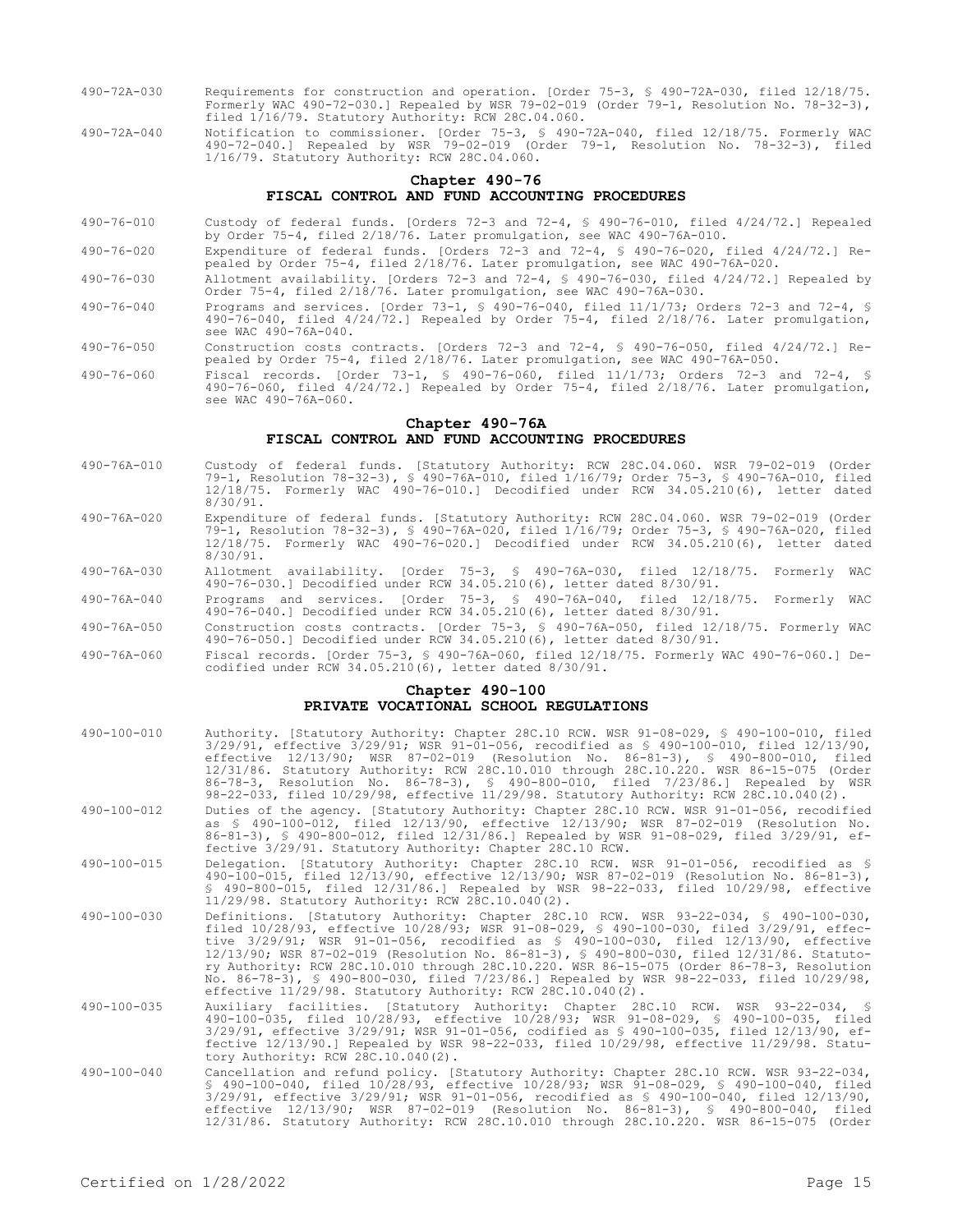86-78-3, Resolution No. 86-78-3), § 490-800-040, filed 7/23/86.] Repealed by WSR 98-22-033, filed 10/29/98, effective 11/29/98. Statutory Authority: RCW 28C.10.040(2).

490-100-050 Catalog, brochure, or other written material. [Statutory Authority: Chapter 28C.10 RCW. WSR 93-22-034, § 490-100-050, filed 10/28/93, effective 10/28/93; WSR 91-08-029, § 490-100-050, filed 3/29/91, effective 3/29/91; WSR 91-01-056, recodified as § 490-100-050, filed 12/13/90, effective 12/13/90; WSR 87-02-019 (Resolution No. 86-81-3), § 490-800-050, filed 12/31/86. Statutory Authority: RCW 28C.10.010 through 28C.10.220. WSR 86-15-075 (Order 86-78-3, Resolution No. 86-78-3), § 490-800-050, filed 7/23/86.] Repealed by WSR 98-22-033, filed 10/29/98, effective 11/29/98. Statutory Authority: RCW  $28C.10.040(2)$ .

- 490-100-060 Enrollment contract or agreement. [Statutory Authority: Chapter 28C.10 RCW. WSR 93-22-034, § 490-100-060, filed 10/28/93, effective 10/28/93; WSR 91-08-029, § 490-100-060, filed 3/29/91, effective 3/29/91; WSR 91-01-056, recodified as § 490-100-060, filed 12/13/90, effective 12/13/90; WSR 87-02-019 (Resolution No. 86-81-3), § 490-800-060, filed 12/31/86. Statutory Authority: RCW 28C.10.010 through 28C.10.220. WSR 86-15-075 (Order 86-78-3, Resolution No. 86-78-3), § 490-800-060, filed 7/23/86.] Repealed by WSR 98-22-033, filed 10/29/98, effective 11/29/98. Statutory Authority: RCW 28C.10.040(2).
- 490-100-070 Time of application. [Statutory Authority: Chapter 28C.10 RCW. WSR 93-22-034, § 490-100-070, filed 10/28/93, effective 10/28/93; WSR 91-08-029, § 490-100-070, filed 3/29/91, effective 3/29/91; WSR 91-01-056, recodified as § 490-100-070, filed 12/13/90, effective 12/13/90; WSR 87-02-019 (Resolution No. 86-81-3), § 490-800-070, filed 12/31/86. Statutory Authority: RCW 28C.10.010 through 28C.10.220. WSR 86-15-075 (Order 86-78-3, Resolution No. 86-78-3), § 490-800-070, filed 7/23/86.] Repealed by WSR 98-22-033, filed 10/29/98, effective 11/29/98. Statutory Authority: RCW 28C.10.040(2).
- 490-100-080 Display of licenses—Loss or destruction—Change of name—Change of location. [Statutory Authority: Chapter 28C.10 RCW. WSR 93-22-034, § 490-100-080, filed 10/28/93, effective 10/28/93; WSR 91-08-029, § 490-100-080, filed 3/29/91, effective 3/29/91; WSR 91-01-056, recodified as § 490-100-080, filed 12/13/90, effective 12/13/90; WSR 87-02-019 (Resolution No. 86-81-3), § 490-800-080, filed 12/31/86. Statutory Authority: RCW 28C.10.010 through 28C.10.220. WSR 86-15-075 (Order 86-78-3, Resolution No. 86-78-3), § 490-800-080, filed 7/23/86.] Repealed by WSR 98-22-033, filed 10/29/98, effective 11/29/98. Statutory Authority: RCW 28C.10.040(2).
- 490-100-090 Change of ownership—License nontransferable. [Statutory Authority: Chapter 28C.10 RCW. WSR 93-22-034, § 490-100-090, filed 10/28/93, effective 10/28/93; WSR 91-08-029, §<br>WSR 93-22-034, § 490-100-090, filed 10/28/93, effective 10/28/93; WSR 91-08-029, § 490-100-090, filed 3/29/91, effective 3/29/91; WSR 91-01-056, recodified as § 490-100-090, filed 12/13/90, effective 12/13/90; WSR 87-02-019 (Resolution No. 86-81-3), § 490-800-090, filed 12/31/86. Statutory Authority: RCW 28C.10.010 through 28C.10.220. WSR 86-15-075 (Order 86-78-3, Resolution No. 86-78-3), § 490-800-090, filed 7/23/86.] Repealed by WSR 98-22-033, filed 10/29/98, effective 11/29/98. Statutory Authority: RCW  $28C.10.040(2)$ .
- 490-100-100 Application contents. [Statutory Authority: Chapter 28C.10 RCW. WSR 93-22-034, § 490-100-100, filed 10/28/93, effective 10/28/93; WSR 91-08-029, § 490-100-100, filed 3/29/91, effective 3/29/91; WSR 91-01-056, recodified as § 490-100-100, filed 12/13/90, effective 12/13/90; WSR 87-14-007 (Resolution No. 87-86-4), § 490-800-100, filed 6/22/87; WSR 87-02-019 (Resolution No. 86-81-3), § 490-800-100, filed 12/31/86. Statutory Authority: RCW 28C.10.010 through 28C.10.220. WSR 86-15-075 (Order 86-78-3, Resolution No. 86-78-3), § 490-800-100, filed 7/23/86.] Repealed by WSR 98-22-033, filed 10/29/98, effective 11/29/98. Statutory Authority: RCW 28C.10.040(2).
- 490-100-105 Application to operate as agent of private vocational school. [Statutory Authority: Chapter 28C.10 RCW. WSR 93-22-034, § 490-100-105, filed 10/28/93, effective 10/28/93; WSR 91-08-029, § 490-100-105, filed 3/29/91, effective 3/29/91; WSR 91-01-056, recodified as § 490-100-105, filed 12/13/90, effective 12/13/90; WSR 87-02-019 (Resolution No. 86-81-3), § 490-800-105, filed 12/31/86. Statutory Authority: RCW 28C.10.010 through 28C.10.220. WSR 86-15-075 (Order 86-78-3, Resolution No. 86-78-3), § 490-800-105, filed 7/23/86.] Repealed by WSR 98-22-033, filed 10/29/98, effective 11/29/98. Statutory Authority: RCW 28C.10.040(2).
- 490-100-110 Notice of actions by governmental entities or accrediting commissions—Change of circumstances. [Statutory Authority: Chapter 28C.10 RCW. WSR 91-08-029, § 490-100-110, filed 3/29/91, effective 3/29/91; WSR 91-01-056, recodified as § 490-100-110, filed 12/13/90, effective 12/13/90; WSR 87-02-019 (Resolution No. 86-81-3), § 490-800-110, filed 12/31/86. Statutory Authority: RCW 28C.10.010 through 28C.10.220. WSR 86-15-075 (Order 86-78-3, Resolution No. 86-78-3), § 490-800-110, filed 7/23/86.] Repealed by WSR 98-22-033, filed 10/29/98, effective 11/29/98. Statutory Authority: RCW 28C.10.040(2).
- 490-100-120 Fees. [Statutory Authority: Chapter 28C.10 RCW. WSR 93-22-034, § 490-100-120, filed 10/28/93, effective 10/28/93; WSR 91-08-029, § 490-100-120, filed 3/29/91, effective 3/29/91; WSR 91-01-056, recodified as § 490-100-120, filed 12/13/90, effective 12/13/90; WSR 87-02-019 (Resolution No. 86-81-3), § 490-800-120, filed 12/31/86. Statutory Authority: RCW 28C.10.010 through 28C.10.220. WSR 86-15-075 (Order 86-78-3, Resolution No. 86-78-3), § 490-800-120, filed 7/23/86.] Repealed by WSR 98-22-033, filed 10/29/98, effective 11/29/98. Statutory Authority: RCW 28C.10.040(2).
- 490-100-130 Financial standards. [Statutory Authority: Chapter 28C.10 RCW. WSR 93-22-034, § 490-100-130, filed 10/28/93, effective 10/28/93; WSR 91-08-029, § 490-100-130, filed 3/29/91, effective 3/29/91; WSR 91-01-056, recodified as § 490-100-130, filed 12/13/90, effective 12/13/90; WSR 87-14-007 (Resolution No. 87-86-4), § 490-800-130, filed 6/22/87; WSR 87-02-019 (Resolution No. 86-81-3), § 490-800-130, filed 12/31/86. Statutory Authority: RCW 28C.10.010 through 28C.10.220. WSR 86-15-075 (Order 86-78-3, Resolution No. 86-78-3), § 490-800-130, filed 7/23/86.] Repealed by WSR 98-22-033, filed 10/29/98, effective 11/29/98. Statutory Authority: RCW 28C.10.040(2).
- 490-100-135 Admissions standards. [Statutory Authority: Chapter 28C.10 RCW. WSR 91-08-029, § 490-100-135, filed 3/29/91, effective 3/29/91.] Repealed by WSR 98-22-033, filed 10/29/98, effective 11/29/98. Statutory Authority: RCW 28C.10.040(2).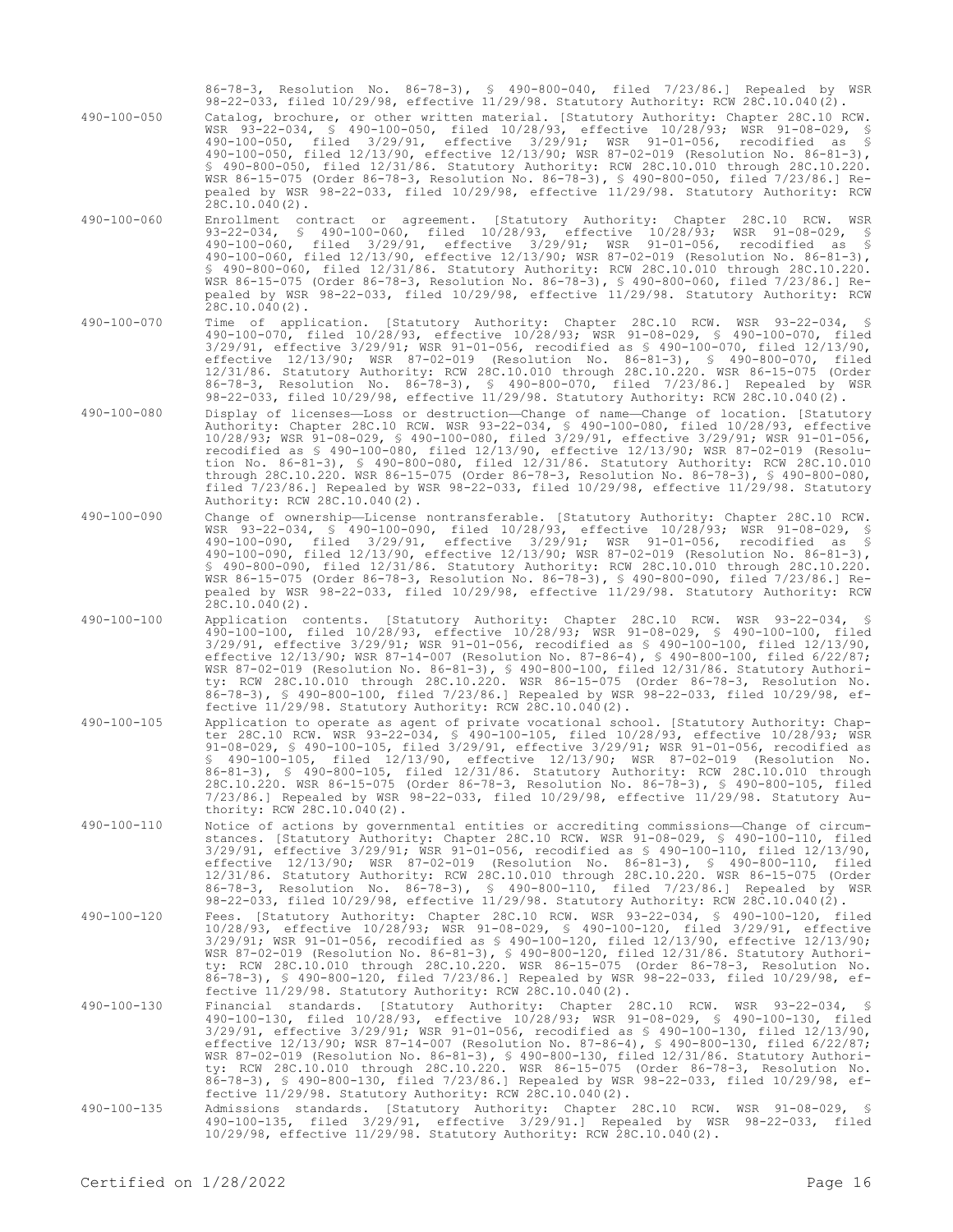- 490-100-140 Program standards. [Statutory Authority: Chapter 28C.10 RCW. WSR 91-08-029, § 490-100-140, filed 3/29/91, effective 3/29/91; WSR 91-01-056, recodified as § 490-100-140, filed 12/13/90, effective 12/13/90; WSR 87-02-019 (Resolution No. 86-81-3), § 490-800-140, filed 12/31/86. Statutory Authority: RCW 28C.10.010 through 28C.10.220. WSR 86-15-075 (Order 86-78-3, Resolution No. 86-78-3), § 490-800-140, filed 7/23/86.] Repealed by WSR 98-22-033, filed 10/29/98, effective 11/29/98. Statutory Authority: RCW 28C.10.040(2).
- 490-100-150 Staff qualifications. [Statutory Authority: Chapter 28C.10 RCW. WSR 91-08-029, § 490-100-150, filed 3/29/91, effective 3/29/91; WSR 91-01-056, recodified as § 490-100-150, filed 12/13/90, effective 12/13/90; WSR 87-02-019 (Resolution No. 86-81-3), § 490-800-150, filed 12/31/86. Statutory Authority: RCW 28C.10.010 through 28C.10.220. WSR 86-15-075 (Order 86-78-3, Resolution No. 86-78-3), § 490-800-150, filed 7/23/86.] Repealed by WSR 98-22-033, filed 10/29/98, effective 11/29/98. Statutory Authority: RCW 28C.10.040(2).
- 490-100-160 Facilities. [Statutory Authority: Chapter 28C.10 RCW. WSR 91-08-029, § 490-100-160, filed 3/29/91, effective 3/29/91; WSR 91-01-056, recodified as § 490-100-160, filed 12/13/90, effective 12/13/90; WSR 87-02-019 (Resolution No. 86-81-3), § 490-800-160, filed 12/31/86. Statutory Authority: RCW 28C.10.010 through 28C.10.220. WSR 86-15-075 (Order 86-78-3, Resolution No. 86-78-3), § 490-800-160, filed 7/23/86.] Repealed by WSR 98-22-033, filed 10/29/98, effective 11/29/98. Statutory Authority: RCW 28C.10.040(2).
- 490-100-170 Equipment and materials. [Statutory Authority: Chapter 28C.10 RCW. WSR 93-22-034, § 490-100-170, filed 10/28/93, effective 10/28/93; WSR 91-08-029, § 490-100-170, filed 3/29/91, effective 3/29/91; WSR 91-01-056, recodified as § 490-100-170, filed 12/13/90, effective 12/13/90; WSR 87-02-019 (Resolution No. 86-81-3), § 490-800-170, filed 12/31/86. Statutory Authority: RCW 28C.10.010 through 28C.10.220. WSR 86-15-075 (Order 86-78-3, Resolution No. 86-78-3), § 490-800-170, filed 7/23/86.] Repealed by WSR 98-22-033, filed 10/29/98, effective 11/29/98. Statutory Authority: RCW 28C.10.040(2).
- 490-100-180 Tuition recovery trust fund. [Statutory Authority: Chapter 28C.10 RCW. WSR 93-22-034, § 490-100-180, filed 10/28/93, effective 10/28/93; WSR 91-08-029, § 490-100-180, filed 3/29/91, effective 3/29/91; WSR 91-01-056, recodified as § 490-100-180, filed 12/13/90, effective 12/13/90; WSR 87-14-007 (Resolution No. 87-86-4), § 490-800-180, filed 6/22/87; WSR 87-02-019 (Resolution No. 86-81-3), § 490-800-180, filed 12/31/86. Statutory Authority: RCW 28C.10.010 through 28C.10.220. WSR 86-15-075 (Order 86-78-3, Resolution No. 86-78-3), § 490-800-180, filed 7/23/86.] Repealed by WSR 98-22-033, filed 10/29/98, effective 11/29/98. Statutory Authority: RCW 28C.10.040(2).
- 490-100-190 Prohibitions. [Statutory Authority: Chapter 28C.10 RCW. WSR 93-22-034, § 490-100-190, filed 10/28/93, effective 10/28/93; WSR 91-01-056, recodified as § 490-100-190, filed 12/13/90, effective 12/13/90; WSR 87-02-019 (Resolution No. 86-81-3), § 490-800-190, filed 12/31/86. Statutory Authority: RCW 28C.10.010 through 28C.10.220. WSR 86-15-075 (Order 86-78-3, Resolution No. 86-78-3), § 490-800-190, filed 7/23/86.] Repealed by WSR 98-22-033, filed 10/29/98, effective 11/29/98. Statutory Authority: RCW 28C.10.040(2).
- 490-100-200 Complaints. [Statutory Authority: Chapter 28C.10 RCW. WSR 93-22-034, § 490-100-200, filed 10/28/93, effective 10/28/93; WSR 91-08-029, § 490-100-200, filed 3/29/91, effective 3/29/91; WSR 91-01-056, recodified as § 490-100-200, filed 12/13/90, effective 12/13/90; WSR 87-02-019 (Resolution No. 86-81-3), § 490-800-200, filed 12/31/86. Statutory Authority: RCW 28C.10.010 through 28C.10.220. WSR 86-15-075 (Order 86-78-3, Resolution No. 86-78-3), § 490-800-200, filed 7/23/86.] Repealed by WSR 98-22-033, filed 10/29/98, effective 11/29/98. Statutory Authority: RCW 28C.10.040(2).
- 490-100-205 Appeals. [Statutory Authority: Chapter 28C.10 RCW. WSR 93-22-034, § 490-100-205, filed 10/28/93, effective 10/28/93; WSR 91-08-029, § 490-100-205, filed 3/29/91, effective 3/29/91; WSR 91-01-056, recodified as § 490-100-205, filed 12/13/90, effective 12/13/90; WSR 87-02-019 (Resolution No. 86-81-3), § 490-800-205, filed 12/31/86.] Repealed by WSR 98-22-033, filed 10/29/98, effective 11/29/98. Statutory Authority: RCW 28C.10.040(2).
- 490-100-208 Hearings. [Statutory Authority: Chapter 28C.10 RCW. WSR 93-22-034, § 490-100-208, filed 10/28/93, effective 10/28/93; WSR 91-08-029, § 490-100-208, filed 3/29/91, effective 3/29/91; WSR 91-01-056, recodified as § 490-100-208, filed 12/13/90, effective 12/13/90; WSR 87-02-019 (Resolution No. 86-81-3), § 490-800-208, filed 12/31/86.] Repealed by WSR 98-22-033, filed 10/29/98, effective 11/29/98. Statutory Authority: RCW 28C.10.040(2).
- 490-100-210 Record retention. [Statutory Authority: Chapter 28C.10 RCW. WSR 93-22-034, § 490-100-210, filed 10/28/93, effective 10/28/93; WSR 91-08-029, § 490-100-210, filed 3/29/91, effective 3/29/91; WSR 91-01-056, recodified as § 490-100-210, filed 12/13/90, effective 12/13/90; WSR 87-02-019 (Resolution No. 86-81-3), § 490-800-210, filed 12/31/86. Statutory Authority: RCW 28C.10.010 through 28C.10.220. WSR 86-15-075 (Order 86-78-3, Resolution No. 86-78-3), § 490-800-210, filed 7/23/86.] Repealed by WSR 98-22-033, filed 10/29/98, effective 11/29/98. Statutory Authority: RCW 28C.10.040(2).
- 490-100-220 School closing/change of status. [Statutory Authority: Chapter 28C.10 RCW. WSR 91-08-029, § 490-100-220, filed 3/29/91, effective 3/29/91; WSR 91-01-056, recodified as § 490-100-220, filed 12/13/90, effective 12/13/90; WSR 87-02-019 (Resolution No. 86-81-3), § 490-800-220, filed 12/31/86. Statutory Authority: RCW 28C.10.010 through 28C.10.220. WSR 86-15-075 (Order 86-78-3, Resolution No. 86-78-3), § 490-800-220, filed 7/23/86.] Repealed by WSR 98-22-033, filed 10/29/98, effective 11/29/98. Statutory Authority: RCW 28C.10.040(2).
- 490-100-230 Declaratory rulings. [Statutory Authority: Chapter 28C.10 RCW. WSR 91-01-056, recodified<br>as \$ 490-100-230, filed 12/13/90, effective 12/13/90; WSR 87-02-019 (Resolution No.<br>86-81-3), \$ 490-800-230, filed 12/31/ 28C.10.220. WSR 86-15-075 (Order 86-78-3, Resolution No. 86-78-3), § 490-800-230, filed 7/23/86.] Repealed by WSR 98-22-033, filed 10/29/98, effective 11/29/98. Statutory Authority: RCW 28C.10.040(2).
- 490-100-240 Declaratory rulings—Forms. [Statutory Authority: Chapter 28C.10 RCW. WSR 91-01-056, recodified as § 490-100-240, filed 12/13/90, effective 12/13/90. Statutory Authority: RCW 28C.10.010 through 28C.10.220. WSR 86-15-075 (Order 86-78-3, Resolution No. 86-78-3), §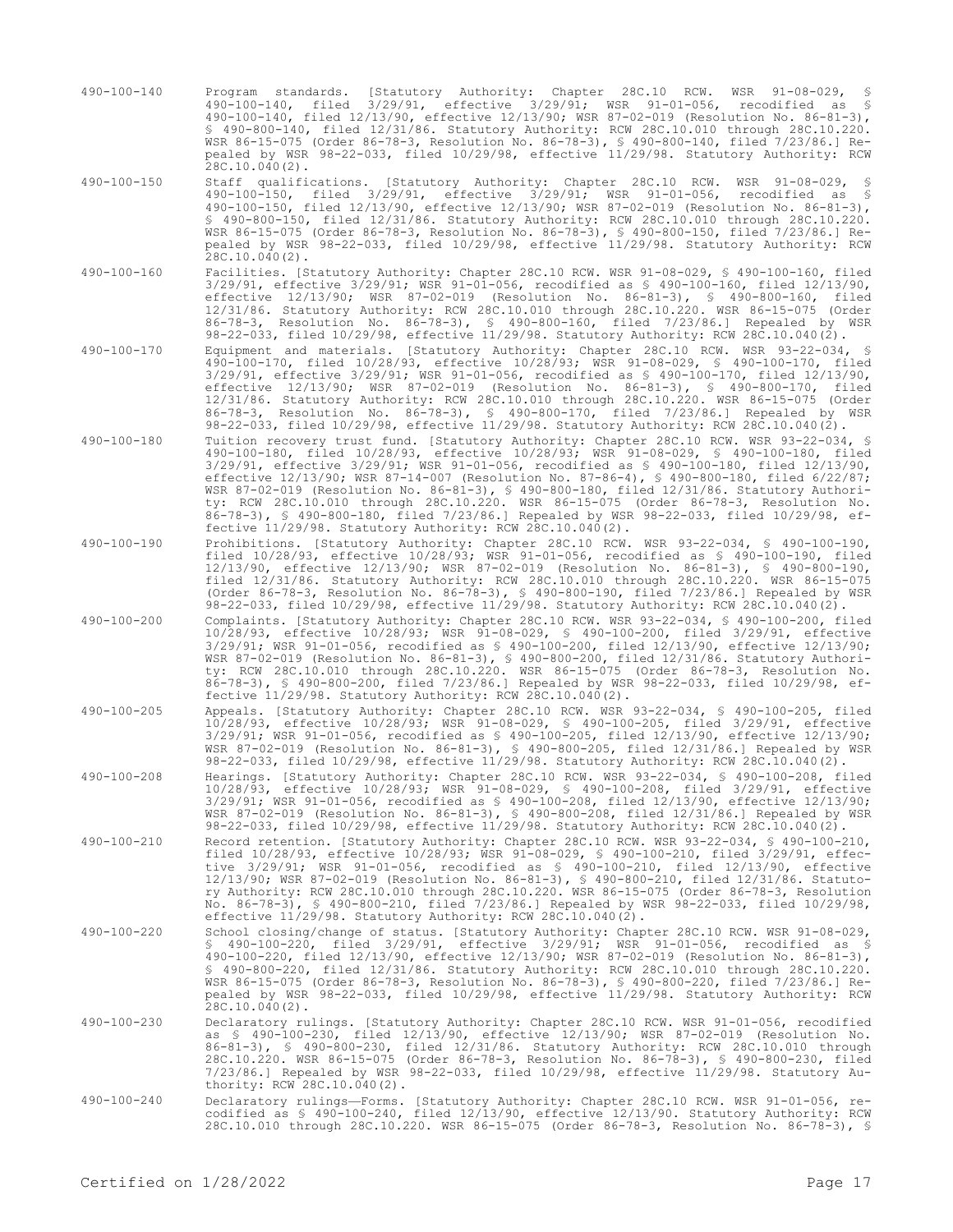490-800-240, filed 7/23/86.] Repealed by WSR 98-22-033, filed 10/29/98, effective 11/29/98. Statutory Authority: RCW 28C.10.040(2).

490-100-250 Degree-granting private vocational schools—Applicable rules. [Statutory Authority: RCW 28C.10.040(2). WSR 93-06-006, § 490-100-250, filed 2/18/93, effective 2/18/93. Statutory Authority: Chapter 28C.10 RCW. WSR 91-08-029, § 490-100-250, filed 3/29/91, effective 3/29/91; WSR 91-01-056, recodified as § 490-100-250, filed 12/13/90, effective 12/13/90; WSR 87-14-007 (Resolution No. 87-86-4), § 490-800-250, filed 6/22/87; WSR 87-02-019 (Resolution No. 86-81-3), § 490-800-250, filed 12/31/86.] Repealed by WSR 98-22-033, filed 10/29/98, effective 11/29/98. Statutory Authority: RCW 28C.10.040(2).

## **Chapter 490-300 JOB SKILLS PROGRAM**

- 490-300-010 Authority. [Statutory Authority: RCW 28C.04.420. WSR 84-07-006 (Order 84-3, Resolution No. 83-61-9), § 490-300-010, filed 3/9/84.] Decodified under RCW 34.05.210(6), letter dated 8/30/91.
- 490-300-020 Purposes. [Statutory Authority: RCW 28C.04.420. WSR 84-07-006 (Order 84-3, Resolution No. 83-61-9), § 490-300-020, filed 3/9/84.] Decodified under RCW 34.05.210(6), letter dated 8/30/91.
- 490-300-030 Definitions. [Statutory Authority: RCW 28C.04.420. WSR 84-07-006 (Order 84-3, Resolution No. 83-61-9), § 490-300-030, filed 3/9/84.] Decodified under RCW 34.05.210(6), letter dated 8/30/91.
- 490-300-040 Priority for funding. [Statutory Authority: RCW 28C.04.420. WSR 84-07-006 (Order 84-3, Resolution No. 83-61-9), § 490-300-040, filed 3/9/84.] Decodified under RCW 34.05.210(6), letter dated 8/30/91.
- 490-300-050 Eligible educational institutions. [Statutory Authority: RCW 28C.04.420. WSR 84-07-006 (Order 84-3, Resolution No. 83-61-9), § 490-300-050, filed 3/9/84.] Decodified under RCW 34.05.210(6), letter dated 8/30/91.
- 490-300-060 Private sector participation. [Statutory Authority: RCW 28C.04.420. WSR 84-07-006 (Order 84-3, Resolution No. 83-61-9), § 490-300-060, filed 3/9/84.] Decodified under RCW 34.05.210(6), letter dated 8/30/91.
- 490-300-070 Recruitment and selection of trainees. [Statutory Authority: RCW 28C.04.420. WSR 84-07-006 (Order 84-3, Resolution No. 83-61-9), § 490-300-070, filed 3/9/84.] Decodified under RCW 34.05.210(6), letter dated 8/30/91.
- 490-300-080 Grant application procedures—Proposed content. [Statutory Authority: RCW 28C.04.420. WSR 84-07-006 (Order 84-3, Resolution No. 83-61-9), § 490-300-080, filed 3/9/84.] Decodified under RCW 34.05.210(6), letter dated 8/30/91.
- 490-300-085 Grant application procedure—Proposal review. [Statutory Authority: RCW 28C.04.420. WSR 84-07-006 (Order 84-3, Resolution No. 83-61-9), § 490-300-085, filed 3/9/84.] Decodified under RCW 34.05.210(6), letter dated 8/30/91.
- 490-300-090 JSP proposal review committee. [Statutory Authority: RCW 28C.04.420. WSR 84-07-006 (Order 84-3, Resolution No. 83-61-9), § 490-300-090, filed 3/9/84.] Decodified under RCW 34.05.210(6), letter dated 8/30/91.
- 490-300-100 Notification of project approval. [Statutory Authority: RCW 28C.04.420. WSR 84-07-006 (Order 84-3, Resolution No. 83-61-9), § 490-300-100, filed 3/9/84.] Decodified under RCW 34.05.210(6), letter dated 8/30/91.
- 490-300-110 Responsibilities of the employment security department. [Statutory Authority: RCW 28C.04.420. WSR 84-07-006 (Order 84-3, Resolution No. 83-61-9), § 490-300-110, filed 3/9/84.] Decodified under RCW 34.05.210(6), letter dated 8/30/91.
- 490-300-120 Responsibilities of the department of commerce and economic development. [Statutory Authority: RCW 28C.04.420. WSR 84-07-006 (Order 84-3, Resolution No. 83-61-9), § 490-300-120, filed 3/9/84.] Decodified under RCW 34.05.210(6), letter dated 8/30/91.

# **Chapter 490-325 COMMISSION FOR VOCATIONAL EDUCATION**

- 490-325-010 Introduction. [Statutory Authority: RCW 43.21C.120 and chapter 28C.04 RCW. WSR 78-04-064 (Order 78-2, Resolution No. 78-27-2), § 490-325-010, filed 3/31/78.] Decodified under RCW 34.05.210(6), letter dated 8/30/91.
- 490-325-020 State Environmental Policy Act compliance. [Statutory Authority: RCW 43.21C.120 and chapter 28C.04 RCW. WSR 78-04-064 (Order 78-2, Resolution No. 78-27-2), § 490-325-020, filed 3/31/78.] Decodified under RCW 34.05.210(6), letter dated 8/30/91.
- 490-325-030 State Environmental Policy Act "responsible official." [Statutory Authority: RCW 43.21C.120 and chapter 28C.04 RCW. WSR 78-04-064 (Order 78-2, Resolution No. 78-27-2), § 490-325-030, filed 3/31/78.] Decodified under RCW 34.05.210(6), letter dated 8/30/91.
- 490-325-040 Information center and register distribution. [Statutory Authority: RCW 43.21C.120 and chapter 28C.04 RCW. WSR 78-04-064 (Order 78-2, Resolution No. 78-27-2), § 490-325-040, filed 3/31/78.] Decodified under RCW 34.05.210(6), letter dated 8/30/91.
- 490-325-050 Publication of notice of action. [Statutory Authority: RCW 43.21C.120 and chapter 28C.04 RCW. WSR 78-04-064 (Order 78-2, Resolution No. 78-27-2), § 490-325-050, filed 3/31/78.] Decodified under RCW 34.05.210(6), letter dated 8/30/91.
- 490-325-060 Time limit for completion of EIS process. [Statutory Authority: RCW 43.21C.120 and chap-ter 28C.04 RCW. WSR 78-04-064 (Order 78-2, Resolution No. 78-27-2), § 490-325-060, filed 3/31/78.] Decodified under RCW 34.05.210(6), letter dated 8/30/91.

# **Chapter 490-500**

# **VOCATIONAL REHABILITATION AND SERVICES FOR INDIVIDUALS WITH DISABILITIES**

490-500-005 Definitions. [Statutory Authority: RCW 74.29.025. WSR 95-04-050 (Order 3830), § 490-500-005, filed 1/25/95, effective 2/25/95; WSR 90-11-114 (Order 2982), § 490-500-005,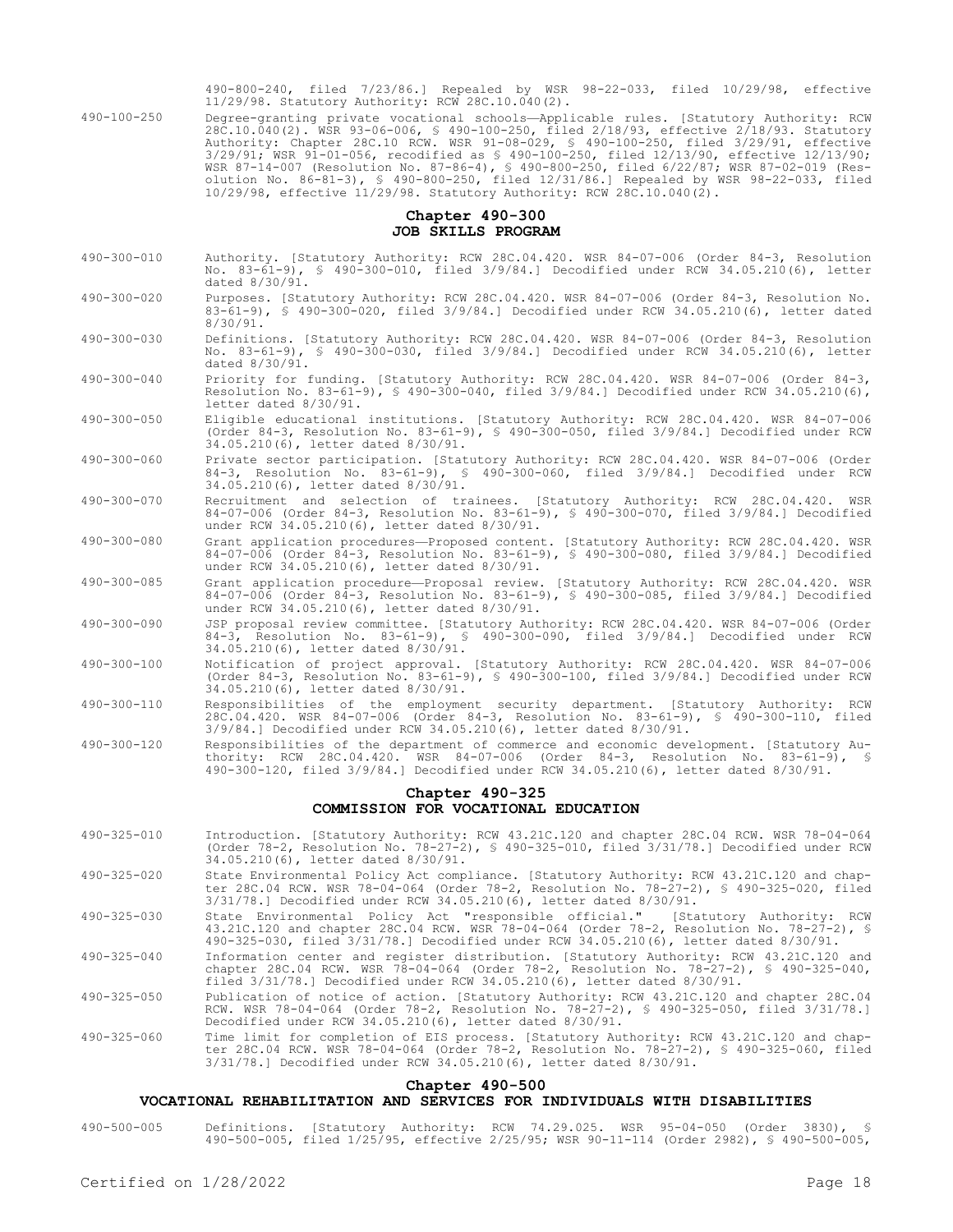filed 5/22/90, effective 6/22/90; Order 1050, § 490-500-005, filed 8/29/75; Order 775, § 490-500-005, filed 3/1/73.] Repealed by WSR 99-18-053, filed 8/27/99, effective 11/1/99. Statutory Authority: RCW 74.29.020, 74.08.090 and chapter 74.29 RCW, Rehabilitation Act of 1973 as amended in August 1998. Later promulgation, see chapter 388-890 WAC.

- 490-500-010 Application for services. [Statutory Authority: RCW 74.29.025. WSR 95-04-050 (Order 3830), § 490-500-010, filed 1/25/95, effective 2/25/95; Order 1050, § 490-500-010, filed 8/29/75; Order 775, § 490-500-010, filed 3/1/73.] Repealed by WSR 99-18-053, filed 8/27/99, effective 11/1/99. Statutory Authority: RCW 74.29.020, 74.08.090 and chapter 74.29 RCW, Rehabilitation Act of 1973 as amended in August 1998. Later promulgation, see chapter 388-890 WAC.
- 490-500-015 Initial interview. [Statutory Authority: RCW 74.29.025. WSR 95-04-050 (Order 3830), § 490-500-015, filed 1/25/95, effective 2/25/95; Order 1050, § 490-500-015, filed 8/29/75; Order 775, § 490-500-015, filed 3/1/73.] Repealed by WSR 99-18-053, filed 8/27/99, effective 11/1/99. Statutory Authority: RCW 74.29.020, 74.08.090 and chapter 74.29 RCW, Rehabilitation Act of 1973 as amended in August 1998. Later promulgation, see chapter 388-890 WAC.
- 490-500-020 Preliminary diagnostic study. [Order 1050, § 490-500-020, filed 8/29/75; Order 775, § 490-500-020, filed 3/1/73.] Repealed by WSR 95-04-050 (Order 3830), filed 1/25/95, effective 2/25/95. Statutory Authority: RCW 74.29.025. Later promulgation, see chapter 388-890  $WAP$
- 490-500-022 Assessment for determining eligibility and vocational rehabilitation needs. [Statutory Authority: RCW 74.29.025. WSR 95-04-050 (Order 3830), § 490-500-022, filed 1/25/95, effective 2/25/95.] Repealed by WSR 99-18-053, filed 8/27/99, effective 11/1/99. Statutory Authority: RCW 74.29.020, 74.08.090 and chapter 74.29 RCW, Rehabilitation Act of 1973 as amended in August 1998. Later promulgation, see chapter 388-890 WAC.
- 490-500-025 Eligibility for services. [Statutory Authority: RCW 74.29.025. WSR 95-04-050 (Order 3830), § 490-500-025, filed 1/25/95, effective 2/25/95; Order 1050, § 490-500-025, filed 8/29/75; Order 775, § 490-500-025, filed 3/1/73.] Repealed by WSR 99-18-053, filed 8/27/99, effective 11/1/99. Statutory Authority: RCW 74.29.020, 74.08.090 and chapter 74.29 RCW, Rehabilitation Act of 1973 as amended in August 1998. Later promulgation, see chapter 388-890 WAC.
- 490-500-030 Eligibility for services—Criteria. [Statutory Authority: RCW 74.29.025. WSR 95-04-050 (Order 3830), § 490-500-030, filed 1/25/95, effective 2/25/95; Order 1050, § 490-500-030, filed 8/29/75; Order 775, § 490-500-030, filed 3/1/73.] Repealed by WSR 99-18-053, filed 8/27/99, effective 11/1/99. Statutory Authority: RCW 74.29.020, 74.08.090 and chapter 74.29 RCW, Rehabilitation Act of 1973 as amended in August 1998. Later promulgation, see chapter 388-890 WAC.
- 490-500-050 Certification for decision of eligibility or ineligibility. [Statutory Authority: RCW 74.29.025. WSR 95-04-050 (Order 3830), § 490-500-050, filed 1/25/95, effective 2/25/95; WSR 84-18-023 (Order 2146), § 490-500-050, filed 8/29/84; Order 1050, § 490-500-050, filed 8/29/75; Order 775, § 490-500-050, filed 3/1/73.] Repealed by WSR 99-18-053, filed 8/27/99, effective 11/1/99. Statutory Authority: RCW 74.29.020, 74.08.090 and chapter 74.29 RCW, Rehabilitation Act of 1973 as amended in August 1998. Later promulgation, see chapter 388-890 WAC.
- 490-500-055 Notice to applicant. [Statutory Authority: RCW 74.29.025. WSR 95-04-050 (Order 3830), § 490-500-055, filed 1/25/95, effective 2/25/95; WSR 84-10-045 (Order 2098), § 490-500-055, filed 5/2/84; Order 1050, § 490-500-055, filed 8/29/75; Order 775, § 490-500-055, filed 3/1/73.] Repealed by WSR 99-18-053, filed 8/27/99, effective 11/1/99. Statutory Authority: RCW 74.29.020, 74.08.090 and chapter 74.29 RCW, Rehabilitation Act of 1973 as amended in August 1998. Later promulgation, see chapter 388-890 WAC.
- 490-500-060 Criteria for the severely handicapped. [Statutory Authority: RCW 28A.10.025. WSR 83-17-100 (Order 2004), § 490-500-060, filed 8/23/83; Order 1050, § 490-500-060, filed 8/29/75.] Repealed by WSR 95-04-050 (Order 3830), filed 1/25/95, effective 2/25/95. Statutory Authority: RCW 74.29.025. Later promulgation, see chapter 388-890 WAC.
- 490-500-065 Ineligibility—Review required. [Statutory Authority: RCW 74.29.025. WSR 95-04-050 (Order 3830), § 490-500-065, filed 1/25/95, effective 2/25/95.] Repealed by WSR 99-18-053, filed 8/27/99, effective 11/1/99. Statutory Authority: RCW 74.29.020, 74.08.090 and chapter 74.29 RCW, Rehabilitation Act of 1973 as amended in August 1998. Later promulgation, see chapter 388-890 WAC.
- 490-500-070 Extended evaluation. [Statutory Authority: RCW 74.29.025. WSR 95-04-050 (Order 3830), § 490-500-070, filed 1/25/95, effective 2/25/95; Order 775, § 490-500-070, filed 3/1/73.] Repealed by WSR 99-18-053, filed 8/27/99, effective 11/1/99. Statutory Authority: RCW 74.29.020, 74.08.090 and chapter 74.29 RCW, Rehabilitation Act of 1973 as amended in August 1998. Later promulgation, see chapter 388-890 WAC.
- 490-500-075 Extended evaluation—Eligibility criteria. [Order 1050, § 490-500-075, filed 8/29/75; Order 775, § 490-500-075, filed 3/1/73.] Repealed by WSR 95-04-050 (Order 3830), filed 1/25/95, effective 2/25/95. Statutory Authority: RCW 74.29.025. Later promulgation, see chapter 388-890 WAC.
- 490-500-077 Certification for extended evaluation to determine rehabilitation potential. [Order 1050, § 490-500-077, filed 8/29/75.] Repealed by WSR 95-04-050 (Order 3830), filed 1/25/95, effective 2/25/95. Statutory Authority: RCW 74.29.025. Later promulgation, see chapter 388-890 WAC.
- 490-500-080 Extended evaluation—Plan. [Statutory Authority: RCW 74.29.025. WSR 95-04-050 (Order 3830), § 490-500-080, filed 1/25/95, effective 2/25/95; Order 1050, § 490-500-080, filed 8/29/75; Order 775, § 490-500-080, filed 3/1/73.] Repealed by WSR 99-18-053, filed 8/27/99, effective 11/1/99. Statutory Authority: RCW 74.29.020, 74.08.090 and chapter 74.29 RCW, Rehabilitation Act of 1973 as amended in August 1998. Later promulgation, see chapter 388-890 WAC.
- 490-500-085 Extended evaluation—Services provided. [Order 1050, § 490-500-085, filed 8/29/75; Order 775, § 490-500-085, filed 3/1/73.] Repealed by WSR 95-04-050 (Order 3830), filed 1/25/95,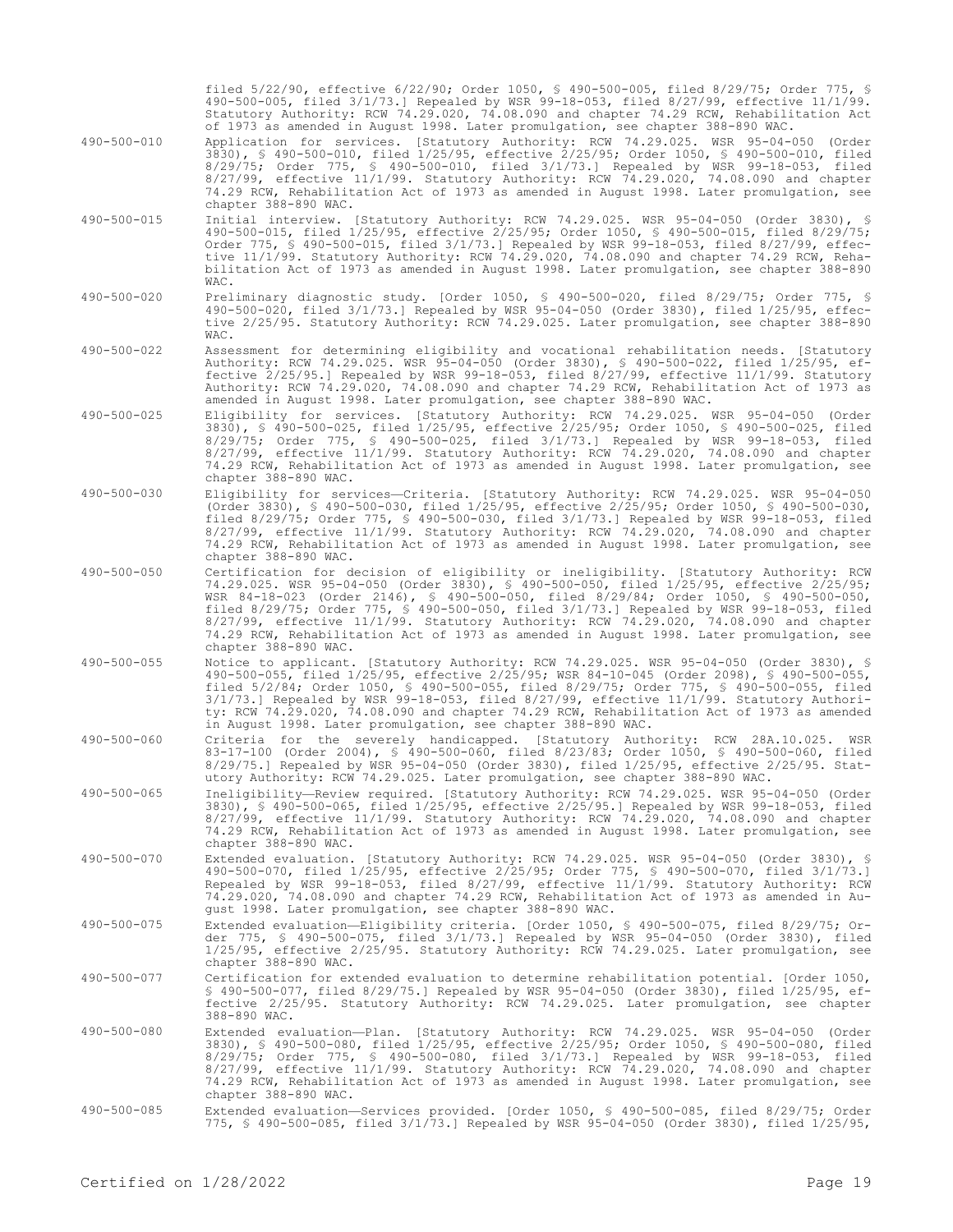|                   | effective 2/25/95. Statutory Authority: RCW 74.29.025. Later promulgation, see chapter<br>388-890 WAC.                                                                                                                                                                                                                                                                                                                                                                                                                                                                                                                                                                                                                                                                                                                                                       |
|-------------------|--------------------------------------------------------------------------------------------------------------------------------------------------------------------------------------------------------------------------------------------------------------------------------------------------------------------------------------------------------------------------------------------------------------------------------------------------------------------------------------------------------------------------------------------------------------------------------------------------------------------------------------------------------------------------------------------------------------------------------------------------------------------------------------------------------------------------------------------------------------|
| $490 - 500 - 090$ | Extended evaluation—Services not provided. [Order 775, § 490-500-090, filed 3/1/73.] Re-<br>pealed by WSR 95-04-050 (Order 3830), filed 1/25/95, effective 2/25/95. Statutory Author-<br>ity: RCW 74.29.025. Later promulgation, see chapter 388-890 WAC.                                                                                                                                                                                                                                                                                                                                                                                                                                                                                                                                                                                                    |
| $490 - 500 - 095$ | Extended evaluation-Duration and scope of services. [Order 1050, § 490-500-095, filed<br>$8/29/75$ ; Order 775, § 490-500-095, filed $3/1/73$ .] Repealed by WSR 95-04-050 (Order 3830),<br>filed 1/25/95, effective 2/25/95. Statutory Authority: RCW 74.29.025. Later promulgation,<br>see chapter 388-890 WAC.                                                                                                                                                                                                                                                                                                                                                                                                                                                                                                                                            |
| 490-500-100       | Extended evaluation-Assessment. [Order 1050, § 490-500-100, filed 8/29/75; Order 775, §<br>490-500-100, filed 3/1/73.] Repealed by WSR 95-04-050 (Order 3830), filed 1/25/95, effec-<br>tive 2/25/95. Statutory Authority: RCW 74.29.025. Later promulgation, see chapter 388-890<br>WAC.                                                                                                                                                                                                                                                                                                                                                                                                                                                                                                                                                                    |
| 490-500-105       | Extended evaluation—Revision of program. [Order 1050, § 490-500-105, filed 8/29/75; Or-<br>der 775, § 490-500-105, filed 3/1/73.] Repealed by WSR 95-04-050 (Order 3830), filed<br>1/25/95, effective 2/25/95. Statutory Authority: RCW 74.29.025. Later promulgation, see<br>chapter 388-890 WAC.                                                                                                                                                                                                                                                                                                                                                                                                                                                                                                                                                           |
| 490-500-110       | Extended evaluation-Termination. [Statutory Authority: RCW 74.29.025. WSR 84-18-023 (Or-<br>der 2146), § 490-500-110, filed 8/29/84; Order 1050, § 490-500-110, filed 8/29/75; Order<br>775, § 490-500-110, filed 3/1/73.] Repealed by WSR 95-04-050 (Order 3830), filed 1/25/95,<br>effective 2/25/95. Statutory Authority: RCW 74.29.025. Later promulgation, see chapter<br>388-890 WAC.                                                                                                                                                                                                                                                                                                                                                                                                                                                                  |
| 490-500-120       | Certification of termination of extended evaluation and notice. [Statutory Authority: RCW<br>74.29.025. WSR 84-18-023 (Order 2146), § 490-500-120, filed 8/29/84; Order 1050, §<br>490-500-120, filed 8/29/75; Order 775, § 490-500-120, filed 8/1/73.] Repealed by WSR<br>95-04-050 (Order 3830), filed 1/25/95, effective 2/25/95. Statutory Authority: RCW<br>74.29.025. Later promulgation, see chapter 388-890 WAC.                                                                                                                                                                                                                                                                                                                                                                                                                                     |
| 490-500-140       | Accepted for regular services. [Order 1050, § 490-500-140, filed 8/29/75; Order 775, §<br>490-500-140, filed 3/1/73.] Repealed by WSR 79-04-064 (Order 1383), filed 3/28/79. Statu-<br>tory Authority: RCW 28A.10.025. Later promulgation, see chapter 388-890 WAC.                                                                                                                                                                                                                                                                                                                                                                                                                                                                                                                                                                                          |
| 490-500-145       | Criteria for selection of service-Individualized, written extended evaluation plan.<br>[Statutory Authority: RCW 74.29.025. WSR 90-11-114 (Order 2982), § 490-500-145, filed<br>5/22/90, effective 6/22/90. Statutory Authority: RCW 28A.10.025. WSR 79-04-064 (Order<br>1383), § 490-500-145, filed 3/28/79; Order 1050, § 490-500-145, filed 8/29/75; Order 775,<br>\$ 490-500-145, filed 3/1/73.] Repealed by WSR 95-04-050 (Order 3830), filed 1/25/95, ef-<br>fective 2/25/95. Statutory Authority: RCW 74.29.025. Later promulgation, see chapter<br>388-890 WAC.                                                                                                                                                                                                                                                                                      |
| 490-500-150       | Acceptability for services—Certification of acceptance. [Order 775, § 490-500-150, filed<br>$3/1/73$ .] Repealed by Order 1050, filed $8/29/75$ . Later promulgation, see chapter 388-890<br>WAC.                                                                                                                                                                                                                                                                                                                                                                                                                                                                                                                                                                                                                                                            |
| 490-500-155       | Acceptability for services-Certification of nonacceptance. [Order 775, § 490-500-155,<br>filed 3/1/73.] Repealed by Order 1050, filed 8/29/75. Later promulgation, see chapter<br>388-890 WAC.                                                                                                                                                                                                                                                                                                                                                                                                                                                                                                                                                                                                                                                               |
| 490-500-160       | Acceptability for services—Notice to applicant. [Order 775, § 490-500-160, filed<br>3/1/73.] Repealed by Order 1050, filed 8/29/75. Later promulgation, see chapter 388-890<br>WAC.                                                                                                                                                                                                                                                                                                                                                                                                                                                                                                                                                                                                                                                                          |
| 490-500-170       | Criteria for order of selection. [Statutory Authority: RCW 74.29.025. WSR 95-04-050 (Or-<br>der 3830), § 490-500-170, filed 1/25/95, effective 2/25/95.] Repealed by WSR 99-18-053,<br>filed $8/27/99$ , effective $11/1/99$ . Statutory Authority: RCW 74.29.020, 74.08.090 and chap-<br>ter 74.29 RCW, Rehabilitation Act of 1973 as amended in August 1998. Later promulgation,<br>see chapter 388-890 WAC.                                                                                                                                                                                                                                                                                                                                                                                                                                               |
| 490-500-180       | Economic need. [Statutory Authority: RCW 74.29.025. WSR 95-04-050 (Order 3830), §<br>490-500-180, filed 1/25/95, effective 2/25/95. Statutory Authority: RCW 28A.10.025. WSR<br>82-04-078 (Order 1761), § 490-500-180, filed 2/3/82; Order 1050, § 490-500-180, filed<br>8/29/75; Order 775, § 490-500-180, filed 3/1/73.] Repealed by WSR 99-18-053, filed<br>$8/27/99$ , effective $11/1/99$ . Statutory Authority: RCW 74.29.020, 74.08.090 and chapter<br>74.29 RCW, Rehabilitation Act of 1973 as amended in August 1998. Later promulgation, see<br>chapter 388-890 WAC.                                                                                                                                                                                                                                                                               |
| 490-500-185       | Economic need-Financial statement required. [Statutory Authority: RCW 74.29.025. WSR<br>95-04-050 (Order 3830), § 490-500-185, filed 1/25/95, effective 2/25/95; Order 1050, §<br>490-500-185, filed 8/29/75; Order 775, § 490-500-185, filed 3/1/73.] Repealed by WSR<br>99-18-053, filed $8/27/99$ , effective $11/1/99$ . Statutory Authority: RCW 74.29.020,<br>74.08.090 and chapter 74.29 RCW, Rehabilitation Act of 1973 as amended in August 1998.<br>Later promulgation, see chapter 388-890 WAC.                                                                                                                                                                                                                                                                                                                                                   |
| 490-500-190       | Economic need-Standards for determining. [Statutory Authority: RCW 74.29.025. WSR<br>95-04-050 (Order 3830), § 490-500-190, filed 1/25/95, effective 2/25/95; WSR 86-05-010<br>(Order 2341), § 490-500-190, filed 2/12/86; WSR 84-19-023 (Order 2149), § 490-500-190,<br>filed $9/12/84$ . Statutory Authority: RCW 28A.10.025. WSR 83-17-100 (Order 2004), §<br>490-500-190, filed 8/23/83; WSR 82-04-078 (Order 1761), § 490-500-190, filed 2/3/82; WSR<br>79-04-064 (Order 1383), § 490-500-190, filed 3/28/79; Order 1050, § 490-500-190, filed<br>8/29/75; Order 775, § 490-500-190, filed 3/1/73.] Repealed by WSR 99-18-053, filed<br>$8/27/99$ , effective $11/1/99$ . Statutory Authority: RCW 74.29.020, 74.08.090 and chapter<br>74.29 RCW, Rehabilitation Act of 1973 as amended in August 1998. Later promulgation, see<br>chapter 388-890 WAC. |
| 490-500-200       | Economic need-Notification of decision. [Statutory Authority: RCW 74.29.025. WSR<br>95-04-050 (Order 3830), § 490-500-200, filed 1/25/95, effective 2/25/95; Order 1050, §<br>490-500-200, filed 8/29/75; Order 775, § 490-500-200, filed 3/1/73.] Repealed by WSR<br>99-18-053, filed 8/27/99, effective 11/1/99. Statutory Authority: RCW 74.29.020,<br>74.08.090 and chapter 74.29 RCW, Rehabilitation Act of 1973 as amended in August 1998.<br>Later promulgation, see chapter 388-890 WAC.                                                                                                                                                                                                                                                                                                                                                             |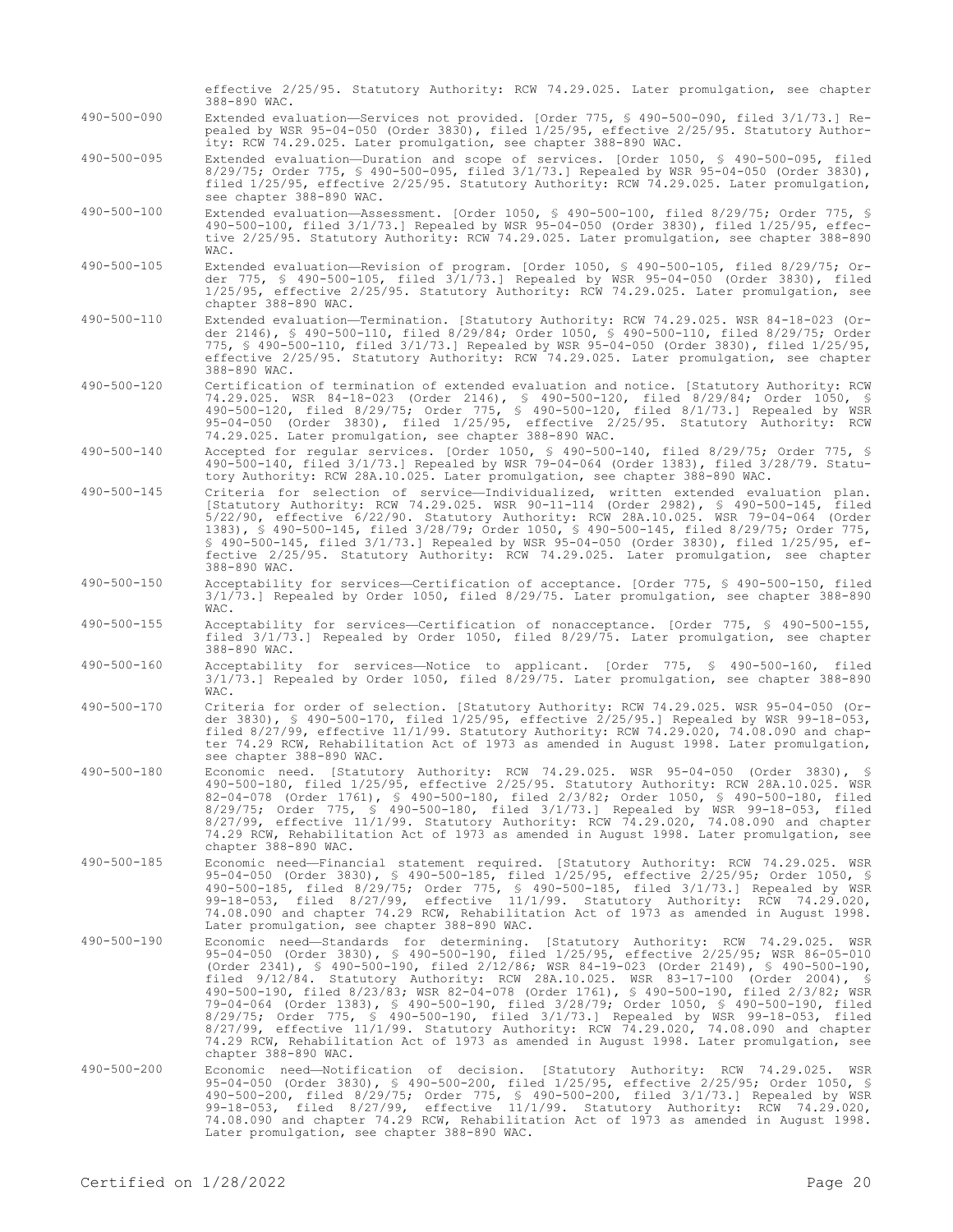490-500-205 Comprehensive assessment. [Statutory Authority: RCW 74.29.025. WSR 95-04-050 (Order 3830), § 490-500-205, filed 1/25/95, effective 2/25/95.] Repealed by WSR 99-18-053, filed 8/27/99, effective 11/1/99. Statutory Authority: RCW 74.29.020, 74.08.090 and chapter 74.29 RCW, Rehabilitation Act of 1973 as amended in August 1998. Later promulgation, see chapter 388-890 WAC.

490-500-250 Vocational rehabilitation plan. [Order 775, § 490-500-250, filed 3/1/73.] Repealed by Order 1050, filed 8/29/75. Later promulgation, see chapter 388-890 WAC.

490-500-255 Thorough diagnostic study. [Order 1050, § 490-500-255, filed 8/29/75; Order 775, § 490-500-255, filed 3/1/73.] Repealed by WSR 95-04-050 (Order 3830), filed 1/25/95, effective 2/25/95. Statutory Authority: RCW 74.29.025. Later promulgation, see chapter 388-890  $WAP$ 

490-500-257 Individualized, written rehabilitation plan. [Statutory Authority: RCW 74.29.025. WSR 95-04-050 (Order 3830), § 490-500-257, filed 1/25/95, effective 2/25/95; WSR 90-11-114 (Order 2982), § 490-500-257, filed 5/22/90, effective 6/22/90; Order 1050, § 490-500-257, filed 8/29/75.] Repealed by WSR 99-18-053, filed 8/27/99, effective 11/1/99. Statutory Authority: RCW 74.29.020, 74.08.090 and chapter 74.29 RCW, Rehabilitation Act of 1973 as amended in August 1998. Later promulgation, see chapter 388-890 WAC.

490-500-260 Individualized, written rehabilitation plan—Content. [Statutory Authority: RCW 74.29.025. WSR 95-04-050 (Order 3830), § 490-500-260, filed 1/25/95, effective 2/25/95; WSR 90-11-114 (Order 2982), § 490-500-260, filed 5/22/90, effective 6/22/90; Order 1050, § 490-500-260, filed 8/29/75; Order 775, § 490-500-260, filed 3/1/73.] Repealed by WSR 99-18-053, filed 8/27/99, effective 11/1/99. Statutory Authority: RCW 74.29.020, 74.08.090 and chapter 74.29 RCW, Rehabilitation Act of 1973 as amended in August 1998. Later promulgation, see chapter 388-890 WAC.

- 490-500-270 Individualized, written rehabilitation plan—Participation. [Statutory Authority: RCW 74.29.025. WSR 95-04-050 (Order 3830), § 490-500-270, filed 1/25/95, effective 2/25/95; WSR 90-11-114 (Order 2982), § 490-500-270, filed 5/22/90, effective 6/22/90; Order 1050, § 490-500-270, filed 8/29/75; Order 775, § 490-500-270, filed 3/1/73.] Repealed by WSR 99-18-053, filed 8/27/99, effective 11/1/99. Statutory Authority: RCW 74.29.020, 74.08.090 and chapter 74.29 RCW, Rehabilitation Act of 1973 as amended in August 1998. Later promulgation, see chapter 388-890 WAC.
- 490-500-275 Individualized, written rehabilitation plan—Review. [Statutory Authority: RCW 74.29.025. WSR 95-04-050 (Order 3830), § 490-500-275, filed 1/25/95, effective 2/25/95; WSR 90-11-114 (Order 2982), § 490-500-275, filed 5/22/90, effective 6/22/90; Order 1050, § 490-500-275, filed 8/29/75; Order 775, § 490-500-275, filed 3/1/73.] Repealed by WSR 99-18-053, filed 8/27/99, effective 11/1/99. Statutory Authority: RCW 74.29.020, 74.08.090 and chapter 74.29 RCW, Rehabilitation Act of 1973 as amended in August 1998. Later promulgation, see chapter 388-890 WAC.
- 490-500-280 Individualized, written rehabilitation plan—Termination. [Statutory Authority: RCW 74.29.025. WSR 90-11-114 (Order 2982), § 490-500-280, filed 5/22/90, effective 6/22/90; Order 1050, § 490-500-280, filed 8/29/75; Order 775, § 490-500-280, filed 3/1/73.] Repealed by WSR 95-04-050 (Order 3830), filed 1/25/95, effective 2/25/95. Statutory Authority: RCW 74.29.025. Later promulgation, see chapter 388-890 WAC.
- 490-500-300 Vocational rehabilitation—Employment outcome. [Statutory Authority: RCW 74.29.025. WSR 95-04-050 (Order 3830), § 490-500-300, filed 1/25/95, effective 2/25/95; Order 1050, § 490-500-300, filed 8/29/75; Order 775, § 490-500-300, filed 3/1/73.] Repealed by WSR 99-18-053, filed 8/27/99, effective 11/1/99. Statutory Authority: RCW 74.29.020, 74.08.090 and chapter 74.29 RCW, Rehabilitation Act of 1973 as amended in August 1998. Later promulgation, see chapter 388-890 WAC.
- 490-500-325 Comparable services and benefits available from other agencies. [Statutory Authority: RCW 74.29.025. WSR 95-04-050 (Order 3830), § 490-500-325, filed 1/25/95, effective 2/25/95; Order 1050, § 490-500-325, filed 8/29/75; Order 775, § 490-500-325, filed 3/1/73.] Repealed by WSR 99-18-053, filed 8/27/99, effective 11/1/99. Statutory Authority: RCW 74.29.020, 74.08.090 and chapter 74.29 RCW, Rehabilitation Act of 1973 as amended in August 1998. Later promulgation, see chapter 388-890 WAC.
- 490-500-340 Criteria for selection of service—Individualized, written rehabilitation plan. [Statutory Authority: RCW 74.29.025. WSR 90-11-114 (Order 2982), § 490-500-340, filed 5/22/90, effective 6/22/90.] Repealed by WSR 95-04-050 (Order 3830), filed 1/25/95, effective 2/25/95. Statutory Authority: RCW 74.29.025. Later promulgation, see chapter 388-890 WAC.
- 490-500-350 Vocational rehabilitation services. [Statutory Authority: RCW 74.29.025. WSR 95-04-050 (Order 3830), § 490-500-350, filed 1/25/95, effective 2/25/95; WSR 90-11-114 (Order 2982), § 490-500-350, filed 5/22/90, effective 6/22/90; Order 1050, § 490-500-350, filed 8/29/75; Order 775, § 490-500-350, filed 3/1/73.] Repealed by WSR 99-18-053, filed 8/27/99, effective 11/1/99. Statutory Authority: RCW 74.29.020, 74.08.090 and chapter 74.29 RCW, Rehabilitation Act of 1973 as amended in August 1998. Later promulgation, see chapter 388-890 WAC.
- 490-500-355 Vocational rehabilitation services provided—Evaluation and diagnosis. [Order 775, § 490-500-355, filed 3/1/73.] Repealed by Order 1050, filed 8/29/75. Later promulgation, see chapter 388-890 WAC.

490-500-360 Vocational rehabilitation services provided—Evaluation and diagnosis—Medical. [Order 775, § 490-500-360, filed 3/1/73.] Repealed by Order 1050, filed 8/29/75. Later promulgation, see chapter 388-890 WAC.

490-500-365 Vocational rehabilitation services provided—Evaluation and diagnosis—Psychological and psychiatric. [Order 775, § 490-500-365, filed 3/1/73.] Repealed by Order 1050, filed 8/29/75. Later promulgation, see chapter 388-890 WAC.

490-500-370 Vocational rehabilitation services provided—Evaluation and diagnosis—Social. [Order 775, § 490-500-370, filed 3/1/73.] Repealed by Order 1050, filed 8/29/75. Later promulgation, see chapter 388-890 WAC.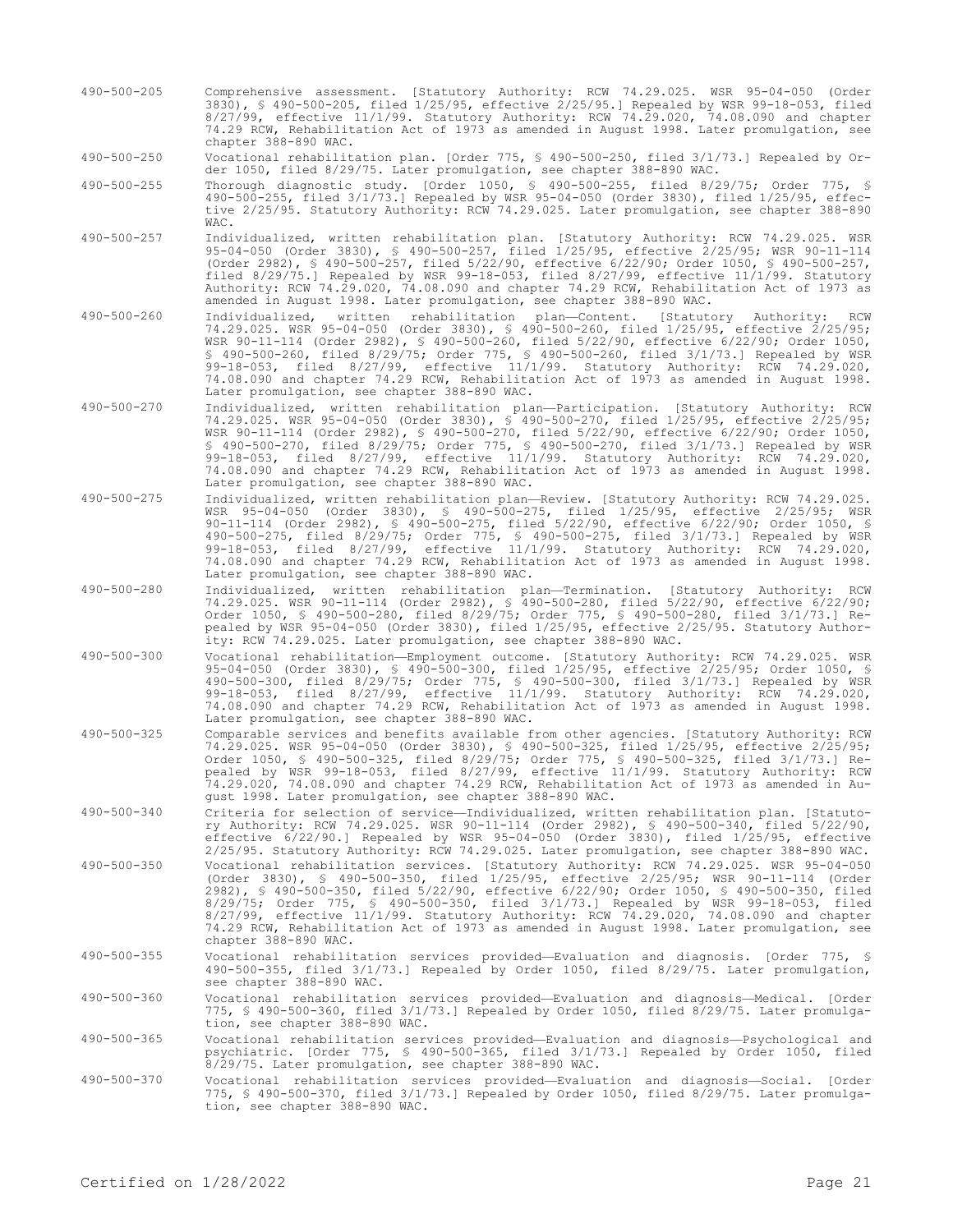- 490-500-375 Vocational rehabilitation services provided—Evaluation and diagnosis—Vocational. [Order 775, § 490-500-375, filed 3/1/73.] Repealed by Order 1050, filed 8/29/75. Later promulgation, see chapter 388-890 WAC.
- 490-500-380 Vocational rehabilitation services—Counseling, guidance, and work-related placement services. [Statutory Authority: RCW 74.29.025. WSR 95-04-050 (Order 3830), § 490-500-380, filed 1/25/95, effective 2/25/95; Order 1050, § 490-500-380, filed 8/29/75; Order 775, § 490-500-380, filed 3/1/73.] Repealed by WSR 99-18-053, filed 8/27/99, effective 11/1/99. Statutory Authority: RCW 74.29.020, 74.08.090 and chapter 74.29 RCW, Rehabilitation Act of 1973 as amended in August 1998. Later promulgation, see chapter 388-890 WAC.
- 490-500-385 Vocational rehabilitation services—Physical and mental restoration. [Statutory Authority: RCW 74.29.025. WSR 95-04-050 (Order 3830), § 490-500-385, filed 1/25/95, effective 2/25/95; WSR 85-03-071 (Order 2193), § 490-500-385, filed 1/17/85; Order 1050, § 490-500-385, filed 8/29/75; Order 775, § 490-500-385, filed 3/1/73.] Repealed by WSR 99-18-053, filed 8/27/99, effective 11/1/99. Statutory Authority: RCW 74.29.020, 74.08.090 and chapter 74.29 RCW, Rehabilitation Act of 1973 as amended in August 1998. Later promulgation, see chapter 388-890 WAC.
- 490-500-387 Vocational rehabilitation services—Public safety officer. [Order 1050, § 490-500-387, filed 8/29/75.] Repealed by WSR 90-11-114 (Order 2982), filed 5/22/90, effective 6/22/90. Statutory Authority: RCW 74.29.025. Later promulgation, see chapter 388-890 WAC.
- 490-500-389 Vocational rehabilitation services—Telecommunications, sensory, and other technological aids and devices. [Statutory Authority: RCW 74.29.025. WSR 95-04-050 (Order 3830), § 490-500-389, filed 1/25/95, effective 2/25/95; Order 1050, § 490-500-389, filed 8/29/75.] Repealed by WSR 99-18-053, filed 8/27/99, effective 11/1/99. Statutory Authority: RCW 74.29.020, 74.08.090 and chapter 74.29 RCW, Rehabilitation Act of 1973 as amended in August 1998. Later promulgation, see chapter 388-890 WAC.
- 490-500-390 Vocational rehabilitation services—Training. [Statutory Authority: RCW 74.29.025. WSR 95-04-050 (Order 3830), § 490-500-390, filed 1/25/95, effective 2/25/95; WSR 90-11-114 (Order 2982), § 490-500-390, filed 5/22/90, effective 6/22/90; Order 1050, § 490-500-390, filed 8/29/75; Order 775, § 490-500-390, filed 3/1/73.] Repealed by WSR 99-18-053, filed 8/27/99, effective 11/1/99. Statutory Authority: RCW 74.29.020, 74.08.090 and chapter 74.29 RCW, Rehabilitation Act of 1973 as amended in August 1998. Later promulgation, see chapter 388-890 WAC.
- 490-500-395 Vocational rehabilitation services—Training—College. [Order 1050, § 490-500-395, filed 8/29/75; Order 775, § 490-500-395, filed 3/1/73.] Repealed by WSR 95-04-050 (Order 3830), filed 1/25/95, effective 2/25/95. Statutory Authority: RCW 74.29.025. Later promulgation, see chapter 388-890 WAC.
- 490-500-400 Vocational rehabilitation services provided—Training—Trade schools. [Order 775, § 490-500-400, filed 3/1/73.] Repealed by WSR 95-04-050 (Order 3830), filed 1/25/95, effective 2/25/95. Statutory Authority: RCW 74.29.025. Later promulgation, see chapter 388-890 WAC.
- 490-500-405 Vocational rehabilitation services provided—On-the-job training (OJT). [Statutory Authority: RCW 74.29.025. WSR 90-11-114 (Order 2982), § 490-500-405, filed 5/22/90, effective 6/22/90; Order 775, § 490-500-405, filed 3/1/73.] Repealed by WSR 95-04-050 (Order 3830), filed 1/25/95, effective 2/25/95. Statutory Authority: RCW 74.29.025. Later promulgation, see chapter 388-890 WAC.
- 490-500-410 Vocational rehabilitation services—Training—Sheltered workshop. [Order 1050, § 490-500-410, filed 8/29/75; Order 775, § 490-500-410, filed 3/1/73.] Repealed by WSR 95-04-050 (Order 3830), filed 1/25/95, effective 2/25/95. Statutory Authority: RCW 74.29.025. Later promulgation, see chapter 388-890 WAC.
- 490-500-415 Vocational rehabilitation services—Training materials. [Statutory Authority: RCW 74.29.025. WSR 90-11-114 (Order 2982), § 490-500-415, filed 5/22/90, effective 6/22/90; Order 1050, § 490-500-415, filed 8/29/75; Order 775, § 490-500-415, filed 3/1/73.] Repealed by WSR 95-04-050 (Order 3830), filed 1/25/95, effective 2/25/95. Statutory Authority: RCW 74.29.025. Later promulgation, see chapter 388-890 WAC.
- 490-500-417 Vocational rehabilitation services—Independent living. [Statutory Authority: RCW 74.29.025. WSR 90-11-114 (Order 2982), § 490-500-417, filed 5/22/90, effective 6/22/90.] Repealed by WSR 95-04-050 (Order 3830), filed 1/25/95, effective 2/25/95. Statutory Authority: RCW 74.29.025. Later promulgation, see chapter 388-890 WAC.
- 490-500-418 Vocational rehabilitation services—Rehabilitation assistive technology services. [Statutory Authority: RCW 74.29.025. WSR 95-04-050 (Order 3830), § 490-500-418, filed 1/25/95, effective 2/25/95; WSR 90-11-114 (Order 2982), § 490-500-418, filed 5/22/90, effective 6/22/90.] Repealed by WSR 99-18-053, filed 8/27/99, effective 11/1/99. Statutory Authority: RCW 74.29.020, 74.08.090 and chapter 74.29 RCW, Rehabilitation Act of 1973 as amended in August 1998. Later promulgation, see chapter 388-890 WAC.
- 490-500-420 Vocational rehabilitation services—Additional living expenses. [Statutory Authority: RCW 74.29.025. WSR 95-04-050 (Order 3830), § 490-500-420, filed 1/25/95, effective 2/25/95; WSR 90-11-114 (Order 2982), § 490-500-420, filed 5/22/90, effective 6/22/90; WSR 84-19-023 (Order 2149), § 490-500-420, filed 9/12/84. Statutory Authority: RCW 74.29.025. WSR 84-10-045 (Order 2098), § 490-500-420, filed 5/2/84; Order 1050, § 490-500-420, filed 8/29/75; Order 775, § 490-500-420, filed 3/1/73.] Repealed by WSR 99-18-053, filed 8/27/99, effective 11/1/99. Statutory Authority: RCW 74.29.020, 74.08.090 and chapter 74.29 RCW, Rehabilitation Act of 1973 as amended in August 1998. Later promulgation, see chapter 388-890 WAC.
- 490-500-425 Vocational rehabilitation services—Placement. [Order 1050, § 490-500-425, filed 8/29/75; Order 775, § 490-500-425, filed 3/1/73.] Repealed by WSR 95-04-050 (Order 3830), filed 1/25/95, effective 2/25/95. Statutory Authority: RCW 74.29.025. Later promulgation, see chapter 388-890 WAC.
- 490-500-430 Vocational rehabilitation services—Occupational licenses, tools, equipment, and initial stocks and supplies. [Statutory Authority: RCW 74.29.025. WSR 95-04-050 (Order 3830), § 490-500-430, filed 1/25/95, effective 2/25/95; WSR 90-11-114 (Order 2982), § 490-500-430,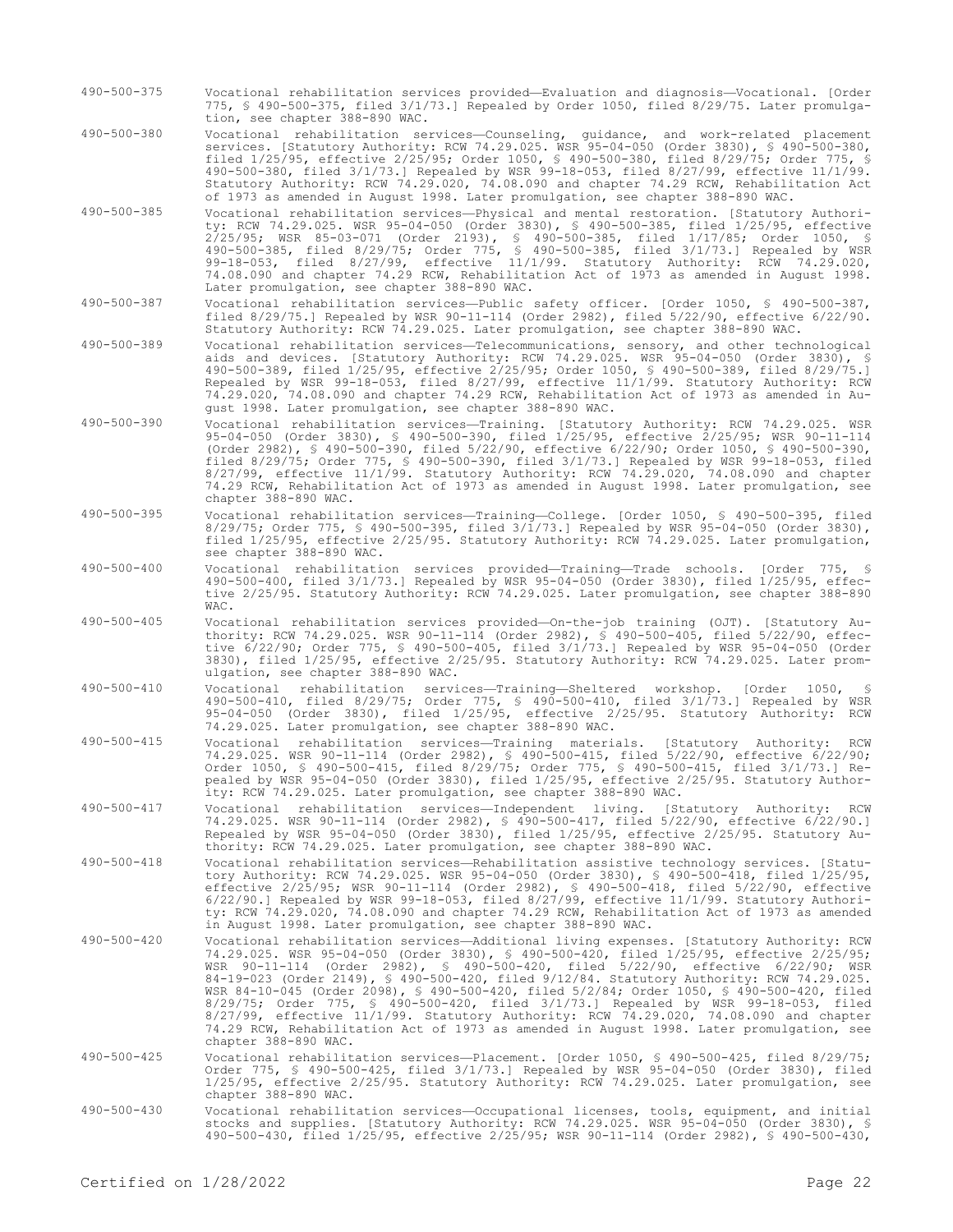filed 5/22/90, effective 6/22/90; Order 1050, § 490-500-430, filed 8/29/75; Order 775, § 490-500-430, filed 3/1/73.] Repealed by WSR 99-18-053, filed 8/27/99, effective 11/1/99. Statutory Authority: RCW 74.29.020, 74.08.090 and chapter 74.29 RCW, Rehabilitation Act of 1973 as amended in August 1998. Later promulgation, see chapter 388-890 WAC.

- 490-500-435 Vocational rehabilitation services—Transportation. [Statutory Authority: RCW 74.29.025. WSR 95-04-050 (Order 3830), § 490-500-435, filed 1/25/95, effective 2/25/95; WSR 90-11-114 (Order 2982), § 490-500-435, filed 5/22/90, effective 6/22/90; Order 1050, § 490-500-435, filed 8/29/75; Order 775, § 490-500-435, filed 3/1/73.] Repealed by WSR 99-18-053, filed 8/27/99, effective 11/1/99. Statutory Authority: RCW 74.29.020, 74.08.090 and chapter 74.29 RCW, Rehabilitation Act of 1973 as amended in August 1998. Later promulgation, see chapter 388-890 WAC.
- 490-500-437 Vocational rehabilitation services—Interpreter services and reader services. [Statutory Authority: RCW 74.29.025. WSR 95-04-050 (Order 3830), § 490-500-437, filed 1/25/95, effective 2/25/95.] Repealed by WSR 99-18-053, filed 8/27/99, effective 11/1/99. Statutory Authority: RCW 74.29.020, 74.08.090 and chapter 74.29 RCW, Rehabilitation Act of 1973 as amended in August 1998. Later promulgation, see chapter 388-890 WAC.
- 490-500-440 Vocational rehabilitation services provided—Interpreter services for deaf. [Order 775, § 490-500-440, filed 3/1/73.] Repealed by WSR 95-04-050 (Order 3830), filed 1/25/95, effective 2/25/95. Statutory Authority: RCW 74.29.025. Later promulgation, see chapter 388-890 WAC.
- 490-500-445 Vocational rehabilitation services—Services to family members. [Statutory Authority: RCW 74.29.025. WSR 95-04-050 (Order 3830), § 490-500-445, filed 1/25/95, effective 2/25/95; Order 775, § 490-500-445, filed 3/1/73.] Repealed by WSR 99-18-053, filed 8/27/99, effective 11/1/99. Statutory Authority: RCW 74.29.020, 74.08.090 and chapter 74.29 RCW, Rehabilitation Act of 1973 as amended in August 1998. Later promulgation, see chapter 388-890 WAC.
- 490-500-450 Vocational rehabilitation services—Other goods and services. [Statutory Authority: RCW 74.29.025. WSR 95-04-050 (Order 3830), § 490-500-450, filed 1/25/95, effective 2/25/95; Order 775, § 490-500-450, filed 3/1/73.] Repealed by WSR 99-18-053, filed 8/27/99, effective 11/1/99. Statutory Authority: RCW 74.29.020, 74.08.090 and chapter 74.29 RCW, Rehabilitation Act of 1973 as amended in August 1998. Later promulgation, see chapter 388-890 WAC.
- 490-500-455 Vocational rehabilitation services—Post-employment services. [Statutory Authority: RCW 74.29.025. WSR 95-04-050 (Order 3830), § 490-500-455, filed 1/25/95, effective 2/25/95; Order 1050, § 490-500-455, filed 8/29/75; Order 775, § 490-500-455, filed 3/1/73.] Repealed by WSR 99-18-053, filed 8/27/99, effective 11/1/99. Statutory Authority: RCW 74.29.020, 74.08.090 and chapter 74.29 RCW, Rehabilitation Act of 1973 as amended in August 1998. Later promulgation, see chapter 388-890 WAC.
- 490-500-460 Vocational rehabilitation services—Information and referral services. [Statutory Authority: RCW 74.29.025. WSR 95-04-050 (Order 3830), § 490-500-460, filed 1/25/95, effective 2/25/95.] Repealed by WSR 99-18-053, filed 8/27/99, effective 11/1/99. Statutory Authority: RCW 74.29.020, 74.08.090 and chapter 74.29 RCW, Rehabilitation Act of 1973 as amended in August 1998. Later promulgation, see chapter 388-890 WAC.
- 490-500-465 Vocational rehabilitation services—Recruitment and training services. [Statutory Authority: RCW 74.29.025. WSR 95-04-050 (Order 3830), § 490-500-465, filed 1/25/95, effective 2/25/95.] Repealed by WSR 99-18-053, filed 8/27/99, effective 11/1/99. Statutory Authority: RCW 74.29.020, 74.08.090 and chapter 74.29 RCW, Rehabilitation Act of 1973 as amended in August 1998. Later promulgation, see chapter 388-890 WAC.<br>Vocational rehabilitation services—Transition services.
- 490-500-470 Vocational rehabilitation services—Transition services. [Statutory Authority: RCW 74.29.025. WSR 95-04-050 (Order 3830), § 490-500-470, filed 1/25/95, effective 2/25/95.] Repealed by WSR 99-18-053, filed 8/27/99, effective 11/1/99. Statutory Authority: RCW 74.29.020, 74.08.090 and chapter 74.29 RCW, Rehabilitation Act of 1973 as amended in August 1998. Later promulgation, see chapter 388-890 WAC.
- 490-500-475 Vocational rehabilitation services—Supported employment. [Statutory Authority: 74.29.025. WSR 95-04-050 (Order 3830), § 490-500-475, filed 1/25/95, effective 2/25/95.] Repealed by WSR 99-18-053, filed 8/27/99, effective 11/1/99. Statutory Authority: RCW 74.29.020, 74.08.090 and chapter 74.29 RCW, Rehabilitation Act of 1973 as amended in August 1998. Later promulgation, see chapter 388-890 WAC.
- 490-500-477 Vocational rehabilitation services—Independent living services. [Statutory Authority: RCW 74.29.025. WSR 95-04-050 (Order 3830), § 490-500-477, filed 1/25/95, effective 2/25/95.] Repealed by WSR 99-18-053, filed 8/27/99, effective 11/1/99. Statutory Authority: RCW 74.29.020, 74.08.090 and chapter 74.29 RCW, Rehabilitation Act of 1973 as amended in August 1998. Later promulgation, see chapter 388-890 WAC.
- 490-500-480 Vocational rehabilitation services—On-the-job or other related personal assistance. [Statutory Authority: RCW 74.29.025. WSR 95-04-050 (Order 3830), § 490-500-480, filed 1/25/95, effective 2/25/95.] Repealed by WSR 99-18-053, filed 8/27/99, effective 11/1/99. Statutory Authority: RCW 74.29.020, 74.08.090 and chapter 74.29 RCW, Rehabilitation Act of 1973 as amended in August 1998. Later promulgation, see chapter 388-890 WAC.
- 490-500-485 Vocational rehabilitation services—Services to groups. [Statutory Authority: RCW 74.29.025. WSR 95-04-050 (Order 3830), § 490-500-485, filed 1/25/95, effective 2/25/95.] Repealed by WSR 99-18-053, filed 8/27/99, effective 11/1/99. Statutory Authority: RCW 74.29.020, 74.08.090 and chapter 74.29 RCW, Rehabilitation Act of 1973 as amended in Au-gust 1998. Later promulgation, see chapter 388-890 WAC.
- 490-500-500 Purchase of services. [Statutory Authority: RCW 74.29.025. WSR 95-04-050 (Order 3830), § 490-500-500, filed 1/25/95, effective 2/25/95; Order 1050, § 490-500-500, filed 8/29/75; Order 775, § 490-500-500, filed 3/1/73.] Repealed by WSR 99-18-053, filed 8/27/99, effective 11/1/99. Statutory Authority: RCW 74.29.020, 74.08.090 and chapter 74.29 RCW, Rehabilitation Act of 1973 as amended in August 1998. Later promulgation, see chapter 388-890 WAC.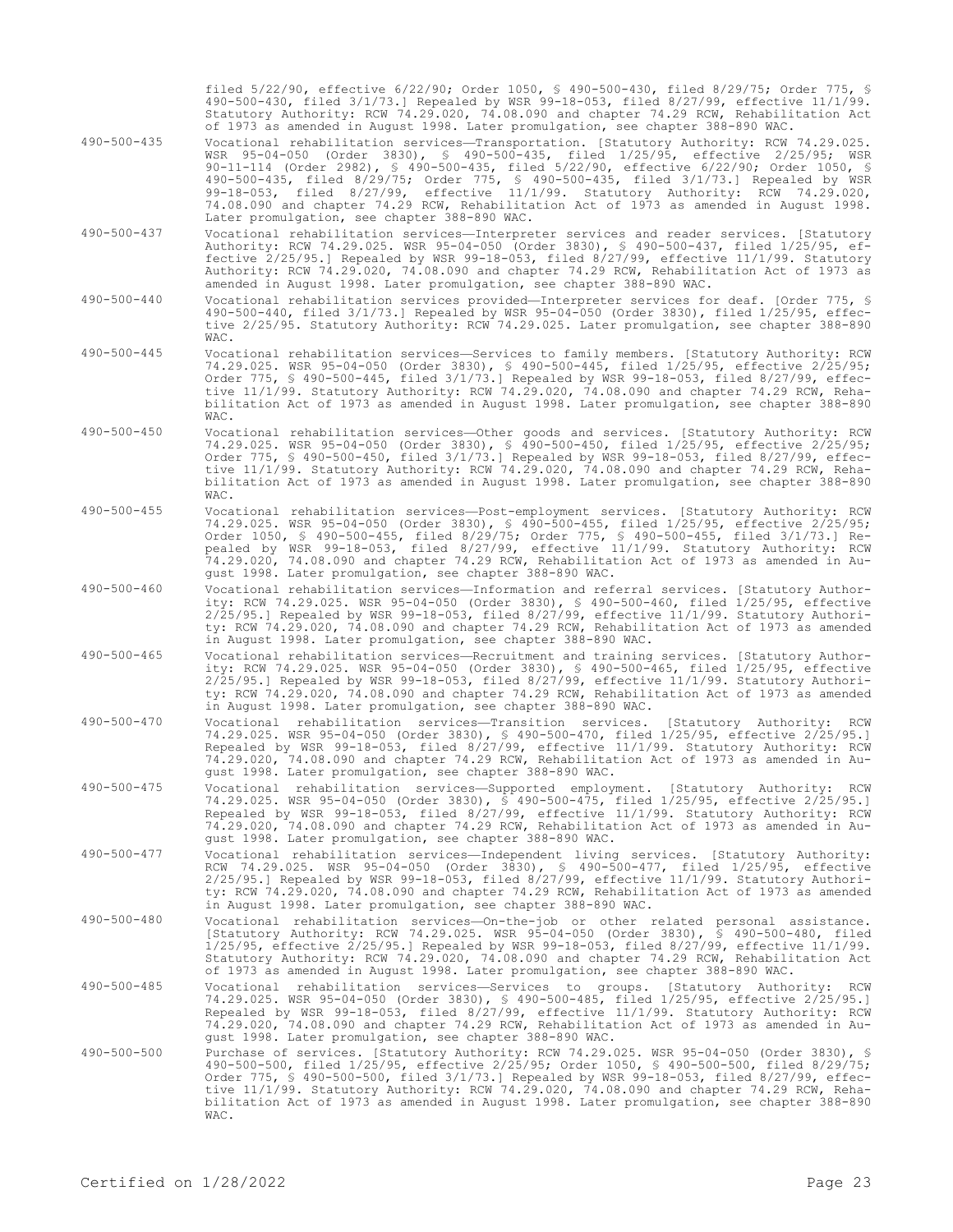490-500-505 Purchase of services—Selection criteria—Schools or training organizations. [Statutory Authority: RCW 74.29.025. WSR 95-04-050 (Order 3830), § 490-500-505, filed 1/25/95, effective 2/25/95; Order 1050, § 490-500-505, filed 8/29/75; Order 775, § 490-500-505, filed 3/1/73.] Repealed by WSR 99-18-053, filed 8/27/99, effective 11/1/99. Statutory Authority: RCW 74.29.020, 74.08.090 and chapter 74.29 RCW, Rehabilitation Act of 1973 as amended in August 1998. Later promulgation, see chapter 388-890 WAC.

490-500-510 Purchase of services—Selection criteria—On-the-job training. [Statutory Authority: RCW 74.29.025. WSR 95-04-050 (Order 3830), § 490-500-510, filed 1/25/95, effective 2/25/95; Order 1050, § 490-500-510, filed 8/29/75; Order 775, § 490-500-510, filed 3/1/73.] Repealed by WSR 99-18-053, filed 8/27/99, effective 11/1/99. Statutory Authority: RCW 74.29.020, 74.08.090 and chapter 74.29 RCW, Rehabilitation Act of 1973 as amended in August 1998. Later promulgation, see chapter 388-890 WAC.

- 490-500-520 Purchase of services—Selection criteria—Community rehabilitation programs. [Statutory Authority: RCW 74.29.025. WSR 95-04-050 (Order 3830), § 490-500-520, filed 1/25/95, effective 2/25/95. Statutory Authority: RCW 28A.10.025. WSR 82-04-075 (Order 1758), § 490-500-520, filed 2/3/82; WSR 79-05-040 (Order 1391), § 490-500-520, filed 4/26/79; Order 1050, § 490-500-520, filed 8/29/75.] Repealed by WSR 03-19-075, filed 9/12/03, effective 10/13/03. Statutory Authority: RCW 43.20A.310(2), 74.29.020(3) and 74.29.080(8). Later promulgation, see chapter 388-892 WAC.
- 490-500-525 Termination of services under an individualized, written rehabilitation plan—Ineligible. [Statutory Authority: RCW 74.29.025. WSR 95-04-050 (Order 3830), § 490-500-525, filed 1/25/95, effective 2/25/95; WSR 90-11-114 (Order 2982), § 490-500-525, filed 5/22/90, effective 6/22/90; WSR 84-18-023 (Order 2146), § 490-500-525, filed 8/29/84; Order 1050, § 490-500-525, filed 8/29/75; Order 775, § 490-500-525, filed 3/1/73.] Repealed by WSR 99-18-053, filed 8/27/99, effective 11/1/99. Statutory Authority: RCW 74.29.020, 74.08.090 and chapter 74.29 RCW, Rehabilitation Act of 1973 as amended in August 1998. Later promulgation, see chapter 388-890 WAC.
- 490-500-530 Termination of services under an individualized, written rehabilitation plan—For reasons other than ineligibility. [Statutory Authority: RCW 74.29.025. WSR 95-04-050 (Order 3830), § 490-500-530, filed 1/25/95, effective 2/25/95; Order 1050, § 490-500-530, filed 8/29/75; Order 775, § 490-500-530, filed 3/1/73.] Repealed by WSR 99-18-053, filed 8/27/99, effective 11/1/99. Statutory Authority: RCW 74.29.020, 74.08.090 and chapter 74.29 RCW, Rehabilitation Act of 1973 as amended in August 1998. Later promulgation, see chapter 388-890 WAC.

#### 490-500-535 Termination of services—Refusal to accept services. [Order 775, § 490-500-535, filed 3/1/73.] Repealed by Order 1050, filed 8/29/75. Later promulgation, see chapter 388-890 WAC.

- 490-500-540 Completion of vocational rehabilitation program. [Order 1050, § 490-500-540, filed 8/29/75; Order 775, § 490-500-540, filed 3/1/73.] Repealed by WSR 95-04-050 (Order 3830), filed 1/25/95, effective 2/25/95. Statutory Authority: RCW 74.29.025. Later promulgation, see chapter 388-890 WAC.
- 490-500-542 Termination of services under an individualized written rehabilitation plan—Rehabilitated. [Statutory Authority: RCW 74.29.025. WSR 95-04-050 (Order 3830), § 490-500-542, filed 1/25/95, effective 2/25/95.] Repealed by WSR 99-18-053, filed 8/27/99, effective 11/1/99. Statutory Authority: RCW 74.29.020, 74.08.090 and chapter 74.29 RCW, Rehabilitation Act of 1973 as amended in August 1998. Later promulgation, see chapter 388-890 WAC.
- 490-500-545 Notification of termination. [Statutory Authority: RCW 74.29.025. WSR 95-04-050 (Order 3830), § 490-500-545, filed 1/25/95, effective 2/25/95; Order 1050, § 490-500-545, filed 8/29/75; Order 775, § 490-500-545, filed 3/1/73.] Repealed by WSR 99-18-053, filed 8/27/99, effective 11/1/99. Statutory Authority: RCW 74.29.020, 74.08.090 and chapter 74.29 RCW, Rehabilitation Act of 1973 as amended in August 1998. Later promulgation, see chapter 388-890 WAC.
- 490-500-550 Confidential information—Disclosure. [Order 1050, § 490-500-550, filed 8/29/75; Order 775, § 490-500-550, filed 3/1/73.] Repealed by WSR 95-04-050 (Order 3830), filed 1/25/95, effective 2/25/95. Statutory Authority: RCW 74.29.025. Later promulgation, see chapter 388-890 WAC.
- 490-500-555 Confidential information—Disclosure. [Statutory Authority: RCW 74.29.025. WSR 95-04-050 (Order 3830), § 490-500-555, filed 1/25/95, effective 2/25/95.] Repealed by WSR 99-18-053, filed 8/27/99, effective 11/1/99. Statutory Authority: RCW 74.29.020, 74.08.090 and chapter 74.29 RCW, Rehabilitation Act of 1973 as amended in August 1998. Later promulgation, see chapter 388-890 WAC.
- 490-500-560 Administrative review. [Statutory Authority: RCW 74.29.025. WSR 95-04-050 (Order 3830), § 490-500-560, filed 1/25/95, effective 2/25/95; WSR 90-11-114 (Order 2982), § 490-500-560, filed 5/22/90, effective 6/22/90; WSR 86-12-050 (Order 2385), § 490-500-560, filed 6/3/86; Order 1050, § 490-500-560, filed 8/29/75; Order 775, § 490-500-560, filed 3/1/73.] Repealed by WSR 99-18-053, filed 8/27/99, effective 11/1/99. Statutory Authority: RCW 74.29.020, 74.08.090 and chapter 74.29 RCW, Rehabilitation Act of 1973 as amended in August 1998. Later promulgation, see chapter 388-890 WAC.
- 490-500-570 Fair hearing—Adjudicative proceeding. [Statutory Authority: RCW 74.29.025. WSR 90-11-114 (Order 2982), § 490-500-570, filed 5/22/90, effective 6/22/90; WSR 86-12-050 (Order 2385), § 490-500-570, filed 6/3/86. Statutory Authority: RCW 28A.10.025. WSR 82-12-069 (Order 1821), § 490-500-570, filed 6/2/82; Order 1050, § 490-500-570, filed 8/29/75; Order 775, § 490-500-570, filed 3/1/73.] Repealed by WSR 95-04-050 (Order 3830), filed 1/25/95, effective 2/25/95. Statutory Authority: RCW 74.29.025. Later promulgation, see chapter 388-890 WAC.
- 490-500-580 Fair hearing—Adjudicative proceeding. [Statutory Authority: RCW 74.29.025. WSR 95-04-050 (Order 3830), § 490-500-580, filed 1/25/95, effective 2/25/95.] Repealed by WSR 99-18-053, filed 8/27/99, effective 11/1/99. Statutory Authority: RCW 74.29.020, 74.08.090 and chapter 74.29 RCW, Rehabilitation Act of 1973 as amended in August 1998. Later promulgation, see chapter 388-890 WAC.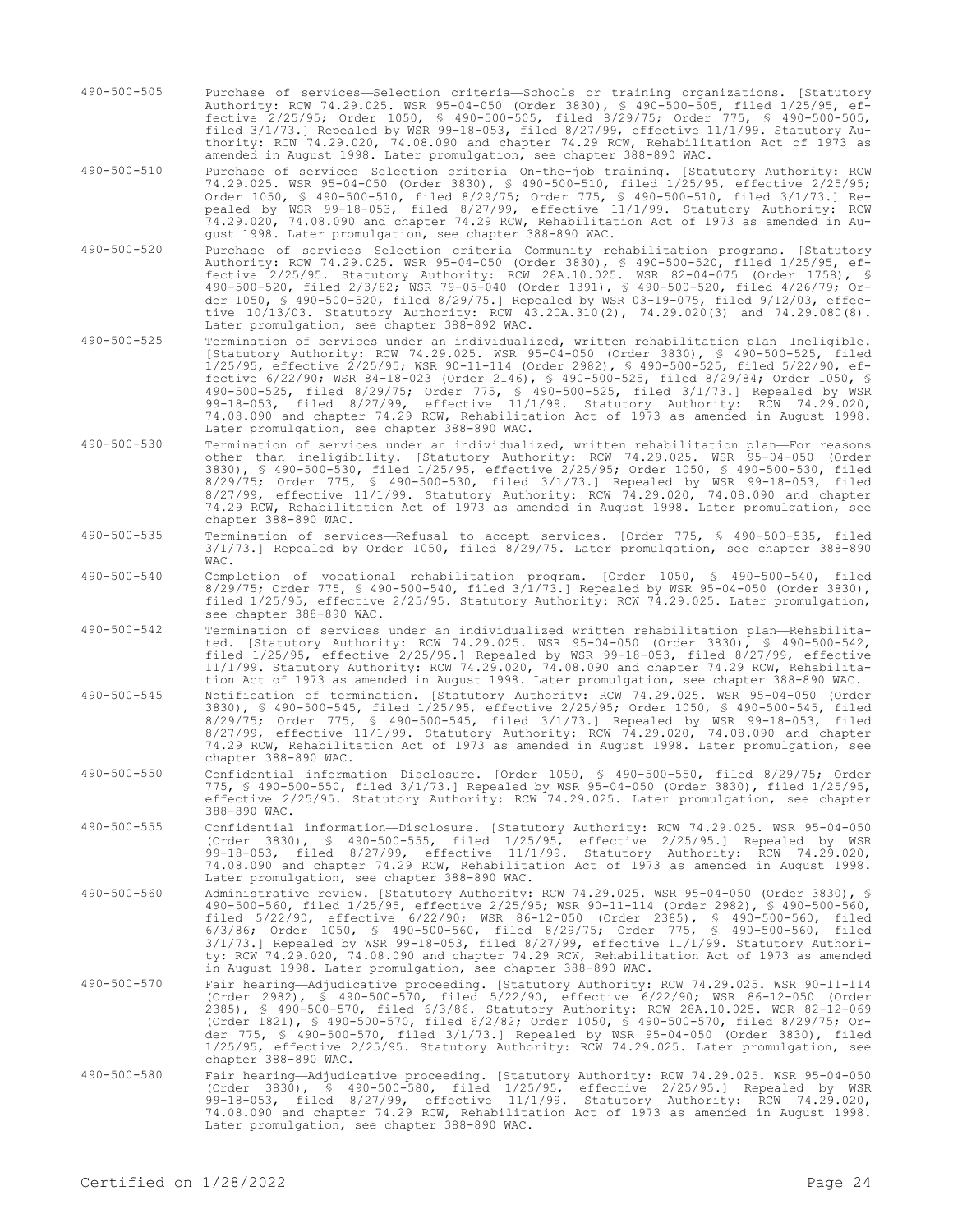- 490-500-590 Client records. [Statutory Authority: RCW 74.29.025. WSR 95-04-050 (Order 3830), § 490-500-590, filed 1/25/95, effective 2/25/95; Order 1050, § 490-500-590, filed 8/29/75; Order 775, § 490-500-590, filed 3/1/73.] Repealed by WSR 99-18-053, filed 8/27/99, effective 11/1/99. Statutory Authority: RCW 74.29.020, 74.08.090 and chapter 74.29 RCW, Rehabilitation Act of 1973 as amended in August 1998. Later promulgation, see chapter 388-890 WAC.
- 490-500-600 Independent living program. [Statutory Authority: RCW 74.29.025. WSR 95-04-050 (Order 3830), § 490-500-600, filed 1/25/95, effective 2/25/95; WSR 90-11-114 (Order 2982), § 490-500-600, filed 5/22/90, effective 6/22/90.] Repealed by WSR 99-18-053, filed 8/27/99, effective 11/1/99. Statutory Authority: RCW 74.29.020, 74.08.090 and chapter 74.29 RCW, Rehabilitation Act of 1973 as amended in August 1998. Later promulgation, see chapter 388-890 WAC.
- 490-500-605 Independent living program—Eligibility/ineligibility. [Statutory Authority: RCW 74.29.025. WSR 95-04-050 (Order 3830), § 490-500-605, filed 1/25/95, effective 2/25/95; WSR 90-11-114 (Order 2982), § 490-500-605, filed 5/22/90, effective 6/22/90.] Repealed by WSR 99-18-053, filed 8/27/99, effective 11/1/99. Statutory Authority: RCW 74.29.020, 74.08.090 and chapter 74.29 RCW, Rehabilitation Act of 1973 as amended in August 1998. Later promulgation, see chapter 388-890 WAC.
- 490-500-610 Independent living program—Order of selection. [Statutory Authority: RCW 74.29.025. WSR 90-11-114 (Order 2982), § 490-500-610, filed 5/22/90, effective 6/22/90.] Repealed by WSR 95-11-047 (Order 3849), filed 5/10/95, effective 6/10/95. Statutory Authority: RCW 74.29.025. Later promulgation, see chapter 388-890 WAC.
- 490-500-615 Independent living program—Economic need and comparable services and benefits. [Statutory Authority: RCW 74.29.025. WSR 95-04-050 (Order 3830), § 490-500-615, filed 1/25/95, effective 2/25/95; WSR 90-11-114 (Order 2982), § 490-500-615, filed 5/22/90, effective 6/22/90.] Repealed by WSR 99-18-053, filed 8/27/99, effective 11/1/99. Statutory Authority: RCW 74.29.020, 74.08.090 and chapter 74.29 RCW, Rehabilitation Act of 1973 as amended in August 1998. Later promulgation, see chapter 388-890 WAC.
- 490-500-620 Independent living program—Written independent living plan. [Statutory Authority: RCW 74.29.025. WSR 95-04-050 (Order 3830), § 490-500-620, filed 1/25/95, effective 2/25/95; WSR 90-11-114 (Order 2982), § 490-500-620, filed 5/22/90, effective 6/22/90.] Repealed by WSR 99-18-053, filed 8/27/99, effective 11/1/99. Statutory Authority: RCW 74.29.020, 74.08.090 and chapter 74.29 RCW, Rehabilitation Act of 1973 as amended in August 1998. Later promulgation, see chapter 388-890 WAC.
- 490-500-622 Independent living program—Independent living services. [Statutory Authority: RCW 74.29.025. WSR 95-04-050 (Order 3830), § 490-500-622, filed 1/25/95, effective 2/25/95.] Repealed by WSR 99-18-053, filed 8/27/99, effective 11/1/99. Statutory Authority: RCW 74.29.020, 74.08.090 and chapter 74.29 RCW, Rehabilitation Act of 1973 as amended in August 1998. Later promulgation, see chapter 388-890 WAC.
- 490-500-625 Independent living program—Termination. [Statutory Authority: RCW 74.29.025. WSR 95-04-050 (Order 3830), § 490-500-625, filed 1/25/95, effective 2/25/95; WSR 90-11-114 (Order 2982), § 490-500-625, filed 5/22/90, effective 6/22/90.] Repealed by WSR 99-18-053, filed 8/27/99, effective 11/1/99. Statutory Authority: RCW 74.29.020, 74.08.090 and chapter 74.29 RCW, Rehabilitation Act of 1973 as amended in August 1998. Later promulgation, see chapter 388-890 WAC.
- 490-500-627 Independent living program—Client records. [Statutory Authority: RCW 74.29.025. WSR 95-04-050 (Order 3830), § 490-500-627, filed 1/25/95, effective 2/25/95.] Repealed by WSR 99-18-053, filed 8/27/99, effective 11/1/99. Statutory Authority: RCW 74.29.020, 74.08.090 and chapter 74.29 RCW, Rehabilitation Act of 1973 as amended in August 1998. Later promulgation, see chapter 388-890 WAC.
- 490-500-630 Statewide independent living council. [Statutory Authority: RCW 74.29.025. WSR 95-04-050 (Order 3830), § 490-500-630, filed 1/25/95, effective 2/25/95.] Repealed by WSR 99-18-053, filed 8/27/99, effective 11/1/99. Statutory Authority: RCW 74.29.020, 74.08.090 and chapter 74.29 RCW, Rehabilitation Act of 1973 as amended in August 1998. Later promulgation, see chapter 388-890 WAC.
- 490-500-635 State rehabilitation advisory council. [Statutory Authority: RCW 74.29.025. WSR 95-04-050 (Order 3830), § 490-500-635, filed 1/25/95, effective 2/25/95.] Repealed by WSR 99-18-053, filed 8/27/99, effective 11/1/99. Statutory Authority: RCW 74.29.020, 74.08.090 and chapter 74.29 RCW, Rehabilitation Act of 1973 as amended in August 1998. Later promulgation, see chapter 388-890 WAC.

## **Chapter 490-600 EDUCATIONAL SERVICES REGISTRATION**

- 490-600-010 Authority. [Statutory Authority: Chapter 28B.05 RCW. WSR 80-01-065 (Order 79-2, Resolution No. 79-38-2), § 490-600-010, filed 12/21/79.] Repealed by WSR 86-15-076 (Order 86-78-4, Resolution No. 86-78-4), filed 7/23/86. Statutory Authority: RCW 28C.10.010 through 28C.10.220.
- 490-600-020 Purpose. [Statutory Authority: Chapter 28B.05 RCW. WSR 80-01-065 (Order 79-2, Resolution No. 79-38-2), § 490-600-020, filed 12/21/79.] Repealed by WSR 86-15-076 (Order 86-78-4, Resolution No. 86-78-4), filed 7/23/86. Statutory Authority: RCW 28C.10.010 through 28C.10.220.
- 490-600-030 Definitions. [Statutory Authority: RCW 28B.05.050. WSR 81-21-003 (Order 81-3, Resolution No. 81-47-3), § 490-600-030, filed 10/8/81. Statutory Authority: Chapter 28B.05 RCW. WSR 80-01-065 (Order 79-2, Resolution No. 79-38-2), § 490-600-030, filed 12/21/79.] Repealed by WSR 86-15-076 (Order 86-78-4, Resolution No. 86-78-4), filed 7/23/86. Statutory Authority: RCW 28C.10.010 through 28C.10.220.
- 490-600-045 Exemptions. [Statutory Authority: RCW 28B.05.050(3) and chapter 28B.05 RCW. WSR 84-07-007 (Order 84-4, Resolution No. 83-41-4), § 490-600-045, filed 3/9/84; WSR 80-15-037 (Order 80-3, Resolution No. 80-42-2), § 490-600-045, filed 10/9/80; WSR 80-01-065 (Order 79-2, Resolution No. 79-38-2), § 490-600-045, filed 12/21/79.] Repealed by WSR 86-15-076 (Order